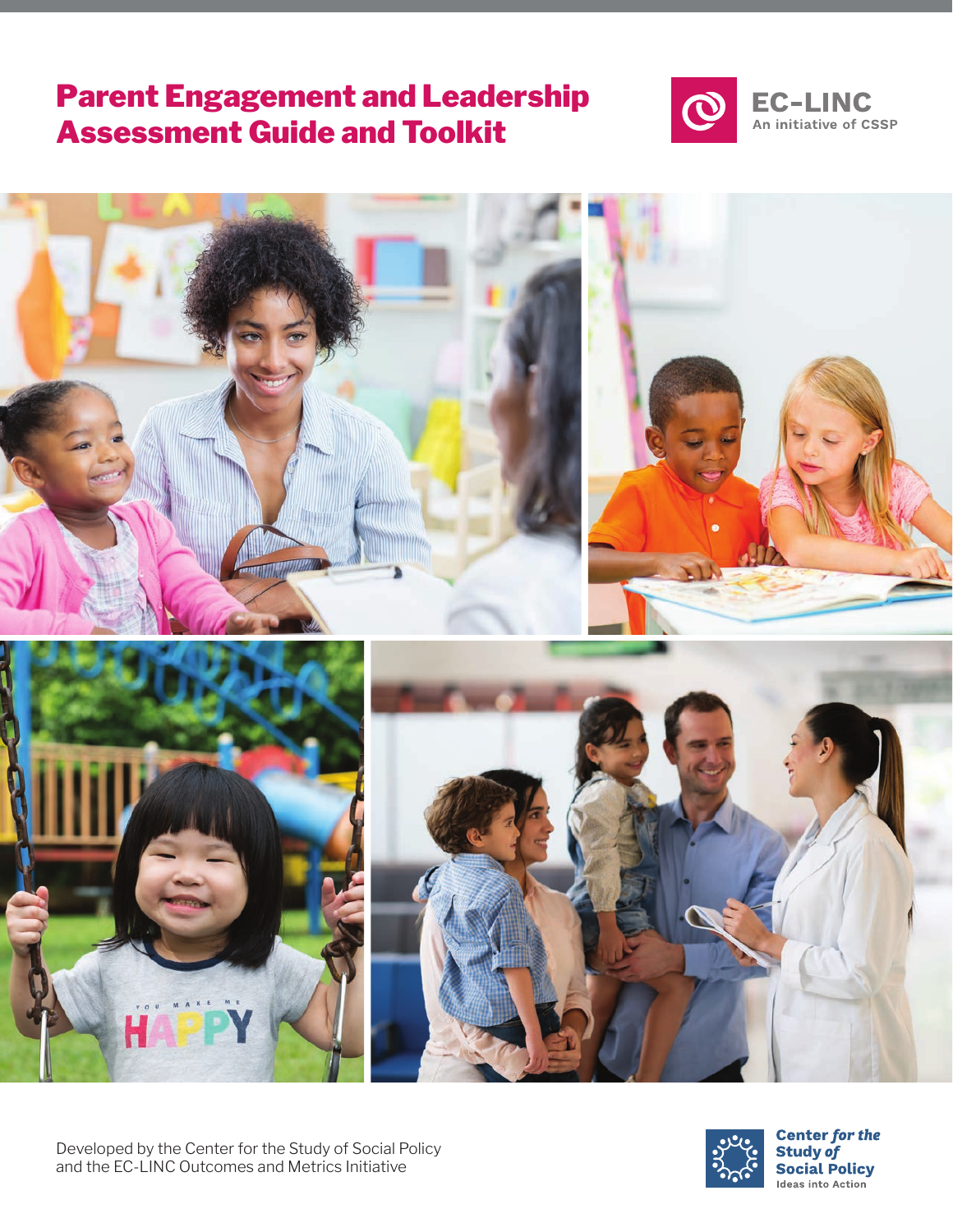# Contents

| Introduction                                                                                                               | 02 |
|----------------------------------------------------------------------------------------------------------------------------|----|
| Assessment Guide                                                                                                           | 03 |
| Understanding the Framework                                                                                                | 05 |
| <b>Frequently Asked Questions</b>                                                                                          | 07 |
| Parent Engagement and Leadership<br>Assessment Tool: Abridged Version                                                      | 08 |
| Parent Engagement and Leadership<br>Assessment Tool Comprehensive Version                                                  | 14 |
| Parent Engagement and Leadership<br>Assessment Tool: Questions for Grantmakers,<br>Policy Advocates, and Capacity-Builders | 23 |
| Appendix A: Discussion Guide<br>for Analyzing Results                                                                      | 27 |
| Appendix B: Gathering Data on<br>Parents' Experience                                                                       | 28 |
| Appendix C: Sample Action Plan                                                                                             | 29 |

**This assessment tool builds upon and amplifies a number of terrific tools, reports and articles, including:**

The Annenberg Institute for School Reform at Brown University: The Family [Leadership Self-Assessment Rubric: An Indicator Tool for School Districts and](http://www.annenberginstitute.org/sites/default/files/product/814/files/FamilyLeadershipRubric.pdf)  [Lessons from Central Falls, Rhode Island](http://www.annenberginstitute.org/sites/default/files/product/814/files/FamilyLeadershipRubric.pdf)

Lucile Packard Foundation for Children's Health: [A Framework for Assessing Family](https://www.lpfch.org/sites/default/files/field/publications/assessing_family_engagement_4.10.18.pdf)  [Engagement in Systems Change](https://www.lpfch.org/sites/default/files/field/publications/assessing_family_engagement_4.10.18.pdf)

National Center for Parent, Family and Community Engagement: Using the Head [Start Parent, Family, and Community Engagement Framework in Your Program:](https://eclkc.ohs.acf.hhs.gov/sites/default/files/pdf/ncpfce-markers-of-progress.pdf)  [Markers of Progress](https://eclkc.ohs.acf.hhs.gov/sites/default/files/pdf/ncpfce-markers-of-progress.pdf)

The Annie E. Casey Foundation: [Engaging Parents, Developing Leaders: A Self-](https://www.aecf.org/resources/engaging-parents-developing-leaders/)[Assessment and Planning Tool for Nonprofits and Schools](https://www.aecf.org/resources/engaging-parents-developing-leaders/)

FAST: Families and Schools Together: Measuring the Effectiveness of Parent [Engagement Initiatives](https://www.familiesandschools.org/blog/measuring-the-effectiveness-of-parent-engagement-initiatives/)

University of Washington Department of Education: [Towards Equitable Parent-](https://www.familiesandschools.org/blog/measuring-the-effectiveness-of-parent-engagement-initiatives/)School Collaboration: Developing Common Parent Engagement Indicators

Race Matters Institute: [Racial Equity Organizational Assessment](http://racemattersinstitute.org/) 

*The Parent Engagement and Leadership Assessment is part of a larger Early Childhood System Performance Assessment Toolkit, which can be accessed at [https://cssp.org/our](https://cssp.org/our-work/projects/shared-results-outcomes-metrics/)[work/projects/shared-results-outcomes-metrics/](https://cssp.org/our-work/projects/shared-results-outcomes-metrics/).*

*Please let CSSP know if you use any of the tools in this toolkit, and share your feedback on them, by going to<https://tinyurl.com/ECsystemperformance>.* 

**Suggested citation**: *Parent Engagement & Leadership Assessment Guide and Toolkit. (2019).*  Washington, DC: Center for the Study of Social Policy.

### **Acknowledgements**

This assessment guide and toolkit is the result of almost a year of collaboration between system leaders, providers, and parent leaders in EC-LINC communities with dedicated leadership from Melia Franklin as a consultant to the Center for the Study of Social Policy. As a result of their commitment of time and expertise, this tool has gone through several important transformations and improvements.

The final product has benefited immeasurably from the input of members of the EC-LINC Family Engagement Community of Practice, which included partners from Alameda County, CA; Boston, MA; Denver, CO; Hartford, CT; Kent County, MI; Lamoille Valley, VT; Palm Beach County, FL; and Ventura County, CA.

Special thanks to LaNita Sanders and Delores Haynes of Children's Services Council of Palm Beach County, and Leticia Hernandez of First 5 Los Angeles, for providing pivotal early feedback and involving many team members in the process. Aditi Subramaniam of the Boston Family Engagement Network, also provided vital feedback throughout the development process and took on the daunting task of piloting the assessment with family centers in Boston, including Boys and Girls Clubs of Dorchester, South Boston Neighborhood House, and Allston Brighton Family Support Network.

Members of the newly formed EC-LINC Parent Leader Network Planning Committee also contributed invaluable feedback, participating in many hours of review and discussion: Caroline Austin and Mary Bastion-Gandelman from Catholic Charities Archdiocese of Hartford; Deena Smitherman and Lisa Melara from Boston Family Engagement Network; and Anthony Queen from Great Start Collaborative of Kent County, MI.

Melia Franklin developed this guide and the tools within it, with guidance and support from CSSP staff members Cailin O'Connor and Stephanie Doyle.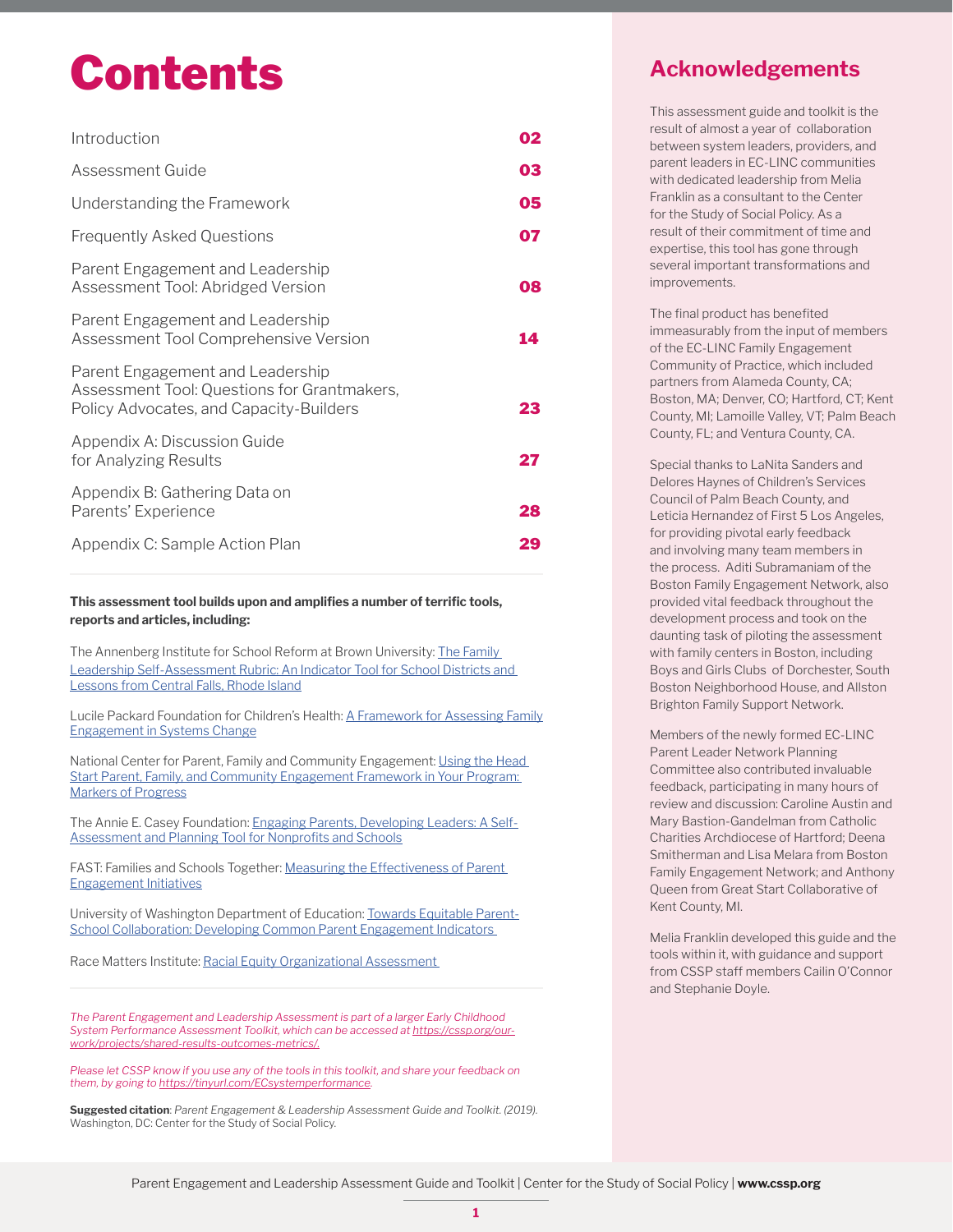Decades of research tells us that engaging families in their children's learning and development is a key factor driving positive child outcomes. Yet, despite recent movements to realign systems toward a strengths-based approach, families—especially lowincome families of color—face significant barriers to being partners and leaders in their children's healthy development and early learning.

Agencies and systems often select engagement strategies targeted to one aspect of families' experiences—for example, recognizing and responding to developmental milestones—but stop short of sharing decision-making or leadership with parents. To make the issue even more complex, barriers to engagement are often rooted in structural racism and bias, which pervade the attitudes, behaviors, policies, and practices of these systems and our society as a whole.

This resource is designed to help agencies, systems, and collaboratives working with young children and their families to chart a course toward an expanded approach to families engagement. In addition to engaging families as partners in their child's growth and development, this approach encourages systems to partner with parents to shape a more family-centered, equitable, and collaborative system.

We recognize that agencies and systems are in different phases of development and readiness to take on change of this magnitude. With

## Introduction

that in mind, we have created a menu of options so that you can pick the starting place and the destination.

#### **Abridged Assessment Tool**

For those seeking insights on family engagement strategies that have a more limited time and scope, we recommend the Abridged Assessment Tool as a starting point. Engaging staff teams, crosssystem collaboratives, and parent leaders in this abridged version can build awareness, spark ideas, and point to areas to develop.

#### **Comprehensive Assessment Tool**

For agencies, collaboratives, and systems ready to fundamentally reshape the approach to engaging families, we recommend using the Comprehensive Assessment Tool. Engaging multiple stakeholders —including parent leaders—the comprehensive tool can inform a strategic planning or other significant change process.

#### **Questions for Grantmakers, Policy Advocates & Capacity-builders**

For those agencies and systems partners whose work affects families but does not touch parents directly, these questions can help determine where you can change practices and leverage influence to expand parent leadership and engagement in the field.

Whether you use this guide to stick your toes in the water or take a deep dive, we hope the experience will serve as a catalyst for conversation, planning, and action.

This assessment tool is part of an ongoing, collaborative effort to redefine how families experience early childhood systems and the role parents can play to reshape these systems to be more equitable, responsive, and accountable to the families and communities they serve.

#### **History and Context**

In 2016, EC-LINC, a collaboration of early childhood leaders from across the country supported by CSSP, developed a new framework and toolkit to redefine parent engagement in early childhood. that stretched beyond current definitions and paradigm of family engagement in early childhood. The toolkit, entitled *[Ripples of](https://cssp.org/resource/firstfive-engagementtoolkit-5/)  [Transformation: Families Leading Change in Early Childhood Systems](https://cssp.org/resource/firstfive-engagementtoolkit-5/)* identifies family engagement as not only central to children's early learning and healthy development, but also a core strategy to advance equity and community empowerment.

*Ripples of Transformation* expands the concept and practice of family engagement from a separate strand of programming to an integrated, continuing stream of opportunities for parents to be leaders in their families and communities, as well as in policies and systems. It extends parent engagement from the preschool classroom, where most resources have been focused, into early

childhood systems of care, including family support, children's health, mental health, and community resources. By empowering parents to shape systems—as decision-makers, advocates, partners, and providers—outcomes improve for both families and systems.

In 2018, EC-LINC hosted a two-day convening of 40 staff and parent leaders from nine communities to discuss a central theme emerging from the *Ripples*—the interplay between race equity and parent leadership, and engagement. Over two intense days in Oakland, CA, participants hammered out the basis for a *[Manifesto for Race Equity](https://cssp.org/resource/manifesto-for-race-equity-parent-leadership-in-early-childhood-systems/)  [and Parent Leadership in Early Childhood.](https://cssp.org/resource/manifesto-for-race-equity-parent-leadership-in-early-childhood-systems/)* The *Manifesto* outlines a vision, goals, and strategies for transformation so that all parents are supported and empowered to give their children a strong start in life.

What follows is a companion tool to the *Ripples* and the *Manifesto* intended to strengthen the ability of early childhood stakeholders to assess agency and system readiness to engage parents as partners and leaders to transform systems.

#### **What is the purpose of this self-assessment?**

We believe that those most affected by a problem should be at the heart of creating the solutions. The overarching purpose of this tool is to support agencies and systems to engage parents as partners and leaders to advance a more equitable, accountable, and responsive early childhood system of care. Using this self-assessment as a starting point for dialogue and planning, agencies and systems—in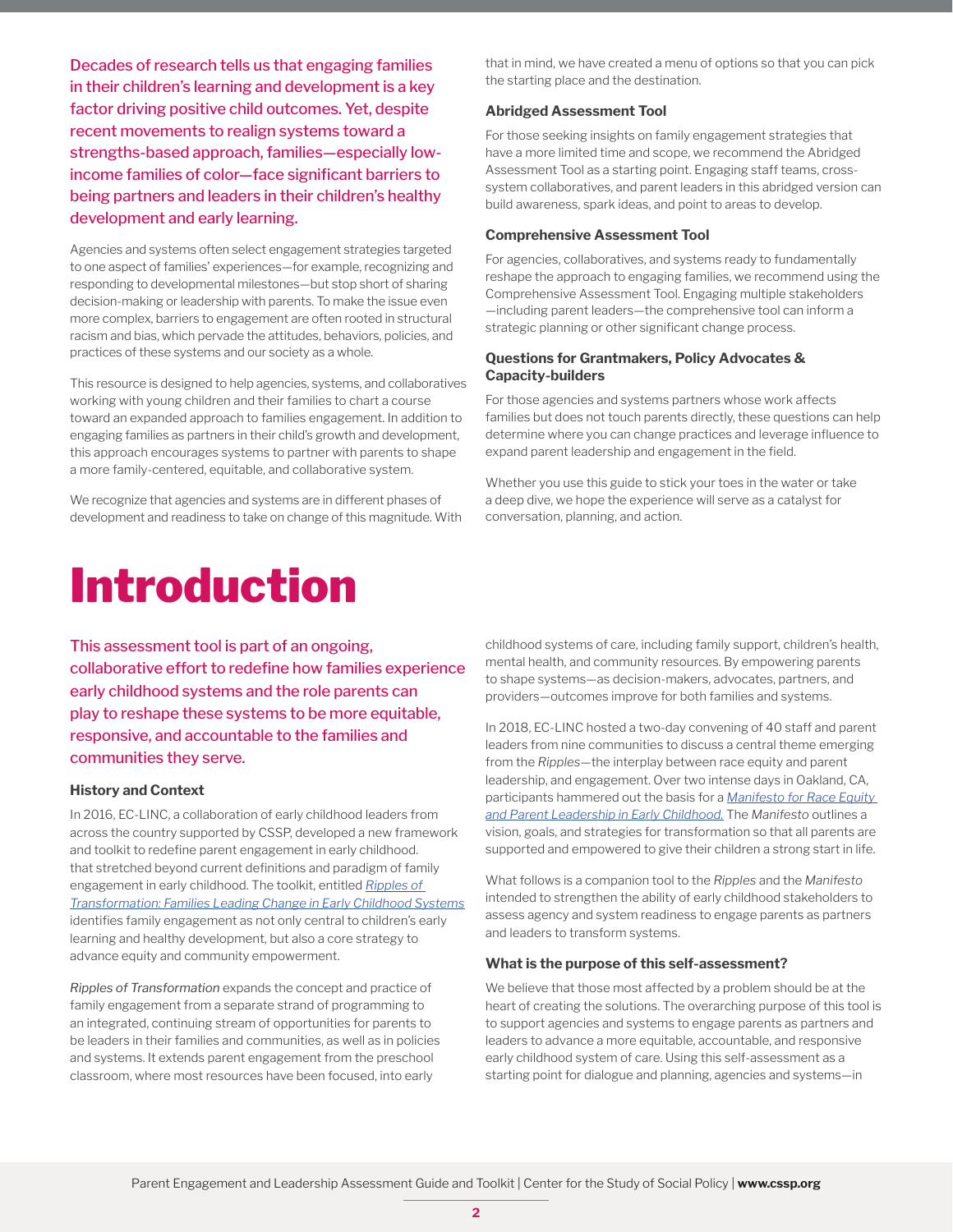

collaboration with parent leaders and other community-based stakeholders—will:

- $\blacktriangleright$  Identify current strengths
- Target areas for development
- Increase collaboration
- Plan targeted actions
- Measure progress toward goals.

#### **What do we mean by "parents"?**

We believe agencies and systems must welcome, include, respect, and meaningfully engage *any* adult that matters to a child. For the sake of simplicity and the prevailing views of parent leaders involved in creating the *Manifesto,* we use the umbrella term "parents" to describe the full spectrum of family structures: birth parents, adoptive parents, single mothers, single fathers, non-custodial parents, incarcerated parents, LGBT parents, foster parents, grandparents, and other relative caregivers (uncles, aunts, older siblings) and non-relative caregivers.

#### **What makes this self-assessment unique?**

This self-assessment, like the *Ripples* toolkit and the *Manifesto*, builds on the groundbreaking work of [Strengthening Families,](https://cssp.org/our-work/project/strengthening-families/) which at its heart is about changing how service providers interact with families to support them in building protective factors. While this self-assessment overlaps to a degree with Strengthening Families, it additionally seeks to elevate the leadership and power of parents and increase the accountability of systems to the families and communities they serve. By engaging families on multiple levels, agencies can more deeply understand the barriers families face —especially families of color—in their day-to-day interactions with systems and work to eliminate these barriers.

Another significant difference is that this self-assessment is intended to stimulate change not only on the level of program delivery and

staff-family interactions, but also in agency-wide culture, operations, leadership, policies, and processes.

#### **Who should use this self-assessment?**

We believe that any agency or system that significantly impacts the lives of children and their families should strive to engage parents at all levels—from identifying issues to implementing solutions. Whether your agency impacts families by providing direct services or by influencing the field as a funder, policy advocate, or capacitybuilding intermediary, this self-assessment can guide your efforts to meaningfully engage with parents as partners and leaders. For example:

- **Direct service agencies** can deepen parent engagement efforts at the program level and integrate parents into agencywide decision-making.
- **System leaders and collaboratives** can use the tool to identify where the system supports parents as partners and leaders and where it creates or maintains barriers.
- **Funders** and other influencers can begin or expand efforts to engage parents in shaping agency priorities, as well as influence and build the capacity of grantees or partners to engage parents in meaningful ways.

#### **Where should we start?**

The goal of this self-assessment is to support agencies and systems to integrate parents as partners, leaders, and advocates across all agency programs and operations. However, we recognize that in very large agencies, it might not yet be possible to include the entire agency in the process. In this case, we recommend starting with staff teams and stakeholders at the program level. After analyzing results, we encourage program teams to present findings to agency leaders to begin conversations about integrating successful strategies.

*See also Frequently Asked Questions, page 7.*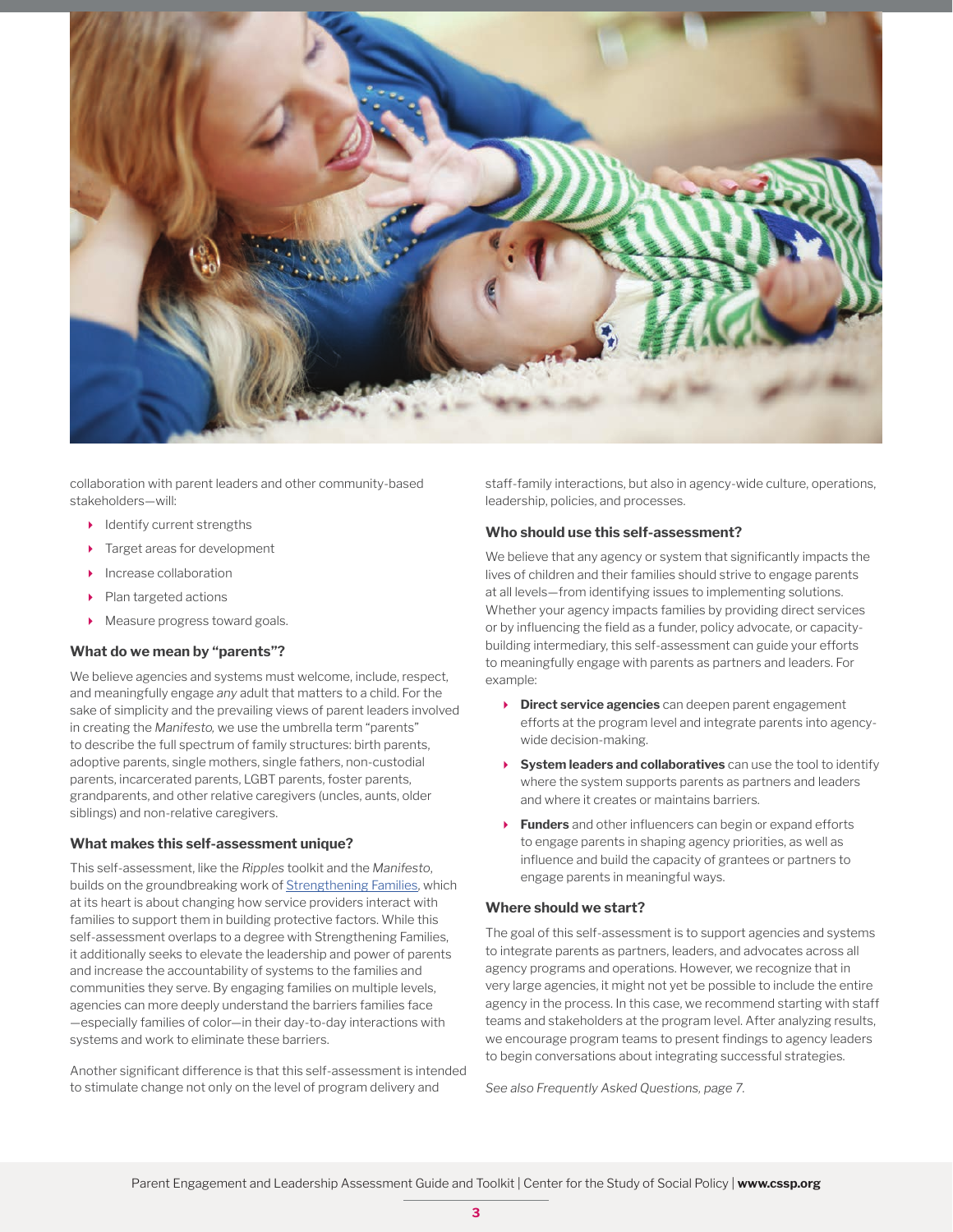

## Assessment Guide

#### **STEP 1 Set Intention and Select Tool**

What do you want to accomplish through the assessment process? Setting the intention will help inform which which tool you use: the comprehensive assessment or the abridged assessment. For example, if the intention of the assessment is to inform a strategic planning process, the comprehensive assessment version would be most appropriate. If the intention is to begin a discussion among certain stakeholders, the abridged version would be most appropriate.

#### **STEP 2**

#### **Identify Stakeholders**

Define early childhood system leaders and representatives to participate in the assessment process. With the stakeholder group, affirm or revise intentions. Stakeholders should, ideally include:

- Leadership, program management, operations, and direct service providers
- Parent leaders active with or knowledgeable about the system or agency
- External partners, such as collaborative work groups, community-based organizations, or grantees.

#### **STEP 3**

#### **Convene Assessment Team**

Convene the group to talk through the assessment, reflect on the results, and determine what to do next with the information/ analysis. Ideally, the assessment team should meet at least three times: 1) to review the intention, framework, tool and the assessment process; 2) to analyze the results, and; 3) to decide on priority actions. Consider holding separate and/or additional meetings for parent leaders to ensure maximum accessibility.

#### **STEP 4 Rate**

Discuss each of the four pillars and four dimensions in the tool. (See Understanding the Framework, page 4.) Make sure participants understand the instructions. Since stakeholders represent multiple perspectives, each member of the team should arrive at their own rating of 1-4.

#### **STEP 5**

#### **Analyze, Interpret, and Compare**

Invite stakeholders to a meeting or series of meetings to discuss results. To get the most out of the results, we recommend discussing the following (Refer to Appendix A for a Discussion Guide):

- **1.** What strengths did we identify?
- **2.** What areas for development did we identify?
- **3.** Where was there the most agreement among stakeholders?
- **4.** Where was there the most disagreement?
- **5.** How do our findings compare to data on parents' experience? (See Appendix B for more discussion and sample survey tool.)

#### **STEP 6**

#### **Prioritize and Plan Action Steps**

Determine what action should be taken as a result of the analysis, and record in action planning guide. Use this assessment as an entrée to a larger conversation to support system building efforts. Communities use the Action Plan template in Appendix C to help plan next steps.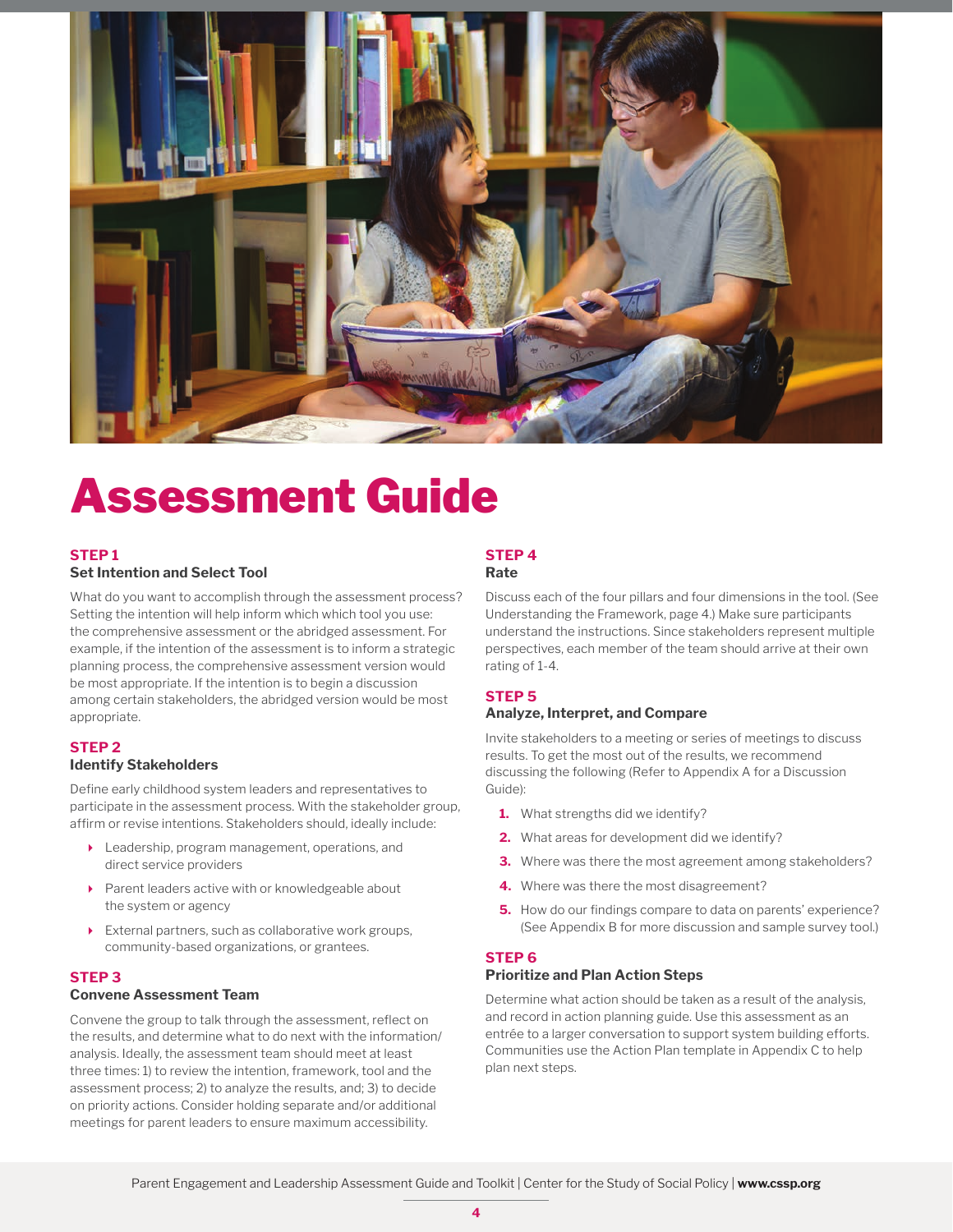# Understanding the Framework

Drawing from *Ripples of Transformation* and the *Race Equity and Parent Leadership Manifesto,* as well as many other assessment tools, we came up with the following framework:

**4 Pillars:** This tool identifies competencies across four "pillars:" family-centered, equity-driven, collaborative, and transparent.

**4 Dimensions:** We can examine competencies in each pillar through four "dimensions": the system or agency's commitment, capacity and practice, and the degree of influence parents have.

**4-point Scale:** Competencies are rated across a four-point scale: (1) Not Evident; (2) Developing; (3) Progressing; and, (4) Integrated.

**Program vs. Agency Assessment: If you are applying the self**assessment to the entire agency or system, note that a score of 4 ("integrated") indicates it is consistent across the agency or system. If what you are assessing is strong in one program, you should mark a score of 2 ("developing"); if it is strong across all programs, you should mark a score of 3 ("progressing").

*Use the graphic below and the subsequent descriptions of each framework to familiarize the team with the key concepts.*

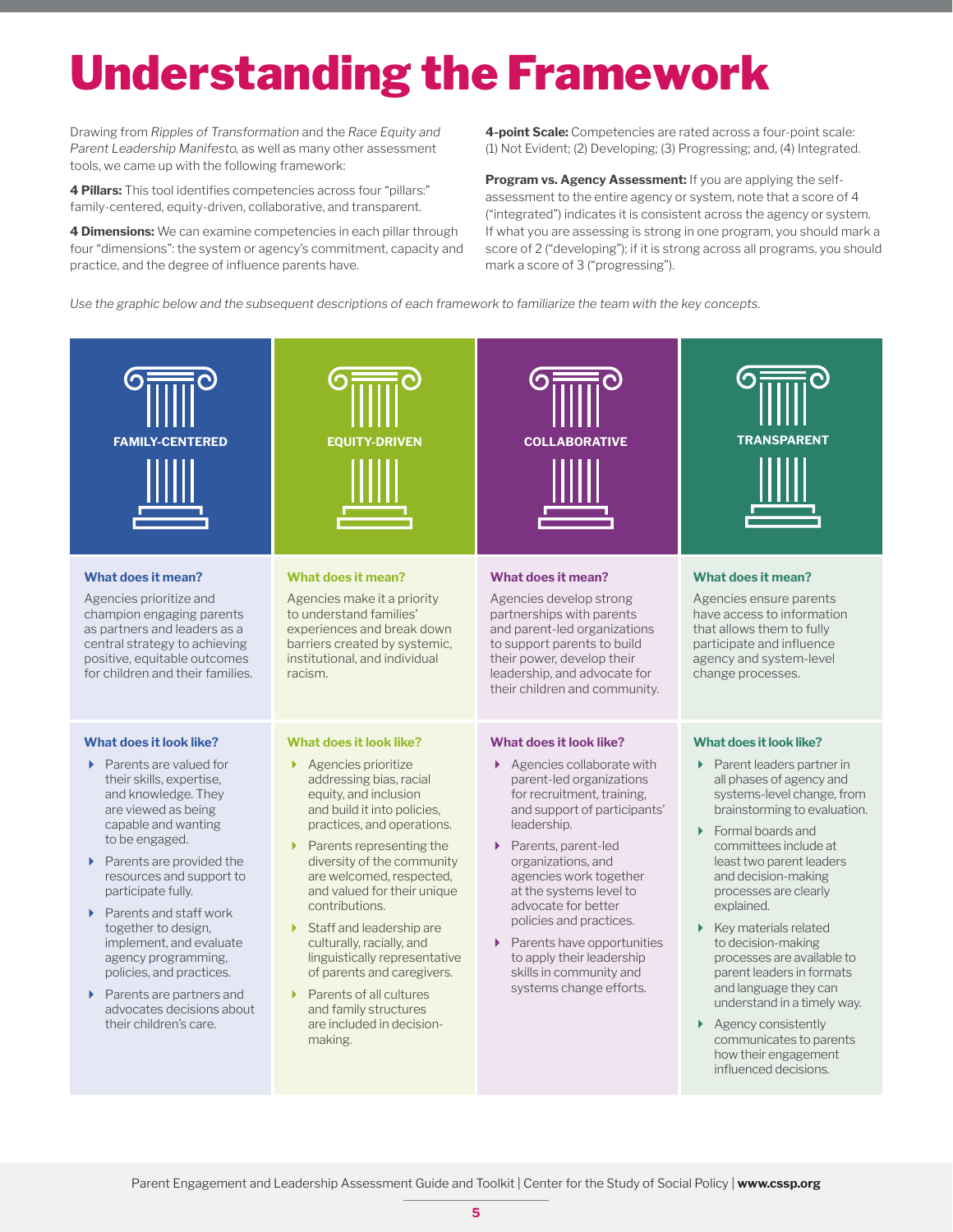

#### **Four Dimensions**

- **1. Commitment:** How is the agency's commitment to authentically engaging parents represented in agency communications, policies and resource allocation?
- 2. **Capacity:** How has the agency expanded its capacity to effectively support parent engagement and leadership?
- **3. Practice:** How do the agency's practices and programming and advocacy advance parent engagement and leadership?
- **4. Influence:** How much influence do parents have in program, agency and system-level change and governance?

#### **Four-Point Rating Scale**

The rating scale describes increasing levels of commitment, capacity, practice and level of parent influence for each pillar.

- **1. Not evident:** There is no evidence that this exists.
- **2. Developing:** Some challenges or exists in a limited way. For example, it may be evident in one program, but is not seen consistently across the agency.
- **3. Progressing:** Shows strengths, exists in a fairly consistent way, challenges are actively being addressed. For example, it is evident across programs and the agency has a plan to integrate it across all departments and functions.
- **4. Integrated:** Very strong, exists in a clearly defined way, consistently evident across the agency in all programs and departments.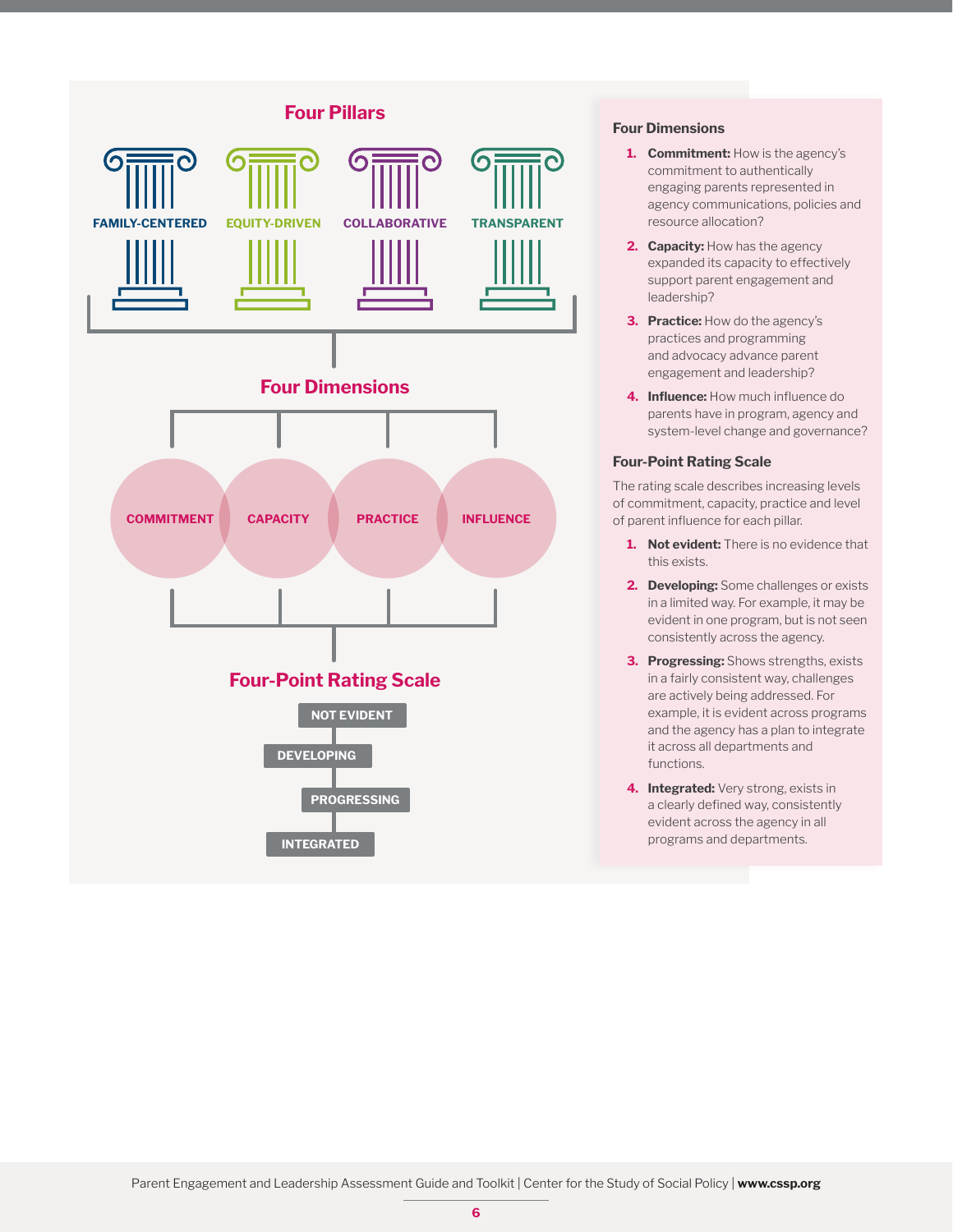# Frequently Asked Questions

#### *Our agency doesn't engage parents directly. How does the assessment tool apply to us?*

You can use the Questions for Grantmakers, Policy Advocates, and Capacity-builders as a starting point. However, there are ways that the comprehensive assessment applies to these types of "intermediary" organizations. If you are an organization or collaborative working to improve systems, influence policy, or make grants to direct service agencies, it is likely that you directly influence the actions of agencies and systems that impact families. For example, if you are a funding agency, you can directly measure your agency's *commitment* to authentically and meaningfully engage parents and developing their leadership, and the *influence* parents have in shaping the priorities, programs and policies of the funding you distribute. You can measure *capacity* and *practice* in relationship to how effectively your agency influences and supports funded projects to engage parents and develop their leadership.

#### *We have really successful and innovative family engagement programs. Why do we score low using this assessment tool?*

First, the intent of this assessment is less about "scoring" performance and more about taking a "snapshot" of your agency or system's relationship to parents from multiple perspectives. Second, this assessment tool is intended to expand the way systems and agencies define "family engagement" and act as a catalyst for deeper conversation, planning, and change. If your agency or system has successful family engagement strategies in one or more programs, the challenge is to think about expanding them across the entire agency or system.

#### *How can we involve parents in advocacy for systems change if we don't engage in it ourselves?*

Rather than a strand of programming, *[Ripples of Transformation](https://cssp.org/resource/firstfive-engagementtoolkit-5/)*  views family engagement as a continuing stream of opportunities along a continuum, from First Teacher to Policy Advocate. While all of these opportunities might not exist within one agency or system, they do exist within the community. How can you link parents who are engaged in your agency to other opportunities, such as community campaigns, leadership development training, or policy advocacy?

#### *How can we get agency decision-makers to support expanding parent engagement and leadership?*

Those of us who directly engage families are rarely in positions of power within our agencies or systems. It is helpful to identify a champion who has access to those leaders, who can present new proposals or ideas in ways that address their interests and concerns. Those in program leadership positions can seek out opportunities to collaborate with external stakeholders interested in expanding family engagement, and leverage the results of this work to influence internal stakeholders. It can take a long time, so perseverance is essential!

#### *How can we involve parents as partners and leaders if our work is restricted by the funding we receive?*

This is a difficult, but not insurmountable problem. The key is being transparent with parent leaders about where they can and cannot have influence in designing or implementing services or programs. For example, the specific services delivered might be set in stone, but parents could help design the outreach methods.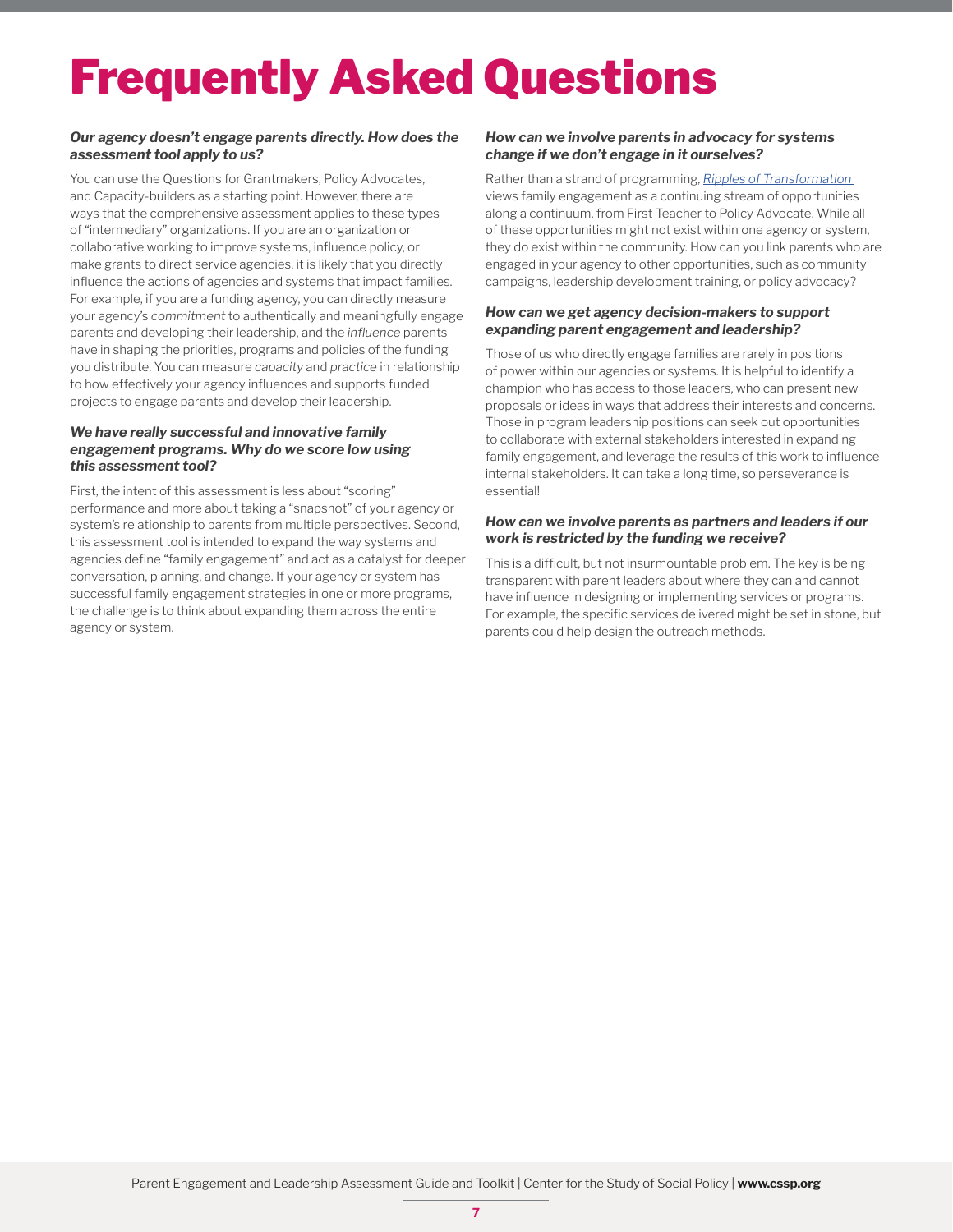### Abridged Version

#### **INSTRUCTIONS**

Read the descriptions for each level of the scale within each pillar and dimension in the self-assessment. In each row below, tick the box for the description that most closely matches your agency. If you don't know or the examples do not apply, check the box on the far right of that section.

| What is the Scope of this Self Assessment? | I am participating as:   | I am participating as a: |
|--------------------------------------------|--------------------------|--------------------------|
| Agency-wide                                | Program Staff            | Parent leader            |
| One Program                                | Operations/Admin Staff   | Community partner        |
| Multiple Programs                          | Upper Management/Leaders | Other:                   |
|                                            |                          |                          |
|                                            |                          |                          |

## **ABRIDGED VERSION**

#### **PILLAR 1: FAMILY-CENTERED**

Agencies prioritize and champion engaging parents as partners and leaders as a central strategy to achieving positive, equitable outcomes for children and their families.

| <b>Commitment:</b> How is the agency's commitment to authentically engaging parents represented in agency communications, policies, and resource allocation? |                                                                                                                                                                                                                          |                                                                                                                                                                                              |                                                                                                                                                                                                  |                  |  |
|--------------------------------------------------------------------------------------------------------------------------------------------------------------|--------------------------------------------------------------------------------------------------------------------------------------------------------------------------------------------------------------------------|----------------------------------------------------------------------------------------------------------------------------------------------------------------------------------------------|--------------------------------------------------------------------------------------------------------------------------------------------------------------------------------------------------|------------------|--|
| <b>Not Evident</b>                                                                                                                                           | <b>Developing</b>                                                                                                                                                                                                        | <b>Progressing</b>                                                                                                                                                                           | <b>Integrated</b>                                                                                                                                                                                |                  |  |
| There are no family<br>engagement activities or<br>programs.                                                                                                 | Family engagement is<br>viewed as a distinct<br>program or tacked onto<br>existing programs.                                                                                                                             | Agency has a definition<br>of parent engagement,<br>a defined strategy and<br>multiyear goals.                                                                                               | Leaders regularly talk to<br>staff about the importance<br>and benefits of building<br>trusting relationships with<br>all adults that matter in<br>child's life.                                 | Don't Know/ N.A. |  |
| There is no funding<br>for family engagement.                                                                                                                | Family engagement<br>efforts expand and<br>contract depending<br>on grant funding.                                                                                                                                       | Core parent engagement<br>efforts sustained from year-<br>to-year, and increase when<br>grant funds allow.                                                                                   | Leaders prioritize parent<br>engagement in the agency<br>budget and allocate<br>resources to ensure<br>consistent programming.                                                                   | Don't Know/ N.A. |  |
|                                                                                                                                                              | <b>Capacity:</b> How has the agency expanded its capacity to effectively support parent engagement?                                                                                                                      |                                                                                                                                                                                              |                                                                                                                                                                                                  |                  |  |
| <b>Not Evident</b>                                                                                                                                           | <b>Developing</b>                                                                                                                                                                                                        | <b>Progressing</b>                                                                                                                                                                           | Integrated                                                                                                                                                                                       |                  |  |
| Program staff do not have the<br>time, training, or support to<br>engage families effectively.                                                               | At least one staff member<br>working directly with parents<br>has sufficient time, flexibility,<br>training, and support to build<br>trusting relationships with<br>parents and respond to their<br>interests and needs. | Program staff includes a<br>small parent engagement<br>team dedicated working with<br>parents and increase their<br>engagement; supervisors<br>mostly understand and<br>support their roles. | All agency staff are<br>expected to understand<br>importance of engaging<br>parents, including fathers;<br>front-line staff have specific<br>expectations outlined<br>in their job descriptions; | Don't Know/N.A.  |  |

in their job descriptions; supervisors provide staff with training and professional development, coaching, mentoring, and reflective practice to help them continually improve.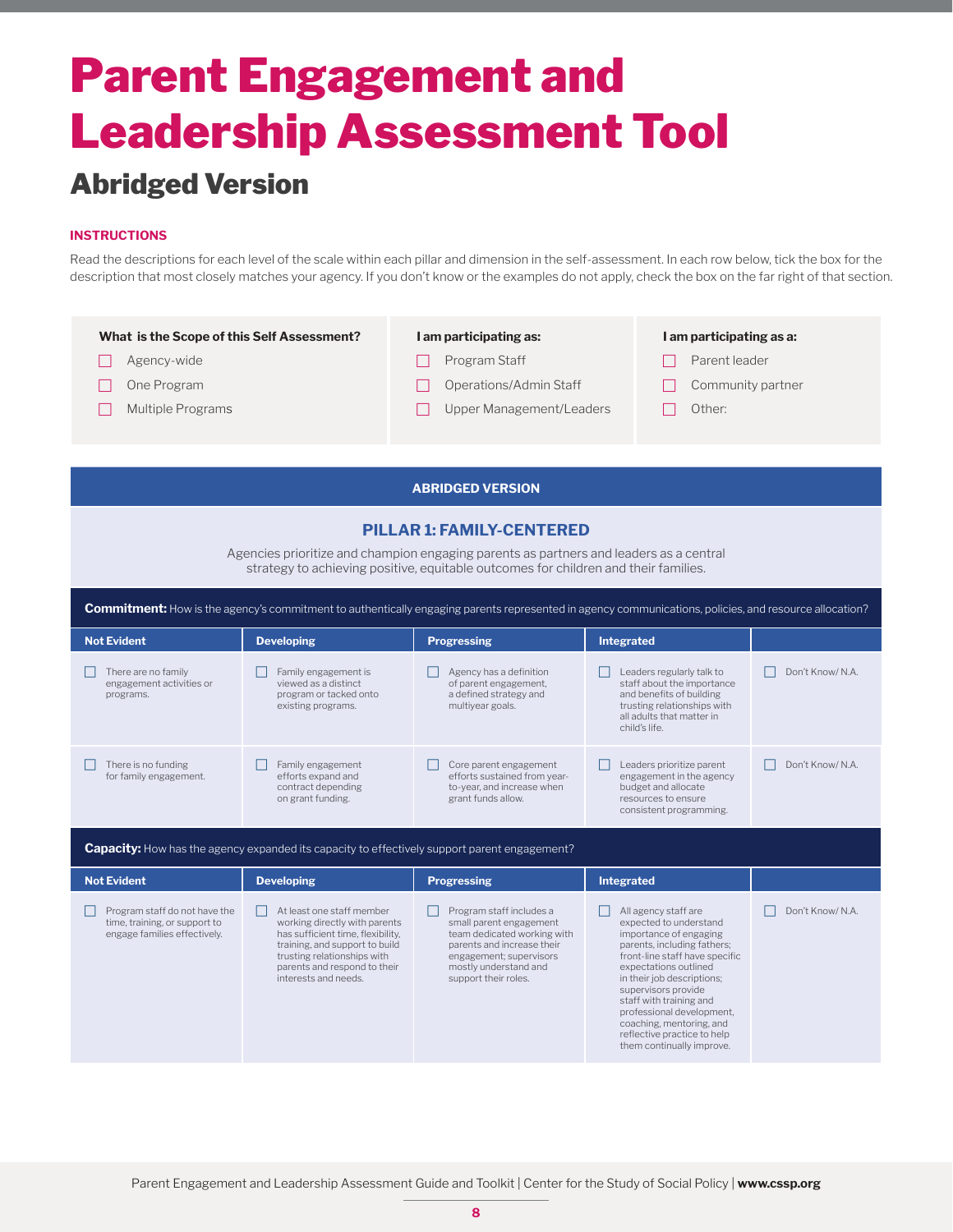The agency does not<br>consistently provide child care, translation, and meals at events and meetings.

 $\Box$  There is no evidence that the agency invites parents to meetings to discuss issues or

solutions.

 $\Box$  Child care, translation, and meals are provided at all parent events and meetings, but parents need to request it in advance.

are made in response to

feedback.

 $\Box$  Parents are invited to meetings to discuss issues and solutions defined by staff.

- Child care, translation, and meals are provided at all parent events and meetings without advanced notice, but never at events that involve mostly professionals.
- F Child care and other supports are automatically provided at all events parents are invited to, including galas, staff meetings, work groups, etc.

delivery, to agency decision-

 $\Box$  Boards and committees include significant parent representation, and parent leaders are supported to actively seek input from all parents.

making.

Don't Know/ N.A.

Don't Know/ N.A.

| <b>Practice:</b> How do the agency's practices and programming and advocacy advance parent engagement and leadership? |                                                                                                                     |                                                                                                                                    |                                                                                                                                                                                                                                                                                                                       |                  |  |
|-----------------------------------------------------------------------------------------------------------------------|---------------------------------------------------------------------------------------------------------------------|------------------------------------------------------------------------------------------------------------------------------------|-----------------------------------------------------------------------------------------------------------------------------------------------------------------------------------------------------------------------------------------------------------------------------------------------------------------------|------------------|--|
| <b>Not Evident</b>                                                                                                    | <b>Developing</b>                                                                                                   | <b>Progressing</b>                                                                                                                 | <b>Integrated</b>                                                                                                                                                                                                                                                                                                     |                  |  |
| There are no organized<br>opportunities for parents to<br>develop relationships with<br>each other.                   | Programs, events, and<br>meetings have some<br>opportunities for parents to<br>share and get to know each<br>other. | Programs, events, and<br>meetings always allow time<br>for parents to get to know<br>other parents and share their<br>experiences. | Programs, events, and<br>meetings emphasize<br>building relationships, and<br>are often co-facilitated by<br>parent leaders.                                                                                                                                                                                          | Don't Know/ N.A. |  |
| There is no evidence of<br>opportunities for parents to<br>become leaders.                                            | Agency programs emphasize<br>parent leadership roles within<br>the family, such as reading to<br>their children.    | Agency programs emphasize<br>partnership with parents to<br>shape and improve programs.                                            | Parents are invited to<br>advance their leadership in<br>a variety of ways, including<br>formal leadership training,<br>policy advocacy, and<br>paraprofessional roles<br>leading to staff positions;<br>staff provide ongoing<br>coaching and mentoring to<br>help parents reach personal<br>and professional goals. | Don't Know/ N.A. |  |
|                                                                                                                       | <b>Influence:</b> How much influence do parents have in program, agency, and system-level change and governance?    |                                                                                                                                    |                                                                                                                                                                                                                                                                                                                       |                  |  |
| <b>Not Evident</b>                                                                                                    | <b>Developing</b>                                                                                                   | <b>Progressing</b>                                                                                                                 | Integrated                                                                                                                                                                                                                                                                                                            |                  |  |
| There is no evidence of<br>changes made in the agency<br>in response to parent<br>feedback.                           | Parents are regularly<br>surveyed about their<br>satisfaction with programs<br>and some adjustments                 | Parents have consistent<br>opportunities to give<br>feedback and suggestions,<br>including focus groups,                           | Parents have opportunities<br>to influence decisions at all<br>levels, from care decisions<br>for their child, to program                                                                                                                                                                                             | Don't Know/N.A.  |  |

|  | <b>ABRIDGED VERSION</b> |  |
|--|-------------------------|--|

listening sessions, and

 $\Box$  A group of parent leaders are formally or informally advising the agency on ways to improve parent engagement and other program strategies.

surveys.

#### **PILLAR 2: EQUITY-DRIVEN**

Agencies make it a priority to understand families' experiences and break down barriers created by systemic, institutional, and individual racism.

| <b>Not Evident</b>                                                                                 | <b>Developing</b>                                                                                                         | <b>Progressing</b>                                                                                                                        | <b>Integrated</b>                                                                                                        |                  |
|----------------------------------------------------------------------------------------------------|---------------------------------------------------------------------------------------------------------------------------|-------------------------------------------------------------------------------------------------------------------------------------------|--------------------------------------------------------------------------------------------------------------------------|------------------|
| Agency strategic plan does<br>not have specific goals<br>related to diversity or racial<br>equity. | Agency has specific goals<br>in its strategic plan for<br>addressing diversity, but not<br>equity.                        | Agency has specific goals<br>in its strategic plan around<br>diversity, inclusion, and equity.<br>and is taking steps to achieve<br>them. | Agency can demonstrate<br>progress addressing issues of<br>diversity, inclusion, and equity.                             | Don't Know/ N.A. |
| There is no evidence of the<br>agency's commitment to<br>diversity, equity, and inclusion.         | Agency does not yet have<br>resources allocated to<br>specific diversity strategies.<br>but publicly states it as a goal. | Agency prioritizes and<br>allocates resources for<br>some equity strategies,<br>but not in a comprehensive<br>or integrated way.          | Agency allocates sufficient<br>resources to build its capacity<br>to address equity issues<br>internally and externally. | Don't Know/ N.A. |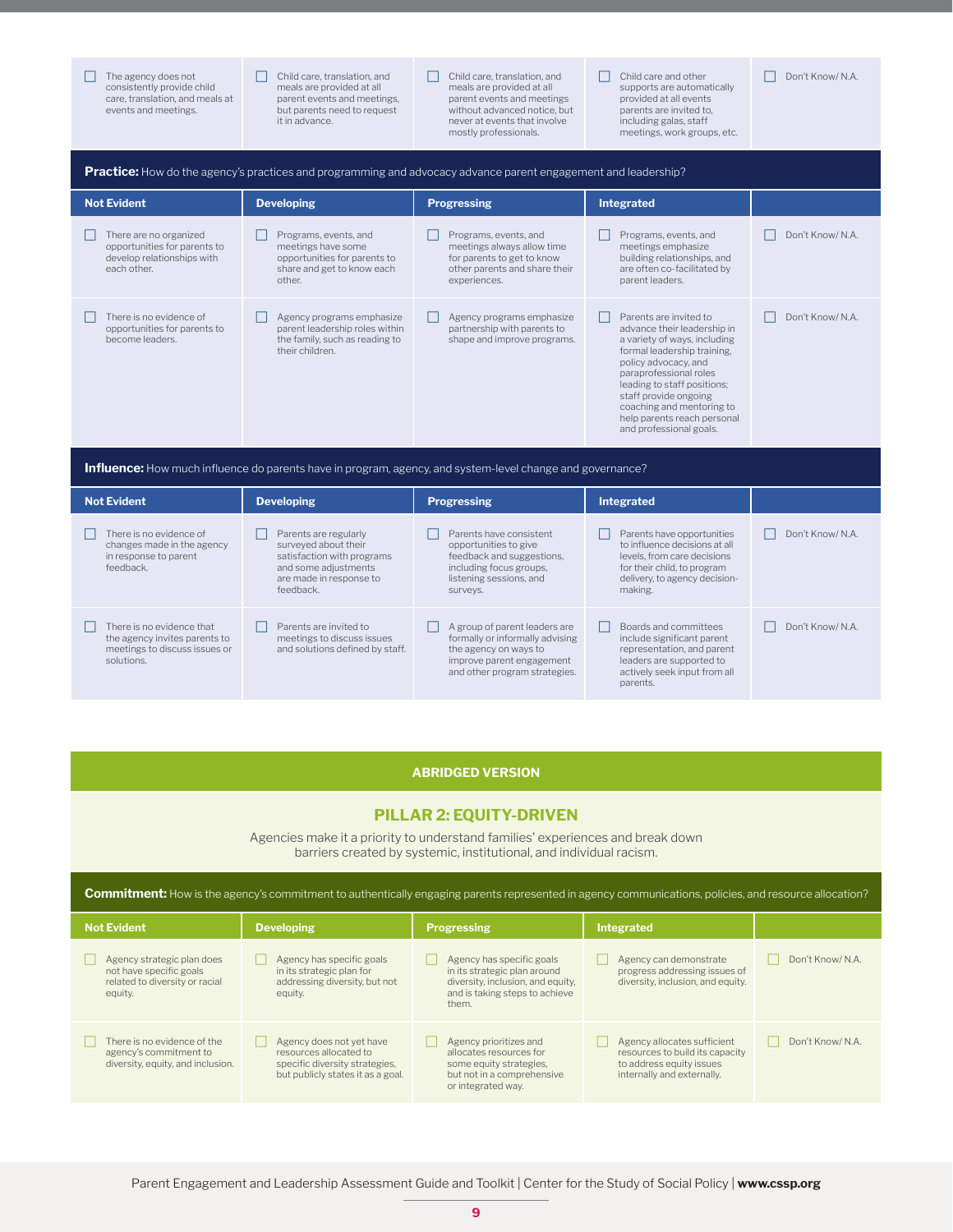| <b>Capacity:</b> How has the agency expanded its capacity to effectively support parent engagement?                                                         |                                                                                                                                                                                       |                                                                                                                                                                                       |                                                                                                                                                                                                                      |                                  |
|-------------------------------------------------------------------------------------------------------------------------------------------------------------|---------------------------------------------------------------------------------------------------------------------------------------------------------------------------------------|---------------------------------------------------------------------------------------------------------------------------------------------------------------------------------------|----------------------------------------------------------------------------------------------------------------------------------------------------------------------------------------------------------------------|----------------------------------|
| <b>Not Evident</b>                                                                                                                                          | <b>Developing</b>                                                                                                                                                                     | <b>Progressing</b>                                                                                                                                                                    | <b>Integrated</b>                                                                                                                                                                                                    |                                  |
| Agency does not separate<br>data by race/ethnicity, and<br>therefore does not have the<br>capacity to address gaps<br>between different groups.             | Agency collects data by race/<br>ethnicity in programming but<br>does not analyze the data to<br>address gaps in participation,<br>satisfaction, or outcomes for<br>different groups. | Agency collects, breaks out<br>and analyzes data by race/<br>ethnicity in programming, but<br>does not consistently take<br>action to address gaps.                                   | Agency collects, breaks out,<br>and analyzes data by race/<br>ethnicity in programs and<br>operations and uses this<br>information to guide program<br>strategy and organizational<br>policy.                        | Don't Know/ N.A.                 |
| Most staff interacting with<br>families do not represent the<br>cultures of the community<br>the agency serves.                                             | At least half of staff<br>interacting with families<br>represent cultures of the<br>community and/or speak the<br>primary language spoken by<br>families.                             | Most of the staff interacting<br>with parents represent<br>cultures of the families in the<br>community and/or speak the<br>primary language spoken by<br>families.                   | Program staff and leadership<br>represent cultures of the<br>families in the community and<br>parents have access to formal<br>pathways to become leaders<br>and employees.                                          | Don't Know/ N.A.                 |
|                                                                                                                                                             |                                                                                                                                                                                       | Practice: How do the agency's practices and programming and advocacy advance parent engagement and leadership?                                                                        |                                                                                                                                                                                                                      |                                  |
| <b>Not Evident</b>                                                                                                                                          | <b>Developing</b>                                                                                                                                                                     | <b>Progressing</b>                                                                                                                                                                    | <b>Integrated</b>                                                                                                                                                                                                    |                                  |
| There is no evidence that the<br>agency designs programs to<br>be welcoming and inclusive of<br>diverse populations.                                        | Staff design programs and<br>activities to be welcoming<br>to and inclusive of diverse<br>populations.                                                                                | Staff works informally<br>with parents of diverse<br>backgrounds to get feedback<br>on program design.                                                                                | Staff and parents co-create<br>program strategies to ensure<br>they are welcoming and<br>inclusive.                                                                                                                  | Don't Know/ N.A.                 |
| There is no evidence that the<br>agency designs programs to<br>address racial inequities.                                                                   | Staff design programs to<br>address racial inequities,<br>such as "know your rights"<br>trainings.                                                                                    | Staff ask parents for<br>feedback on how well<br>programs address core<br>equity issues.                                                                                              | Staff and parents co-create<br>program strategies to ensure<br>they address priority equity<br>issues.                                                                                                               | Don't Know/ N.A.<br>$\mathbf{1}$ |
|                                                                                                                                                             |                                                                                                                                                                                       | <b>Influence:</b> How much influence do parents have in program, agency, and system-level change and governance?                                                                      |                                                                                                                                                                                                                      |                                  |
| <b>Not Evident</b>                                                                                                                                          | <b>Developing</b>                                                                                                                                                                     | <b>Progressing</b>                                                                                                                                                                    | Integrated                                                                                                                                                                                                           |                                  |
| There is no evidence that<br>the agency surveys parents<br>about whether they feel<br>welcome and respected when<br>they participate in agency<br>programs. | Program staff regularly<br>survey parents about<br>whether they feel welcome<br>and respected when they<br>participate in agency<br>programs.                                         | Agency sometimes conducts<br>focus groups or listening<br>sessions to understand how<br>parents of different racial<br>and ethnic backgrounds<br>experience programs and<br>policies. | Agency leaders<br>regularly listen to parents<br>representing marginalized<br>communities about their<br>experiences with agency<br>policies, practices and<br>programs, and directs<br>changes to address concerns. | Don't Know/ N.A.                 |
| Parents do not voice<br>complaints to program staff<br>about equity issues, although<br>equity issues exist in the<br>agency.                               | Parents voice complaints to<br>program staff about equity<br>issues, but there is no process<br>for these complaints to be<br>addressed by agency leaders.                            | Supervisors regularly ask<br>H<br>staff about feedback they<br>have received from parents<br>about equity issues and relay<br>this feedback to agency<br>leaders.                     | Parents are encouraged to<br>voice complaints about equity<br>issues and there is a formal<br>process to address them.                                                                                               | Don't Know/ N.A.                 |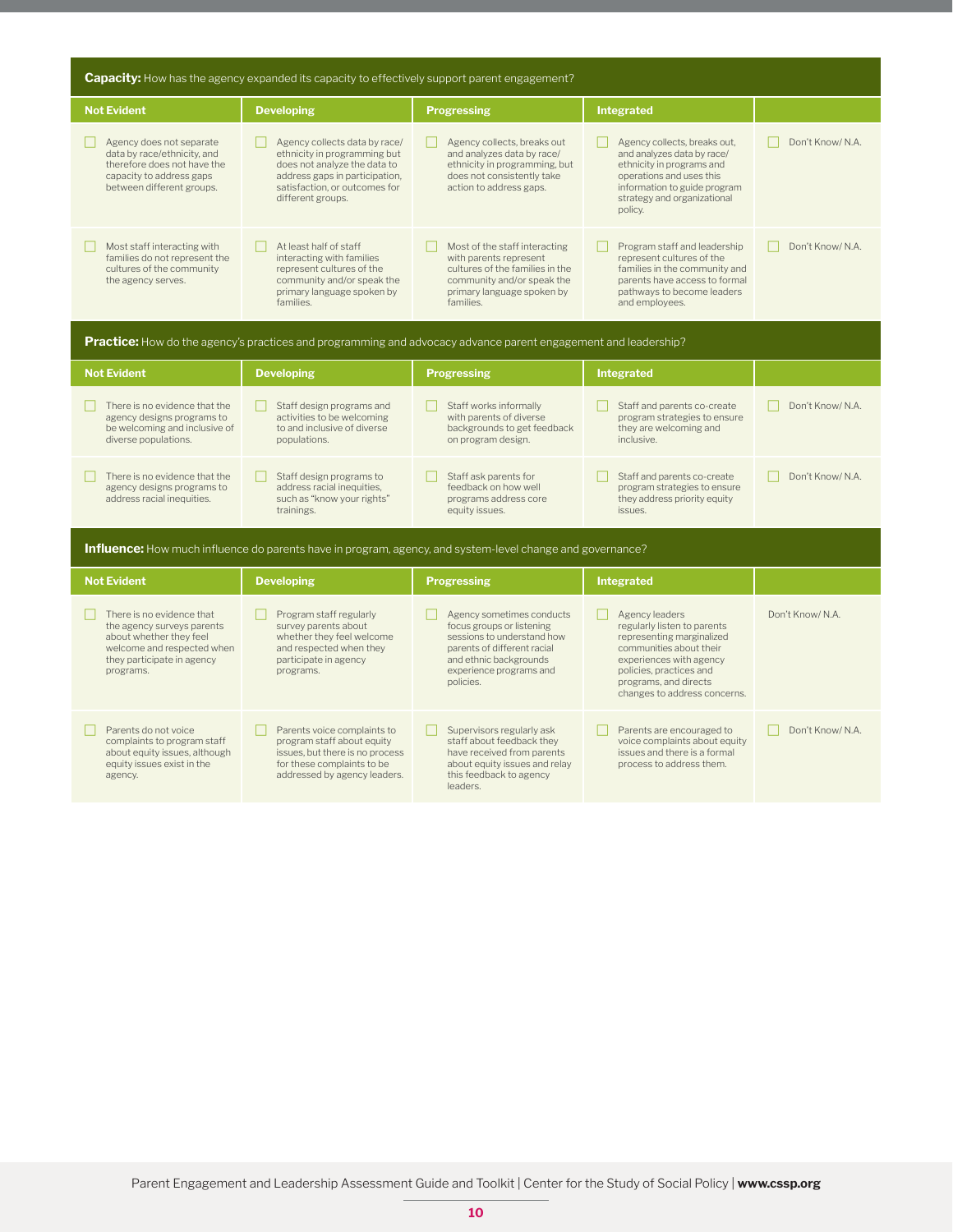#### **ABRIDGED VERSION**

#### **PILLAR 3: COLLABORATIVE**

Agencies develop strong partnerships with parents and parent-led organizations to support families to build their power, develop their leadership, and advocate for their children and community.

| Commitment: How is the agency's commitment to authentically engaging parents represented in agency communications, policies, and resource allocation?                                             |                                                                                                                                                                                                         |                                                                                                                                                                                                                   |                                                                                                                                                                                                                                  |                  |
|---------------------------------------------------------------------------------------------------------------------------------------------------------------------------------------------------|---------------------------------------------------------------------------------------------------------------------------------------------------------------------------------------------------------|-------------------------------------------------------------------------------------------------------------------------------------------------------------------------------------------------------------------|----------------------------------------------------------------------------------------------------------------------------------------------------------------------------------------------------------------------------------|------------------|
| <b>Not Evident</b>                                                                                                                                                                                | <b>Developing</b>                                                                                                                                                                                       | <b>Progressing</b>                                                                                                                                                                                                | Integrated                                                                                                                                                                                                                       |                  |
| Agency does not state<br>publicly that it values<br>partnering with parents and<br>developing their leadership.                                                                                   | $\Box$ Agency states publicly that<br>partnering with parents and<br>developing their leadership<br>is a value.                                                                                         | Agency has specific goals in<br>its strategic plan to expand<br>and strengthen its efforts<br>to work in partnership with<br>parents and develop their<br>leadership.                                             | П<br>Agency's mission and goals<br>include partnering with<br>parents, developing their<br>leadership, and supporting<br>them to build their power to<br>change systems.                                                         | Don't Know/N.A.  |
| The agency does not allocate<br>resources toward community<br>partnerships and parent<br>leadership development.                                                                                  | Agency provides some<br>resources toward community<br>partnerships and parent<br>leadership development and<br>has fundraising goals to fully<br>resource these efforts.                                | Agency allocates necessary<br>funds to achieve strategic<br>goals.                                                                                                                                                | Agency prioritizes resources<br>for developing strong<br>partnerships with parents and<br>community and developing<br>parents' leadership skills.                                                                                | Don't Know/ N.A. |
|                                                                                                                                                                                                   | <b>Capacity:</b> How has the agency expanded its capacity to effectively support parent engagement?                                                                                                     |                                                                                                                                                                                                                   |                                                                                                                                                                                                                                  |                  |
| <b>Not Evident</b>                                                                                                                                                                                | <b>Developing</b>                                                                                                                                                                                       | <b>Progressing</b>                                                                                                                                                                                                | <b>Integrated</b>                                                                                                                                                                                                                |                  |
| Agency makes no effort to<br>help parent leaders learn to<br>participate in policy change<br>processes.                                                                                           | Agency helps parent leaders<br>learn to participate in policy<br>change processes by offering<br>or connecting them to<br>training on civic skills, such as<br>running meetings and public<br>speaking. | Agency helps parent<br>leaders learn to propose<br>policy change by offering<br>or connecting them to<br>trainings on reading budgets,<br>collecting and analyzing data,<br>and identifying key policy<br>makers. | Agency helps parent leaders<br>advocate for policy change by<br>offering or connecting them<br>to opportunities to build skills<br>in planning a rally, delivering<br>testimony at a hearing, and<br>attracting media attention. | Don't Know/ N.A. |
| Agency does not coach or<br>connect parents to training<br>on how to navigate processes<br>and access resources.                                                                                  | Agency helps parents better<br>understand systems by<br>coaching them or connecting<br>them to training on how<br>to navigate processes and<br>access resources.                                        | Agency helps parents<br>advocate for their children<br>by coaching them or<br>connecting them to training<br>on their rights and how to<br>ask questions and address<br>concerns.                                 | Agency helps parents<br>advocate for their children by<br>offering coaching, training,<br>and mentoring to advocate<br>for their children and in<br>systems and policy change<br>efforts.                                        | Don't Know/ N.A. |
|                                                                                                                                                                                                   |                                                                                                                                                                                                         | <b>Practice:</b> How do the agency's practices and programming and advocacy advance parent engagement and leadership?                                                                                             |                                                                                                                                                                                                                                  |                  |
| <b>Not Evident</b>                                                                                                                                                                                | <b>Developing</b>                                                                                                                                                                                       | <b>Progressing</b>                                                                                                                                                                                                | <b>Integrated</b>                                                                                                                                                                                                                |                  |
| Parents do not have<br>opportunities to connect<br>with parent and community<br>organizations.                                                                                                    | Parents sometimes have<br>opportunities to connect<br>with parent and community<br>organizations.                                                                                                       | Parents have regular<br>opportunities to connect<br>with parent and community<br>organizations.                                                                                                                   | Parent leaders are<br>encouraged to become<br>active in other community<br>organizations, coalitions,<br>committees, and work<br>groups.                                                                                         | Don't Know/ N.A. |
| Parents are not invited<br>to attend conferences or<br>agency meetings, participate<br>in working groups, or be<br>presenters in settings<br>where they might share<br>perspectives or expertise. | Parent leaders are sometimes<br>invited to attend conferences<br>agency meetings.                                                                                                                       | Parent leaders are regularly<br>supported to participate in<br>intra- or inter-agency working<br>groups to provide their<br>perspectives on programs,<br>policies and practices in<br>agencies, and systems.      | Parent leaders are<br>supported to present<br>and lead discussions at<br>conferences, meetings,<br>and work groups discussing<br>policy and systems change.                                                                      | Don't Know/ N.A. |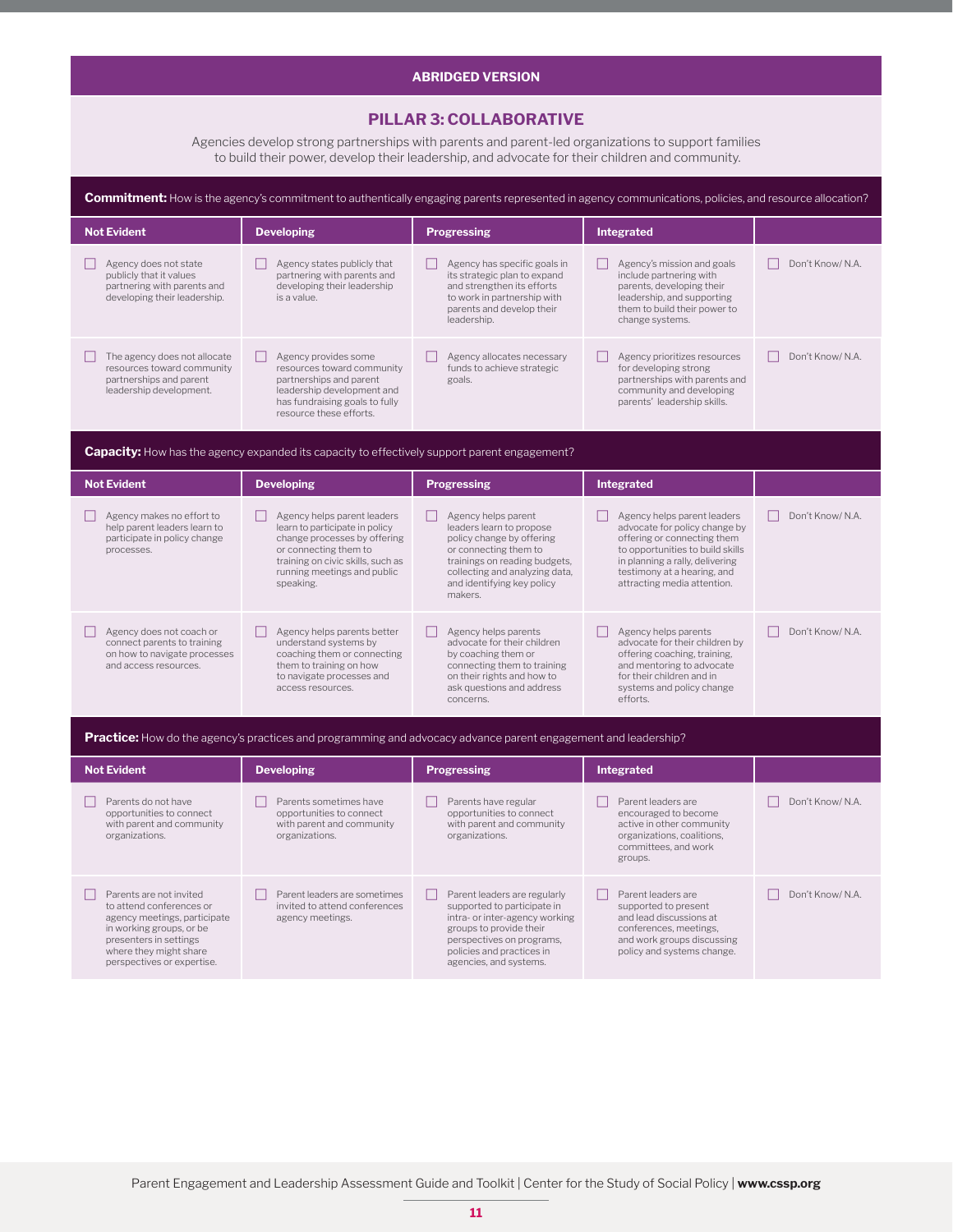| <b>Influence:</b> How much influence do parents have in program, agency, and system-level change and governance? |                                                                                                                                                                                                        |                                                                                                                                                                                                                        |                                                                                                                                                                              |                  |  |
|------------------------------------------------------------------------------------------------------------------|--------------------------------------------------------------------------------------------------------------------------------------------------------------------------------------------------------|------------------------------------------------------------------------------------------------------------------------------------------------------------------------------------------------------------------------|------------------------------------------------------------------------------------------------------------------------------------------------------------------------------|------------------|--|
| <b>Not Evident</b>                                                                                               | <b>Developing</b>                                                                                                                                                                                      | <b>Progressing</b>                                                                                                                                                                                                     | <b>Integrated</b>                                                                                                                                                            |                  |  |
| Agency has no evident track<br>record of collaborating with<br>parents.                                          | Agency has some track<br>record of collaborating with<br>parents, no formal process,<br>or structure to do so.                                                                                         | Agency has a Family Advisory<br>or similar committee, but it has<br>no decision-making power.                                                                                                                          | Parent leaders of diverse<br>backgrounds are well<br>represented and supported<br>in decision-making roles<br>affecting agency policies<br>and practices.                    | Don't Know/ N.A. |  |
| Agency does not involve<br>parents in advocacy efforts.                                                          | Agency sometimes invites<br>parents to join advocacy<br>efforts to share their<br>experiences with decision-<br>makers, but they do not<br>shape the agenda and are not<br>educated about the process. | Agency regularly invites<br>parents to join advocacy<br>efforts to share their<br>experiences with decision-<br>makers, and parent leaders<br>receive training to educate<br>them on the issues and policy<br>process. | In addition to integrating<br>parents into agency advocacy<br>efforts, agency leaders<br>join and support advocacy<br>efforts led by parents and<br>community organizations. | Don't Know/ N.A. |  |

#### **ABRIDGED VERSION**

#### **PILLAR 4: TRANSPARENT**

Agencies ensure parents have access to information that allows them to fully participate and influence agency and system-level change processes.

**Commitment:** How is the agency's commitment to authentically engaging parents represented in agency communications, policies, and resource allocation?

| <b>Not Evident</b>                                                                                                                                                                                                            | <b>Developing</b>                                                                                                                                                                                                            | <b>Progressing</b>                                                                                                                                                                                            | Integrated                                                                                                                                                                                    |                  |
|-------------------------------------------------------------------------------------------------------------------------------------------------------------------------------------------------------------------------------|------------------------------------------------------------------------------------------------------------------------------------------------------------------------------------------------------------------------------|---------------------------------------------------------------------------------------------------------------------------------------------------------------------------------------------------------------|-----------------------------------------------------------------------------------------------------------------------------------------------------------------------------------------------|------------------|
| There is no evidence of a<br>policy to promote openness<br>to and inclusion of families.                                                                                                                                      | Agency leaders talk about the<br>importance of openness to<br>and inclusion of families, but<br>does not have a written policy.                                                                                              | Agency has a written policy<br>that outlines the agency's<br>commitment to openness and<br>inclusion, but it was created<br>without parent input.                                                             | Agency has a written<br>policy, co-created with a<br>representative group of<br>parent leaders, that outlines<br>the agency's commitment to<br>openness and inclusion.                        | Don't Know/ N.A. |
| Agency leaders do not<br>question the practices for<br>openness and inclusion<br>proposed by the coalitions<br>and work groups they<br>participate in, even when<br>these standards exclude full<br>participation of parents. | Agency leaders usually<br>accept the practices for<br>openness and inclusion<br>proposed by the coalitions<br>and work groups they<br>participate in, even when<br>these standards exclude full<br>participation of parents. | Agency makes efforts to shift<br>the practices of coalitions and<br>work groups they participate<br>in toward greater openness<br>and inclusion, but not<br>comprehensively and usually<br>behind the scenes. | Agency leaders publicly<br>advocate for practices<br>supporting openness and<br>inclusion all coalitions and<br>work groups they participate<br>in, so that parents can<br>participate fully. | Don't Know/ N.A. |

**Capacity:** How has the agency expanded its capacity to effectively support parent engagement?

| <b>Not Evident</b>                                                                                                                                                                                                                                                         | <b>Developing</b>                                                                                                                                                                                     | <b>Progressing</b>                                                                                                                                                                                                                             | Integrated                                                                                                                                                                                                                                                         |                  |
|----------------------------------------------------------------------------------------------------------------------------------------------------------------------------------------------------------------------------------------------------------------------------|-------------------------------------------------------------------------------------------------------------------------------------------------------------------------------------------------------|------------------------------------------------------------------------------------------------------------------------------------------------------------------------------------------------------------------------------------------------|--------------------------------------------------------------------------------------------------------------------------------------------------------------------------------------------------------------------------------------------------------------------|------------------|
| There is no expectation that<br>agency staff adjust meeting<br>formats to emphasize the<br>strengths of parents and the<br>context of the communities<br>they represent.                                                                                                   | Agency staff attempt to<br>facilitate professional<br>partners' understanding of<br>families and communities, but<br>don't have much influence to<br>change practices.                                | When parents are specifically<br>invited, agency staff work to<br>facilitate understanding of<br>the strengths of families and<br>the context of communities<br>they represent, but there<br>is not full buy-in from<br>professional partners. | Agency staff, professional<br>partners, and parents work<br>together to design meetings<br>that are accessible to<br>everyone.                                                                                                                                     | Don't Know/ N.A. |
| There is no evidence that<br>agency leaders model core<br>practices of openness and<br>inclusion in the way they<br>treat staff. Staff are not given<br>opportunities to influence<br>change strategies. As a result,<br>staff don't feel encouraged to<br>engage parents. | Staff are sometimes<br>included in executive-<br>level conversations about<br>challenges or opportunities<br>facing the agency, but do not<br>have meaningful input on<br>strategies to address them. | Program directors are<br>included in executive-<br>level conversations about<br>challenges or opportunities<br>facing the agency and<br>have meaningful input on<br>strategies to address them.                                                | Agency leaders include staff<br>at all levels in planning and<br>problem-solving, providing<br>them with information they<br>need to participate fully. As<br>a result, staff feel confident<br>in their efforts to engage<br>parents in agency change<br>efforts. | Don't Know/ N.A. |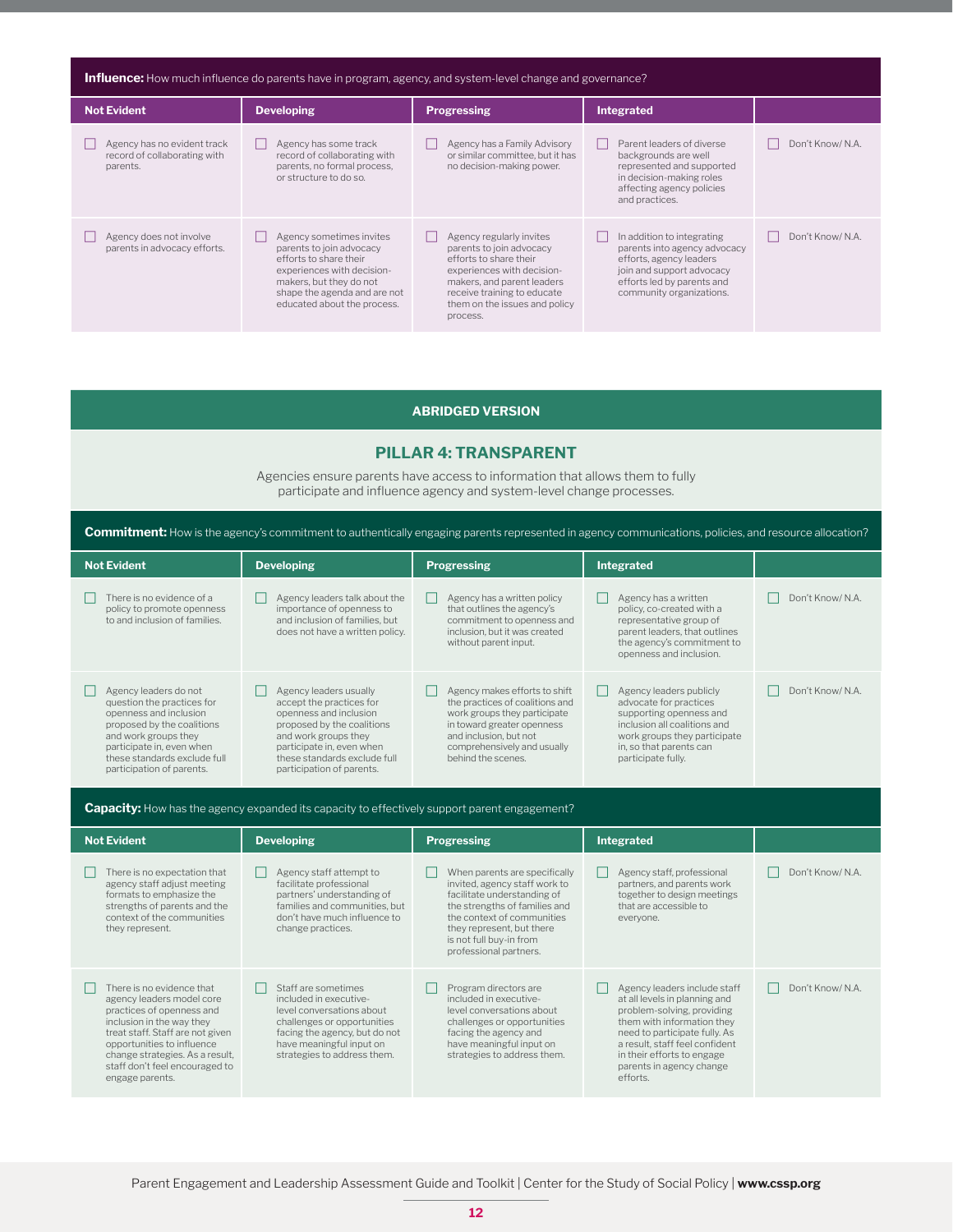| Practice: How do the agency's practices and programming and advocacy advance parent engagement and leadership?                                                                               |                                                                                                                                                                                                          |                                                                                                                                                                                                 |                                                                                                                                                                                                                                                                                       |                  |
|----------------------------------------------------------------------------------------------------------------------------------------------------------------------------------------------|----------------------------------------------------------------------------------------------------------------------------------------------------------------------------------------------------------|-------------------------------------------------------------------------------------------------------------------------------------------------------------------------------------------------|---------------------------------------------------------------------------------------------------------------------------------------------------------------------------------------------------------------------------------------------------------------------------------------|------------------|
| <b>Not Evident</b>                                                                                                                                                                           | <b>Developing</b>                                                                                                                                                                                        | <b>Progressing</b>                                                                                                                                                                              | Integrated                                                                                                                                                                                                                                                                            |                  |
| There is no effort to make<br>materials, presentations, and<br>meeting minutes accessible<br>to parents-they use<br>acronyms and professional<br>terms, and materials are not<br>translated. | Staff decide which documents<br>are"relevant" to parent<br>representatives and make<br>those documents accessible,<br>but other documents related<br>to the issue or process are not<br>made accessible. | When parents are invited to<br>participate, most documents<br>are made accessible to<br>parents-acronyms are<br>spelled out, presenters use<br>plain language, and materials<br>are translated. | Agency regularly includes<br>parent leaders in the planning<br>of events and meetings. As<br>a result, all aspects of the<br>meeting, including materials,<br>promote transparency,<br>accountability, and<br>inclusiveness.                                                          | Don't Know/ N.A. |
| When parents participate in<br>planning or other processes,<br>agency staff and leaders do<br>not explain how decisions will<br>be made.                                                     | When parents participate in<br>planning or other processes,<br>agency staff and leaders<br>sometimes explain how<br>decisions will be made, but<br>this is not a universal practice.                     | When parents participate in<br>planning or other processes,<br>agency staff and leaders<br>clearly explain how decisions<br>will be made.                                                       | Parent leaders participate in<br>the design of the decision-<br>making process.                                                                                                                                                                                                       | Don't Know/ N.A. |
|                                                                                                                                                                                              | <b>Influence:</b> How much influence do parents have in program, agency, and system-level change and governance?                                                                                         |                                                                                                                                                                                                 |                                                                                                                                                                                                                                                                                       |                  |
| <b>Not Evident</b>                                                                                                                                                                           | <b>Developing</b>                                                                                                                                                                                        | <b>Progressing</b>                                                                                                                                                                              | Integrated                                                                                                                                                                                                                                                                            |                  |
| When parents are asked<br>about their needs or<br>feedback, agency staff do<br>not inform them how the<br>information influenced the<br>program or agency.                                   | When parents are asked<br>about their needs or<br>feedback, agency staff<br>sometimes inform a core<br>group of parent leaders how<br>the information influenced<br>the program or agency.               | Agency leaders regularly<br>report back to parent leaders<br>how their feedback and ideas<br>influenced decisions.                                                                              | There is a defined process<br>for including parents in a<br>"feedback loop:" parent<br>leaders are involved in the<br>effort to get parent input<br>from the beginning and<br>included in the agency's<br>report back to parents<br>about how their feedback<br>influenced decisions. | Don't Know/ N.A. |
| Parent leaders are not<br>involved in agency decision-<br>making about programs,                                                                                                             | Parent leaders are asked for<br>their feedback on agency<br>plans and strategies to                                                                                                                      | Parent leaders help identify<br>issues with agency staff<br>and leaders, but not usually                                                                                                        | Parent leaders are informed<br>and asked for their input<br>when agency is defining a                                                                                                                                                                                                 | Don't Know/ N.A. |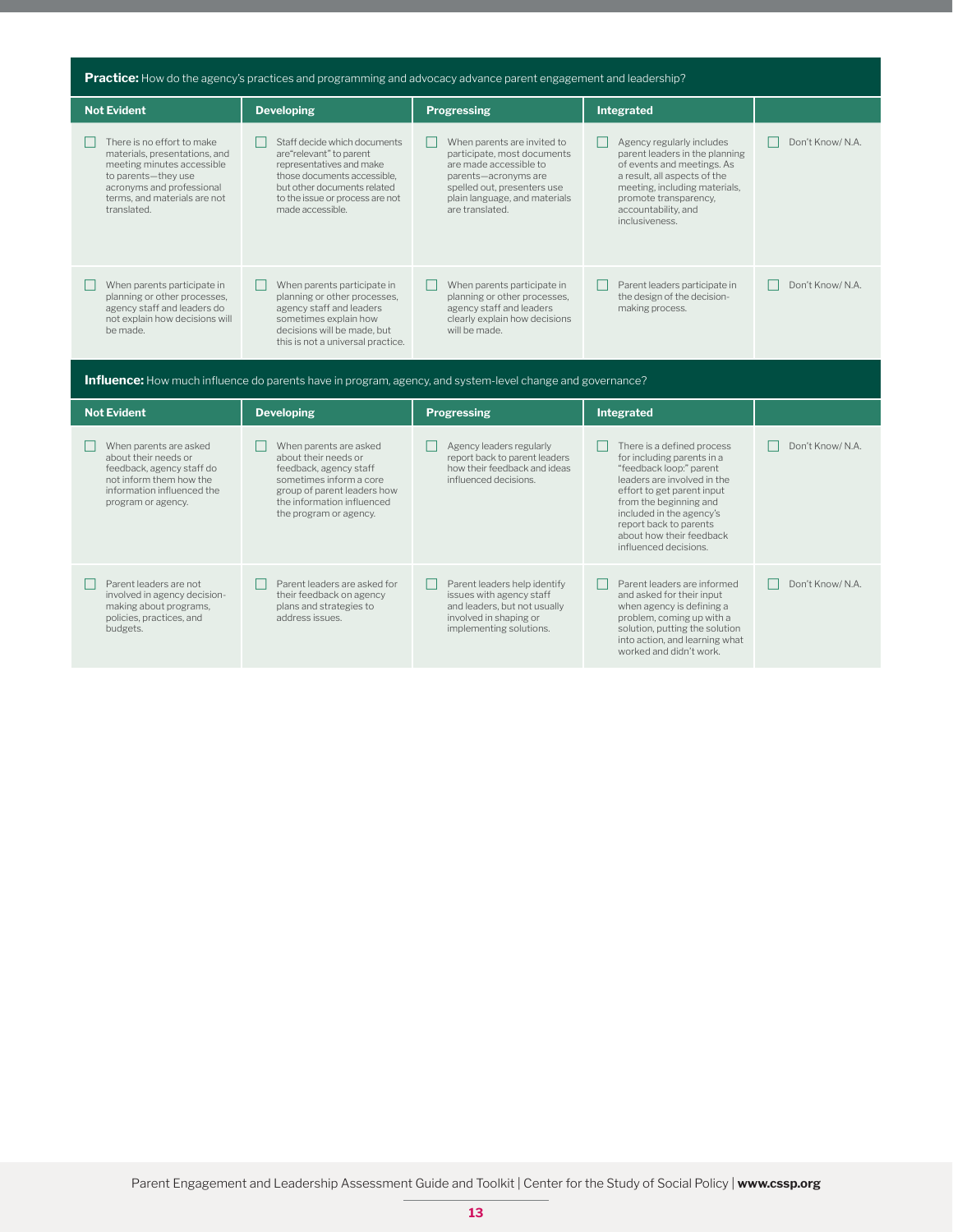### Comprehensive Version

#### **INSTRUCTIONS**

Read the descriptions for each level of the scale within each pillar and dimension in the self-assessment. In each row below, tick the box for the description that most closely matches your agency. If you don't know or the examples do not apply, check the box on the far right of that section.

#### **What is the Scope of this Self Assessment?**  $\Box$  Agency-wide  $\Box$  One Program  $\Box$  Multiple Programs **I am participating as:**  $\Box$  Program Staff  $\Box$  Operations/Admin Staff  $\Box$  Upper Management/Leaders **I am participating as a:**  $\Box$  Parent leader  $\Box$  Community partner  $\Box$  Other:

#### **COMPREHENSIVE VERSION**

#### **PILLAR 1: FAMILY-CENTERED**

Agencies prioritize and champion engaging parents as partners and leaders as a central strategy to achieving positive, equitable outcomes for children and their families.

| <b>Commitment:</b> How is the agency's commitment to authentically engaging parents represented in agency communications, policies, and resource allocation? |                                                                                              |                                                                                                            |                                                                                                                                                                   |                  |  |
|--------------------------------------------------------------------------------------------------------------------------------------------------------------|----------------------------------------------------------------------------------------------|------------------------------------------------------------------------------------------------------------|-------------------------------------------------------------------------------------------------------------------------------------------------------------------|------------------|--|
| <b>Not Evident</b>                                                                                                                                           | <b>Developing</b>                                                                            | <b>Progressing</b>                                                                                         | <b>Integrated</b>                                                                                                                                                 |                  |  |
| There is no evidence of a<br>strengths-based approach<br>to working with families.                                                                           | Strengths-based philosophy<br>is embedded in program<br>description and goals.               | Goals to enhance strengths-<br>based practice outlined in<br>strategic plan.                               | Strengths-based philosophy<br>is embedded in mission and<br>leadership messages to staff<br>and public.                                                           | Don't Know/ N.A. |  |
| There are no family<br>engagement activities<br>or programs.                                                                                                 | Family engagement is<br>viewed as a distinct program<br>or tacked onto existing<br>programs. | Agency has a definition of<br>parent engagement, a defined<br>strategy and multivear goals.                | Leaders regularly talk to staff<br>about the importance and<br>benefits of building trusting<br>relationships with all adults<br>that matter in the child's life. | Don't Know/ N.A. |  |
| There is no funding for<br>family engagement.                                                                                                                | Family engagement efforts<br>expand and contract<br>depending on grant funding.              | Core parent engagement<br>efforts sustained from year-<br>to-year, and increase when<br>grant funds allow. | Leaders prioritize parent<br>engagement in the agency<br>budget and allocate<br>resources to ensure<br>consistent programming.                                    | Don't Know/ N.A. |  |
| There is no evidence that<br>the agency values father<br>engagement.                                                                                         | Agency leaders acknowledge<br>the importance of engaging<br>fathers.                         | Agency adopts Father<br>$\mathbf{L}$<br>Friendly Principles and sets<br>goals for expanding male<br>staff. | Agency prioritizes<br>resources for father-specific<br>programming and strategies.                                                                                | Don't Know/ N.A. |  |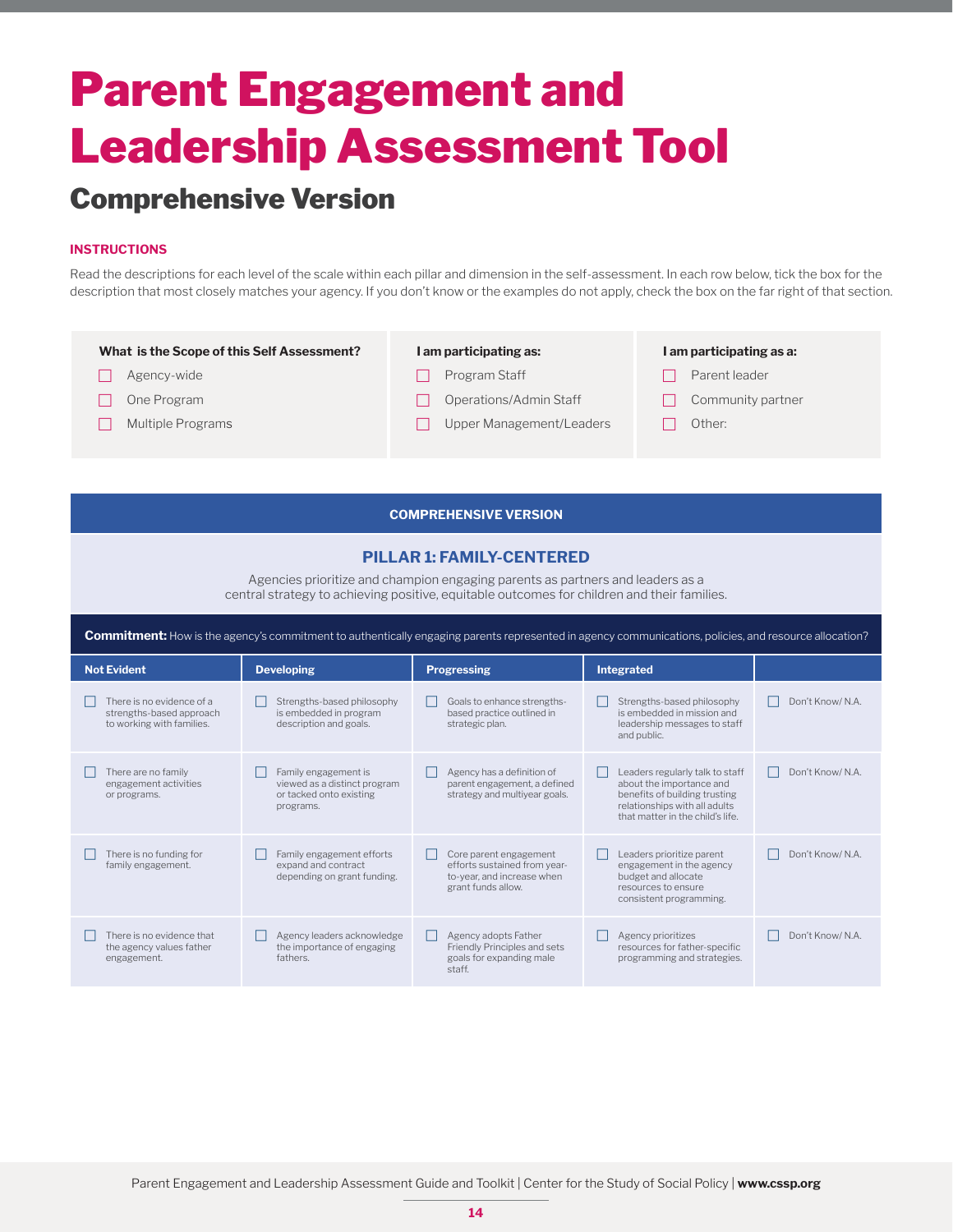| <b>Capacity:</b> How has the agency expanded its capacity to effectively support parent engagement?                                                     |                                                                                                                                                                                                                          |                                                                                                                                                                                              |                                                                                                                                                                                                                                                                                                                                                                     |                  |
|---------------------------------------------------------------------------------------------------------------------------------------------------------|--------------------------------------------------------------------------------------------------------------------------------------------------------------------------------------------------------------------------|----------------------------------------------------------------------------------------------------------------------------------------------------------------------------------------------|---------------------------------------------------------------------------------------------------------------------------------------------------------------------------------------------------------------------------------------------------------------------------------------------------------------------------------------------------------------------|------------------|
| <b>Not Evident</b>                                                                                                                                      | <b>Developing</b>                                                                                                                                                                                                        | <b>Progressing</b>                                                                                                                                                                           | Integrated                                                                                                                                                                                                                                                                                                                                                          |                  |
| Program staff do not have the<br>time, training, or support to<br>engage families effectively.                                                          | At least one staff member<br>working directly with parents<br>has sufficient time, flexibility,<br>training, and support to build<br>trusting relationships with<br>parents and respond to their<br>interests and needs. | Program staff includes a<br>small parent engagement<br>team dedicated working with<br>parents and increase their<br>engagement; supervisors<br>mostly understand and<br>support their roles. | All agency staff are expected<br>to understand importance of<br>engaging parents, including<br>fathers: front-line staff have<br>specific expectations outlined<br>in their job descriptions;<br>supervisors provide staff<br>with training and professional<br>development, coaching,<br>mentoring and reflective<br>practice to help them<br>continually improve. | Don't Know/ N.A. |
| Staff make no attempt to plan<br>meetings or activities at times<br>convenient to parents.                                                              | Staff attempt to offer events,<br>programs and meetings at<br>times and locations that<br>parents prefer, but do not<br>consult parents.                                                                                 | Staff consult parents to find<br>times and locations that<br>work best for parents and<br>offer events, programs, and<br>meetings at times that work<br>for the majority.                    | Staff continually monitor<br>trends in attendance and<br>adjust strategies to meet<br>the needs of most parents,<br>offering two or more different<br>times if needed.                                                                                                                                                                                              | Don't Know/ N.A. |
| The agency does not<br>consistently provide child<br>care, translation, and meals at<br>events and meetings.                                            | Child care, translation and<br>meals are provided at all<br>parent events and meetings,<br>but parents need to request it<br>in advance.                                                                                 | Child care, translation, and<br>meals are provided at all<br>parent events and meetings<br>without advanced notice, but<br>never at events that involve<br>mostly professionals.             | Child care and other supports<br>are automatically provided at<br>all events parents are invited<br>to, including galas, staff<br>meetings, work groups, etc.                                                                                                                                                                                                       | Don't Know/ N.A. |
| Staff receive no training on<br>the importance of engaging<br>fathers or strategies to do so<br>effectively.                                            | Staff have occasional<br>opportunities to attend<br>training to engage fathers.                                                                                                                                          | Staff receive ongoing training<br>and coaching to develop<br>strategies and best practices<br>to engage fathers.                                                                             | Staff involve fathers in the<br>development of programs<br>and strategies.                                                                                                                                                                                                                                                                                          | Don't Know/ N.A. |
| The agency does not have<br>any training or opportunities<br>for parents to develop skills<br>for and engage in peer-to-<br>peer outreach or education. | Agency leaders understand<br>the value of peer-to-peer<br>parent engagement<br>strategies, but has no<br>formal career pathway to<br>allow parents to develop<br>their skills for paid roles.                            | Agency provides leadership<br>and skills training, as well as<br>formal leadership positions<br>for parents.                                                                                 | Agency modifies job<br>qualifications to include<br>life experience as well as<br>education and actively<br>recruits parents for suitable<br>open positions.                                                                                                                                                                                                        | Don't Know/ N.A. |

**Practice:** How do the agency's practices and programming and advocacy advance parent engagement and leadership?

| <b>Not Evident</b>                                                                                                                                                                             | <b>Developing</b>                                                                                                                                        | <b>Progressing</b>                                                                                                                                                                    | Integrated                                                                                                                                                                                                          |                  |
|------------------------------------------------------------------------------------------------------------------------------------------------------------------------------------------------|----------------------------------------------------------------------------------------------------------------------------------------------------------|---------------------------------------------------------------------------------------------------------------------------------------------------------------------------------------|---------------------------------------------------------------------------------------------------------------------------------------------------------------------------------------------------------------------|------------------|
| Staff rely heavily on written<br>notices or impersonal calls<br>to notify parents of policies,<br>programs, or opportunities,<br>and workshops and meetings<br>tend to be in a lecture format. | There is at least one<br>program that attempts to<br>communicate with parents in<br>ways that emphasize diverse<br>communication and learning<br>styles. | Staff use multiple methods<br>for outreach and facilitation<br>to include diverse<br>communication and learning<br>styles and points of view.                                         | Staff partner with parent<br>leaders to continually<br>improve outreach and<br>facilitation so that all parents,<br>including those most often<br>marginalized in systems, are<br>included.                         | Don't Know/ N.A. |
| There is no evidence that<br>parents are encouraged to<br>participate in care decisions<br>for their children                                                                                  | Parents are provided with<br>information about care<br>options but not asked for<br>their opinions.                                                      | Providers are trained to<br>talk with parents about<br>care options and ask their<br>opinions.                                                                                        | Providers are trained to<br>partner with parents on all<br>care decisions and parents<br>feel empowered to advocate<br>for their child's needs.                                                                     | Don't Know/ N.A. |
| There are no opportunities for<br>parents to learn about child<br>development.                                                                                                                 | Programs are designed to<br>build parents' knowledge of<br>child development, but they<br>are primarily delivered in a<br>lecture format.                | Programs are designed to<br>increase parents' confidence<br>and skills and provided<br>outside of a lecture format.<br>allowing participants<br>to control content and<br>experience. | Programs are designed to<br>increase parents' knowledge,<br>confidence, and leadership<br>skills, and parent leaders<br>collaborate on planning of<br>programs and initiatives and<br>help to implement strategies. | Don't Know/ N.A. |
| There are no organized<br>opportunities for parents to<br>develop relationships with<br>each other.                                                                                            | Programs, events, and<br>meetings have some<br>opportunities for parents to<br>share and get to know each<br>other.                                      | Programs, events, and<br>meetings always allow time<br>for parents to get to know<br>other parents and share their<br>experiences.                                                    | Programs, events, and<br>meetings emphasize building<br>relationships, and are often<br>co-facilitated by parent<br>leaders.                                                                                        | Don't Know/ N.A. |

Parent Engagement and Leadership Assessment Guide and Toolkit | Center for the Study of Social Policy | **www.cssp.org**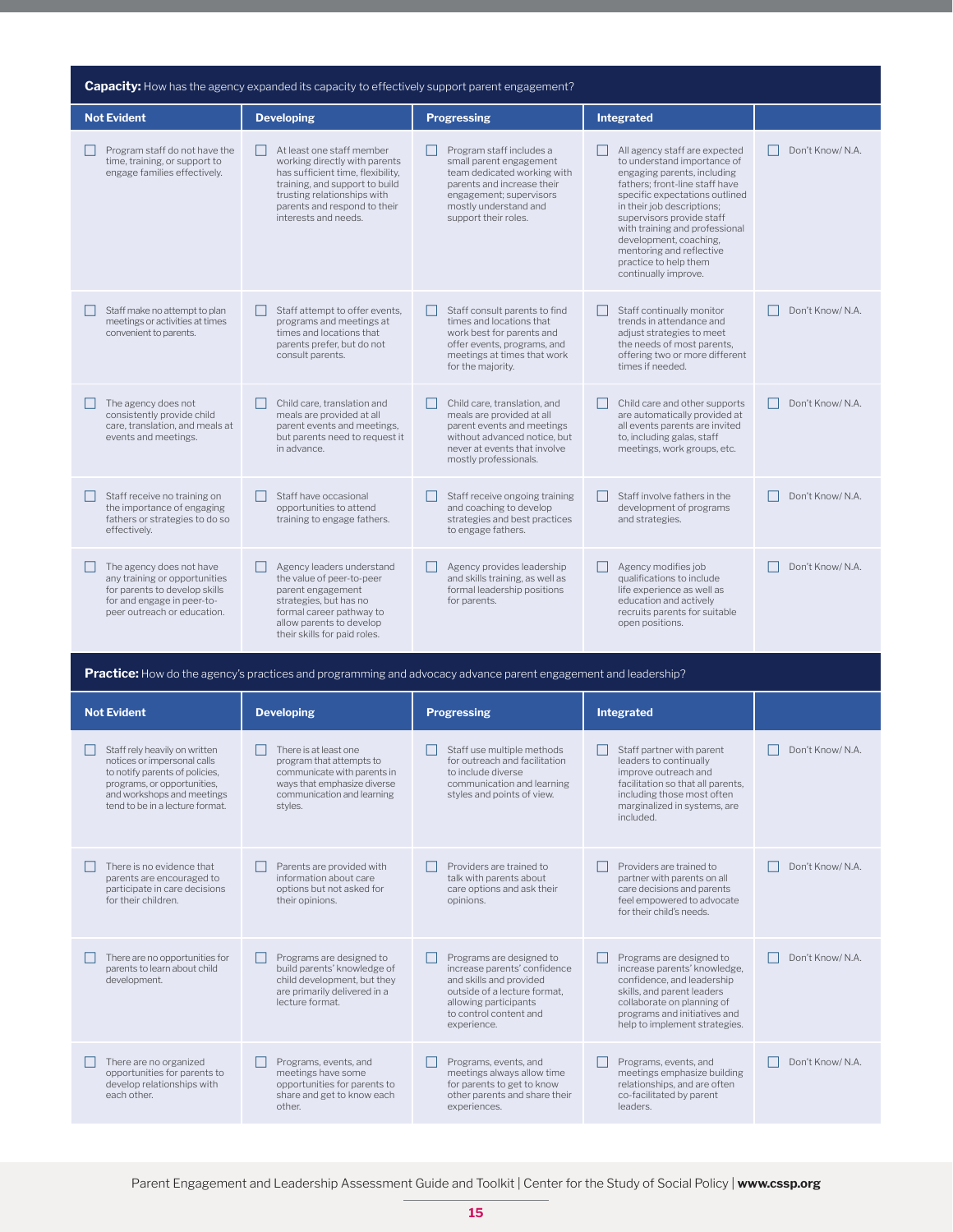| There is no consistent<br>group of parents who attend<br>programs and meetings.                           | A core group of parents<br>regularly attends, but it is<br>not representative of the<br>population served.                                                                            | Core parents invite other<br>parents and participants<br>are more reflective of the<br>community.                                                            | Agency offers training to<br>parents wanting to expand<br>their outreach skills and<br>provides stipends for parent<br>leaders to reach out to<br>parents.                                                                                                                                                                 | Don't Know/ N.A.       |
|-----------------------------------------------------------------------------------------------------------|---------------------------------------------------------------------------------------------------------------------------------------------------------------------------------------|--------------------------------------------------------------------------------------------------------------------------------------------------------------|----------------------------------------------------------------------------------------------------------------------------------------------------------------------------------------------------------------------------------------------------------------------------------------------------------------------------|------------------------|
| There is no evidence of<br>opportunities for parents to<br>become leaders.                                | Agency programs emphasize<br>parent leadership roles within<br>the family, such as reading to<br>their children.                                                                      | Agency programs emphasize<br>П<br>partnership with parents to<br>shape and improve programs.                                                                 | Parents are invited to<br>П<br>advance their leadership in<br>a variety of ways, including<br>formal leadership training.<br>policy advocacy, and<br>paraprofessional roles leading<br>to staff positions; staff<br>provide ongoing coaching<br>and mentoring to help<br>parents reach personal and<br>professional goals. | Don't Know/N.A.        |
| There is no evidence of<br>fathers participating in<br>agency programs.                                   | Staff reach out to fathers and<br>are sometimes successful<br>recruiting them to participate<br>in agency programs.                                                                   | Agency has at least one<br>$\Box$<br>program or activity is<br>designed specifically for<br>fathers.                                                         | Agency has multiple programs<br>and leadership opportunities<br>for fathers.                                                                                                                                                                                                                                               | Don't Know/ N.A.<br>FТ |
|                                                                                                           | <b>Influence:</b> How much influence do parents have in program, agency, and system-level change and governance?                                                                      |                                                                                                                                                              |                                                                                                                                                                                                                                                                                                                            |                        |
| <b>Not Evident</b>                                                                                        | <b>Developing</b>                                                                                                                                                                     | <b>Progressing</b>                                                                                                                                           | <b>Integrated</b>                                                                                                                                                                                                                                                                                                          |                        |
|                                                                                                           |                                                                                                                                                                                       |                                                                                                                                                              |                                                                                                                                                                                                                                                                                                                            |                        |
| There is no evidence of<br>changes made in the agency<br>in response to parent<br>feedback.               | Parents are regularly<br>surveyed about their<br>satisfaction with programs<br>and some adjustments<br>are made in response to<br>feedback.                                           | Parents have consistent<br>opportunities to give feedback<br>and suggestions, including<br>focus groups, listening<br>sessions, and surveys.                 | Parents have opportunities<br>to influence decisions at all<br>levels, from care decisions<br>for their child, to program<br>delivery to agency decision-<br>making.                                                                                                                                                       | Don't Know/ N.A.       |
| There is no evidence that<br>the agency invites parents to<br>meetings to discuss issues or<br>solutions. | Parents are invited to<br>meetings to discuss issues<br>and solutions defined by staff.                                                                                               | П<br>A group of parent leaders are<br>formally or informally advising<br>the agency on ways to<br>improve parent engagement<br>and other program strategies. | П<br>Boards and committees<br>include significant parent<br>representation, and parent<br>leaders are supported to<br>actively seek input from all<br>parents.                                                                                                                                                             | Don't Know/ N.A.       |
| There is no evidence<br>that parents volunteer or<br>contribute ideas and opinions.                       | A small group of parents<br>volunteer to help with<br>programs and contribute<br>ideas and opinions, but there<br>is no formal representation<br>of parents or leadership<br>program. | A few parent leaders are<br>invited to represent the<br>parent perspective in<br>committees, working groups<br>and conferences.                              | Parent leaders, including<br>fathers, design their own<br>outreach or action research<br>to identify community needs<br>and and agency uses this<br>information in tandem with<br>other data sources to shape<br>program strategies.                                                                                       | Don't Know/ N.A.       |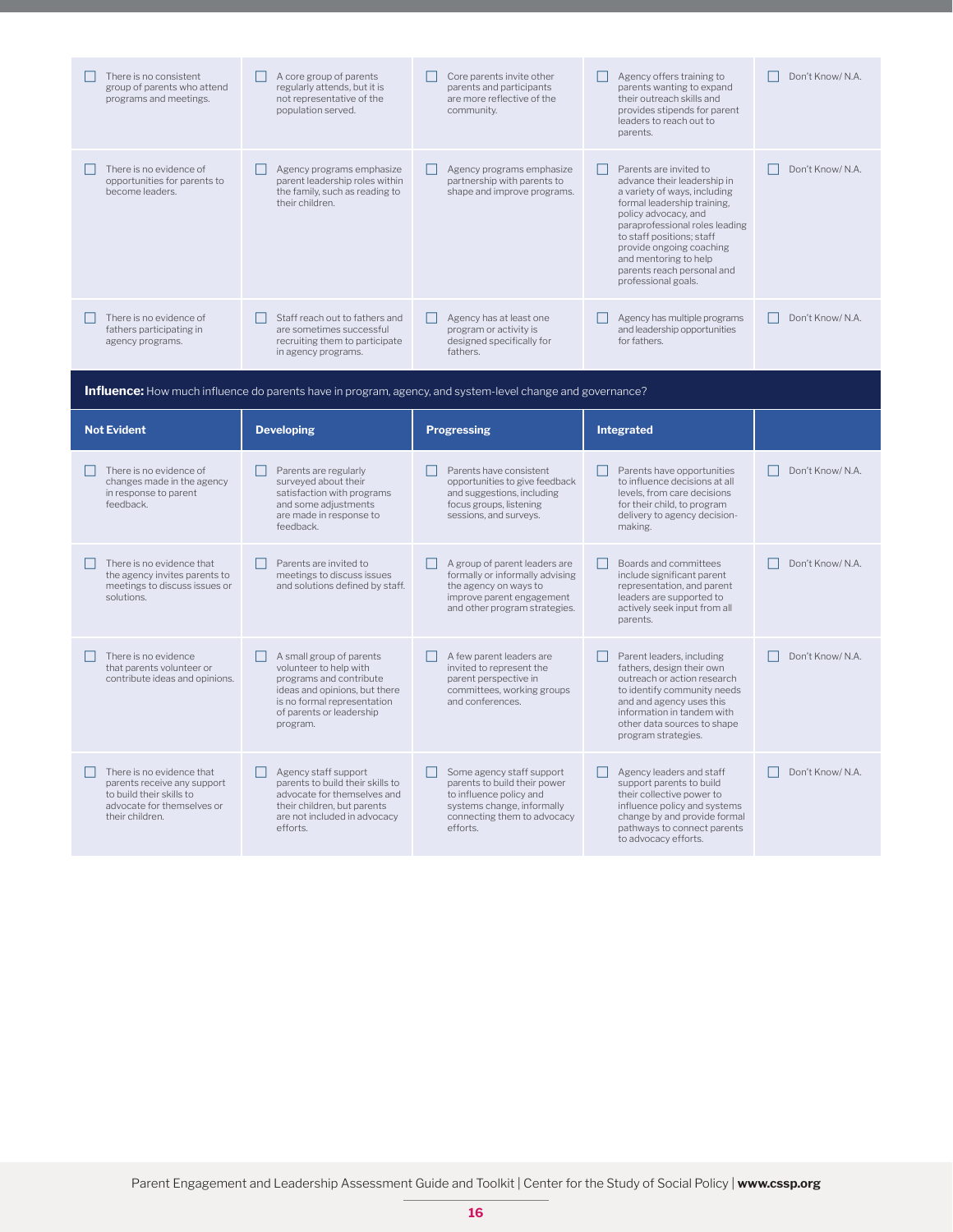#### **COMPREHENSIVE VERSION**

#### **PILLAR 2: EQUITY-DRIVEN**

Agencies make it a priority to understand families' experiences and break down barriers created by systemic, institutional, and individual racism.

| <b>Commitment:</b> How is the agency's commitment to authentically engaging parents represented in agency communications, policies, and resource allocation? |                                                                                                                                                                                       |                                                                                                                                                                     |                                                                                                                                                                                                         |                  |
|--------------------------------------------------------------------------------------------------------------------------------------------------------------|---------------------------------------------------------------------------------------------------------------------------------------------------------------------------------------|---------------------------------------------------------------------------------------------------------------------------------------------------------------------|---------------------------------------------------------------------------------------------------------------------------------------------------------------------------------------------------------|------------------|
| <b>Not Evident</b>                                                                                                                                           | <b>Developing</b>                                                                                                                                                                     | <b>Progressing</b>                                                                                                                                                  | <b>Integrated</b>                                                                                                                                                                                       |                  |
| Agency has no stated policy<br>on either diversity or racial<br>equity.                                                                                      | Agency has a stated diversity<br>policy, but no specific policy<br>on equity.                                                                                                         | In addition to clear<br>diversity and equity policies,<br>agency communications<br>highlight the importance<br>of expanding opportunity<br>and closing racial gaps. | Agency leadership<br>regularly communicates that<br>reducing racial inequities is<br>mission-critical.                                                                                                  | Don't Know/N.A.  |
| Agency strategic plan does<br>not have specific goals<br>related to diversity or racial<br>equity.                                                           | Agency has specific goals<br>in its strategic plan for<br>addressing diversity, but<br>not equity.                                                                                    | Agency has specific goals<br>in its strategic plan around<br>diversity, inclusion, and equity,<br>and is taking steps to achieve<br>them.                           | Agency can demonstrate<br>progress addressing issues of<br>diversity, inclusion, and equity.                                                                                                            | Don't Know/ N.A. |
| Agency communications<br>makes no significant mention<br>of the diversity of the<br>community it serves.                                                     | Agency communications<br>celebrate the diversity of the<br>community.                                                                                                                 | Agency communications<br>frequently portray parents'<br>stories celebrating their<br>culture and highlighting<br>struggles with bias and<br>discrimination.         | Leadership values<br>diversity, and communicates<br>the expectation that of<br>staff who work with<br>diverse groups be<br>culturally competent.                                                        | Don't Know/ N.A. |
| There is no evidence of the<br>agency's commitment to<br>diversity, equity, and inclusion.                                                                   | Agency does not yet have<br>resources allocated to<br>specific diversity strategies,<br>but publicly states it as a goal.                                                             | Agency prioritizes and<br>allocates resources for some<br>equity strategies, but not in a<br>comprehensive or integrated<br>way.                                    | Agency allocates sufficient<br>resources to build its capacity<br>to address equity issues<br>internally and externally.                                                                                | Don't Know/ N.A. |
|                                                                                                                                                              | <b>Capacity:</b> How has the agency expanded its capacity to effectively support parent engagement?                                                                                   |                                                                                                                                                                     |                                                                                                                                                                                                         |                  |
|                                                                                                                                                              |                                                                                                                                                                                       |                                                                                                                                                                     |                                                                                                                                                                                                         |                  |
| <b>Not Evident</b>                                                                                                                                           | <b>Developing</b>                                                                                                                                                                     | <b>Progressing</b>                                                                                                                                                  | <b>Integrated</b>                                                                                                                                                                                       |                  |
| Agency has not committed<br>professional development<br>resources to build staff<br>capacity to address issues of<br>diversity, equity, and inclusion.       | Agency offers or sends staff<br>to cultural competence<br>training and opportunities for<br>cross-cultural conversations<br>and learning.                                             | Agency staff and leadership<br>participate in trainings about<br>racial equity and bias, but<br>there is lack of clarity about<br>what to do next.                  | All agency staff, leaders,<br>and volunteers participate<br>in high quality trainings on<br>diversity, inclusion, equity,<br>and racism and have ongoing<br>opportunities for reflective<br>discussion. | Don't Know/N.A.  |
| Agency does not separate<br>data by race/ethnicity, and<br>therefore does not have the<br>capacity to address gaps<br>between different groups               | Agency collects data by race/<br>ethnicity in programming but<br>does not analyze the data to<br>address gaps in participation,<br>satisfaction, or outcomes for<br>different groups. | Agency collects, breaks out,<br>and analyzes data by race/<br>ethnicity in programming, but<br>does not consistently take<br>action to address gaps.                | Agency collects, breaks out,<br>and analyzes data by race/<br>ethnicity in programs and<br>operations and uses this<br>information to guide program<br>strategy and organizational<br>policy.           | Don't Know/ N.A. |
| Most staff interacting with<br>families do not represent the<br>cultures of the community<br>the agency serves.                                              | At least half of staff<br>interacting with families<br>represent cultures of the<br>community and/or speak the<br>primary language spoken by<br>families.                             | Most of the staff interacting<br>with parents represent<br>cultures of the families in the<br>community and/or speak the<br>primary language spoken by<br>families. | Program staff and leadership<br>represent cultures of the<br>families in the community and<br>parents have access to formal<br>pathways to become leaders<br>and employees.                             | Don't Know/ N.A. |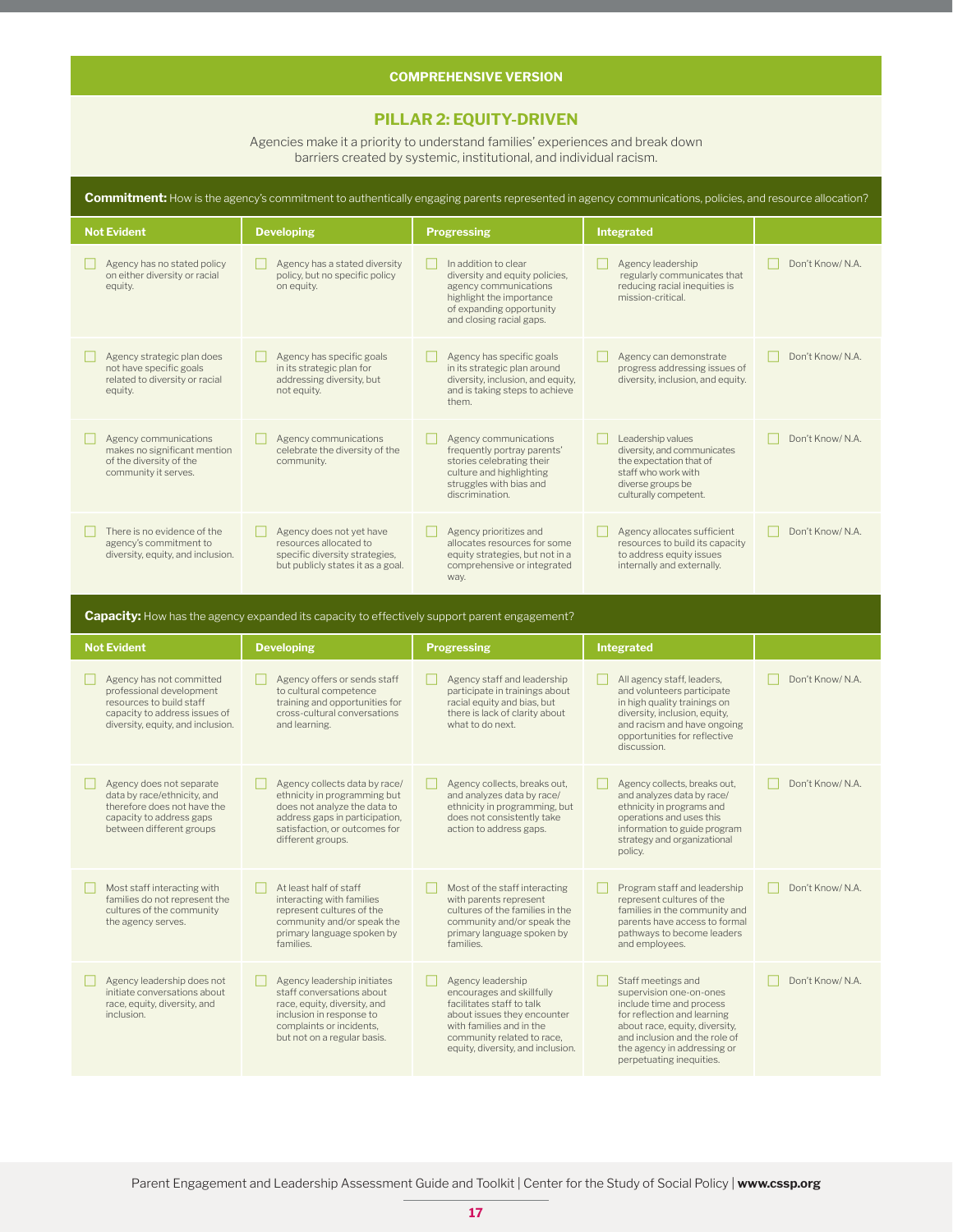| <b>Practice:</b> How do the agency's practices and programming and advocacy advance parent engagement and leadership?                                               |                                                                                                                                                                                                                  |                                                                                                                                                                                                                    |                                                                                                                                                                                                                                |                  |
|---------------------------------------------------------------------------------------------------------------------------------------------------------------------|------------------------------------------------------------------------------------------------------------------------------------------------------------------------------------------------------------------|--------------------------------------------------------------------------------------------------------------------------------------------------------------------------------------------------------------------|--------------------------------------------------------------------------------------------------------------------------------------------------------------------------------------------------------------------------------|------------------|
| <b>Not Evident</b>                                                                                                                                                  | <b>Developing</b>                                                                                                                                                                                                | <b>Progressing</b>                                                                                                                                                                                                 | Integrated                                                                                                                                                                                                                     |                  |
| Agency does not provide<br>translation and interpretation.                                                                                                          | Agency provides translation<br>and interpretation in one non-<br>English language.                                                                                                                               | Agency provides translation<br>and interpretation all<br>languages spoken in the<br>community, as needed.                                                                                                          | Program staff are<br>representative of the<br>community, and most<br>families can be welcomed<br>in their own language by a<br>staff member, community<br>member, or interpreter.                                              | Don't Know/ N.A. |
| Agency has no formal<br>practice for evaluating<br>organizational policies and<br>practices to ensure they are<br>not creating and perpetuating<br>inequities.      | Agency leaders talk about<br>the importance of ensuring<br>that organizational policies<br>and practices do not create<br>and perpetuate inequities, but<br>have no practice to do so.                           | Agency leaders and staff<br>periodically evaluate<br>organizational policies and<br>practices to ensure they are<br>not creating and perpetuating<br>inequities, but stakeholders<br>are not included or informed. | Leaders and staff regularly<br>evaluate organizational<br>policies and practices to<br>ensure they are not creating<br>and perpetuating inequities;<br>stakeholders are included and<br>informed of results.                   | Don't Know/ N.A. |
| There is no evidence that the<br>agency designs programs to<br>be welcoming and inclusive of<br>diverse populations.                                                | Staff design programs and<br>activities to be welcoming<br>to and inclusive of diverse<br>populations.                                                                                                           | Staff ask parents for<br>feedback on how well<br>programs address core equity<br>issues.                                                                                                                           | Staff and parents co-create<br>program strategies to ensure<br>they are welcoming and<br>inclusive.                                                                                                                            | Don't Know/ N.A. |
| There is no evidence that the<br>agency designs programs to<br>address racial inequities.                                                                           | Staff design programs to<br>address racial inequities,<br>such as "know your rights"<br>trainings.                                                                                                               | Staff works informally<br>with parents of diverse<br>backgrounds to get feedback<br>on program design.                                                                                                             | Staff and parents co-create<br>program strategies to ensure<br>they address priority equity<br>issues.                                                                                                                         | Don't Know/ N.A. |
| There is no evidence of the<br>agency's effort to learn about<br>families' home cultures.                                                                           | Staff members talk with and<br>learn from parents about<br>their home cultures, but have<br>no system for consistently<br>applying this information to<br>improve programming and<br>operations.                 | Staff has periodic<br>conversations about<br>insights and information<br>about parents' cultures and<br>tailor programs to be more<br>culturally and linguistically<br>responsive.                                 | Issues of equity and racism<br>are regularly discussed in<br>staff, team and supervision<br>meetings, creating ongoing<br>dialogue and support for<br>developing capacity in these<br>areas.                                   | Don't Know/ N.A. |
| There is no evidence that<br>the agency makes an effort<br>to provide books, games,<br>artwork, and other learning<br>materials that reflect families'<br>cultures. | Staff makes an effort to<br>ensure that books, games,<br>artwork, and other learning<br>materials for parents reflect<br>families' cultures, but there<br>is no process for soliciting<br>feedback from parents. | Staff regularly invite parents<br>to provide feedback about<br>culturally responsive and<br>relevant learning materials<br>and invites parents to<br>suggest other materials.                                      | Parents and staff co-create<br>culturally appropriate and<br>relevant learning materials<br>and activities together, using<br>the process to strengthen<br>parents' engagement with<br>the program and with their<br>children. | Don't Know/ N.A. |
| There is no evidence that<br>the agency adapts its data<br>collection methods to be<br>responsive and relevant to<br>diverse cultures.                              | Agency and programs use at<br>least one culturally relevant<br>data collection method, such<br>as stories, focus groups, and<br>parent interviews.                                                               | Staff regularly invites parents<br>to give feedback on the<br>cultural relevance of data<br>collection methods.                                                                                                    | Staff and parents co-design<br>and implement culturally<br>relevant data collection<br>methods.                                                                                                                                | Don't Know/ N.A. |
| When parent leaders are<br>invited to represent the<br>agency at a working group or<br>meeting, they do not receive<br>a stipend.                                   | When parent leaders are<br>invited to represent the<br>agency at a working group or<br>meeting, they do not receive<br>a stipend unless another<br>agency offers it or it is funded<br>by a grant.               | Agency sometimes gives<br>parent leaders stipends<br>when they work alongside<br>professionals in interagency<br>working groups, but there is<br>no policy.                                                        | Agency has a specific policy<br>stating that parent leaders<br>always receive stipends equal<br>to a living wage when they<br>work alongside professionals.                                                                    | Don't Know/ N.A. |
|                                                                                                                                                                     | <b>Influence:</b> How do the agency's practices and programming and advocacy advance parent engagement and leadership?                                                                                           |                                                                                                                                                                                                                    |                                                                                                                                                                                                                                |                  |
| <b>Not Evident</b>                                                                                                                                                  | <b>Developing</b>                                                                                                                                                                                                | <b>Progressing</b>                                                                                                                                                                                                 | Integrated                                                                                                                                                                                                                     |                  |
| There is no evidence that<br>the agency surveys parents<br>about whether they feel<br>welcome and respected when<br>they participate in agency<br>programs.         | Program staff regularly<br>survey parents about<br>whether they feel welcome<br>and respected when they<br>participate in agency<br>programs.                                                                    | Agency sometimes conducts<br>focus groups or listening<br>sessions to understand how<br>parents of different racial<br>and ethnic backgrounds<br>experience programs and<br>policies.                              | Agency leaders<br>regularly listen to parents<br>representing marginalized<br>communities about their<br>experiences with agency<br>policies, practices, and<br>programs and directs<br>changes to address concerns.           | Don't Know/ N.A. |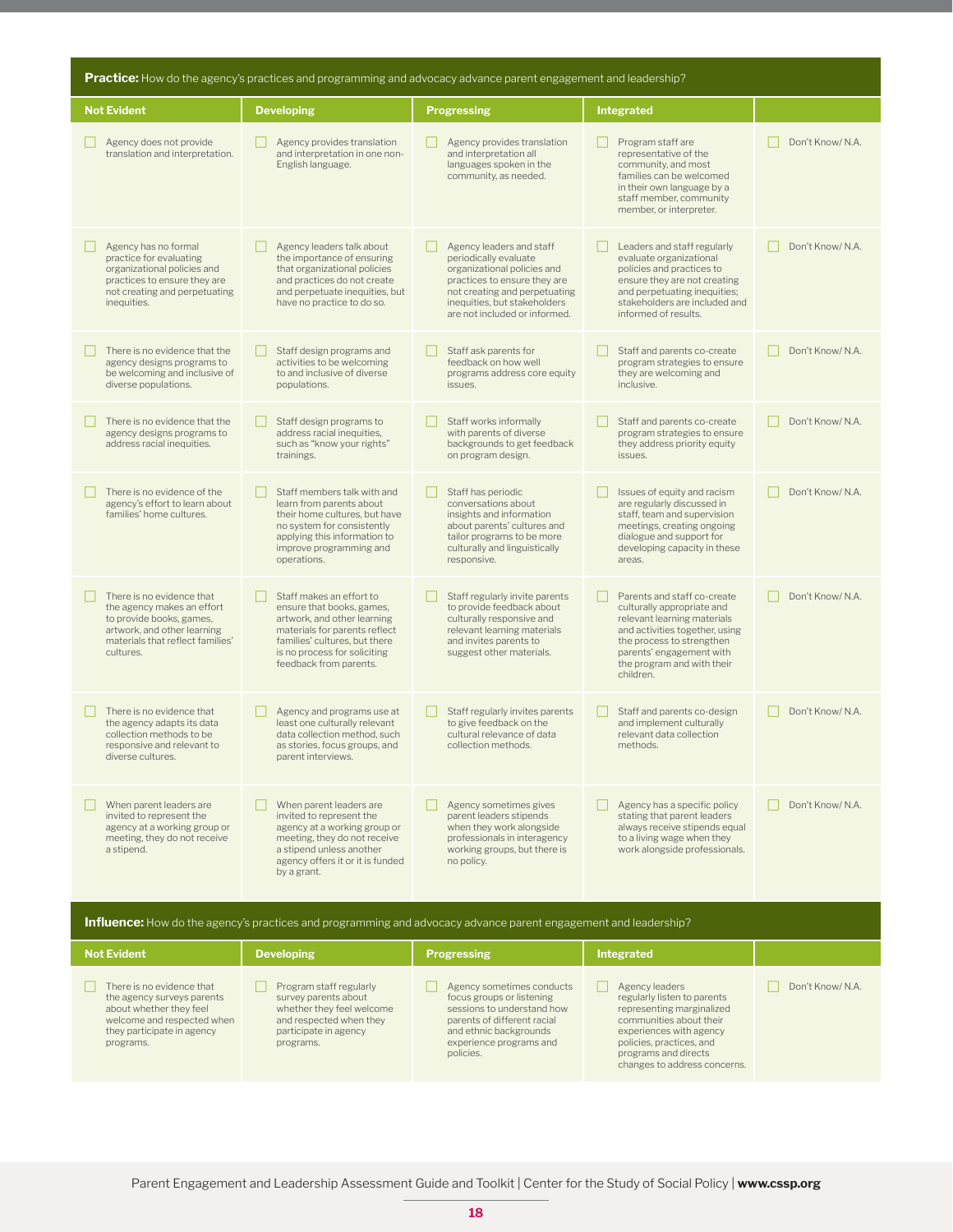| The agency makes no<br>apparent effort to celebrate<br>diversity, promote cross<br>cultural dialogue, or address<br>issues of racism in parent<br>trainings and meetings. | Parent trainings and<br>meetings include activities<br>that celebrate diversity<br>and promote cross cultural<br>dialogue, but do not delve into<br>issues of racism or equity. | Parent trainings and<br>meetings include discussion<br>of issues of diversity.<br>inclusion, and equity, but not<br>in depth.                                | Parent trainings and<br>meetings take time to<br>facilitate understanding<br>and dialogue about how<br>racism in all its forms<br>affect outcomes for<br>children and families.            | Don't Know/ N.A. |
|---------------------------------------------------------------------------------------------------------------------------------------------------------------------------|---------------------------------------------------------------------------------------------------------------------------------------------------------------------------------|--------------------------------------------------------------------------------------------------------------------------------------------------------------|--------------------------------------------------------------------------------------------------------------------------------------------------------------------------------------------|------------------|
| Parents do not voice<br>complaints to program staff<br>about equity issues, although<br>equity issues exist in the<br>agency.                                             | Parents voice complaints<br>to program staff about<br>equity issues, but there is no<br>process for these complaints<br>to be addressed by agency<br>leaders.                   | Supervisors regularly ask<br>staff about feedback they<br>have received from parents<br>about equity issues and relay<br>this feedback to agency<br>leaders. | Parents are encouraged to<br>voice complaints about equity<br>issues and there is a formal<br>process to address them.                                                                     | Don't Know/ N.A. |
| The agency has no internal or<br>external process to work on<br>issues of diversity, equity, and<br>inclusion.                                                            | Internal staff committee<br>works on issues of diversity<br>and inclusion at the<br>management level and<br>does not include parents.                                           | Parents of diverse<br>backgrounds have an<br>advisory role to staff<br>committee working on equity<br>issues, but are not voting<br>members.                 | Parents are have decision-<br>making roles on committees<br>to address equity issues<br>within the agency, and<br>participate in evaluation of<br>organizational policies and<br>practice. | Don't Know/ N.A. |

#### **COMPREHENSIVE VERSION**

#### **PILLAR 3: COLLABORATIVE**

Agencies develop strong partnerships with parents and parent-led organizations to support families to build their power, develop their leadership, and advocate for their children and community.

| <b>Not Evident</b>                                                                                                 | <b>Developing</b>                                                                                                                                                                      | <b>Progressing</b>                                                                                                                                                                                                                                                   | Integrated                                                                                                                                                                                                                                                                                              |                  |
|--------------------------------------------------------------------------------------------------------------------|----------------------------------------------------------------------------------------------------------------------------------------------------------------------------------------|----------------------------------------------------------------------------------------------------------------------------------------------------------------------------------------------------------------------------------------------------------------------|---------------------------------------------------------------------------------------------------------------------------------------------------------------------------------------------------------------------------------------------------------------------------------------------------------|------------------|
| Agency does not state<br>publicly that it values<br>collaboration with<br>community partners.                      | Agency states publicly that<br>partnering with parents and<br>developing their leadership<br>is a value.                                                                               | Agency has specific goals in<br>its strategic plan to expand<br>and strengthen its efforts<br>to work in partnership with<br>parents and develop their<br>leadership.                                                                                                | Agency's mission and goals<br>include collaboration with<br>parent-led organizations.                                                                                                                                                                                                                   | Don't Know/ N.A. |
| Agency does not state<br>publicly that it values<br>partnering with parents<br>and developing their<br>leadership. | Agency states publicly that<br>partnering with parents and<br>developing their leadership<br>is a value.                                                                               | Agency has specific goals in<br>its strategic plan to expand<br>and strengthen its efforts<br>to work in partnership with<br>parents and develop their<br>leadership.                                                                                                | Agency's mission and goals<br>include partnering with<br>parents, developing their<br>leadership, and supporting<br>them to build their power<br>to change systems.                                                                                                                                     | Don't Know/ N.A. |
| The agency does not allocate<br>resources toward community<br>partnerships and parent<br>leadership development.   | Agency provides some<br>resources toward community<br>partnerships and parent<br>leadership development and<br>has fundraising goals to fully<br>resource these efforts.               | Agency allocates necessary<br>funds to achieve strategic<br>goals.                                                                                                                                                                                                   | Agency prioritizes resources<br>for developing strong<br>partnerships with parents and<br>community and developing<br>parents' leadership skills.                                                                                                                                                       | Don't Know/ N.A. |
|                                                                                                                    | <b>Capacity:</b> How has the agency expanded its capacity to effectively support parent engagement?                                                                                    |                                                                                                                                                                                                                                                                      |                                                                                                                                                                                                                                                                                                         |                  |
| <b>Not Evident</b>                                                                                                 | <b>Developing</b>                                                                                                                                                                      | <b>Progressing</b>                                                                                                                                                                                                                                                   | Integrated                                                                                                                                                                                                                                                                                              |                  |
| There is no evidence that the<br>agency supports parents to<br>develop a<br>strong community<br>among themselves.  | Agency supports parents to<br>develop a strong community<br>among themselves. For<br>example, agency trainings<br>encourage sharing personal<br>stories and teach active<br>listening. | Agency supports parent<br>leaders build relationships<br>with other parents. For<br>example, it offers training to<br>build their skills to help other<br>parents find resources and<br>supports and communicate<br>across race, class, and<br>cultural differences. | Agency supports parent<br>leaders to build relationships<br>with agency staff and leaders,<br>as well as system leaders and<br>policy makers. For example,<br>it supports them to approach<br>agency and system leaders<br>with concerns and ask<br>questions about issues that<br>affect all families. | Don't Know/ N.A. |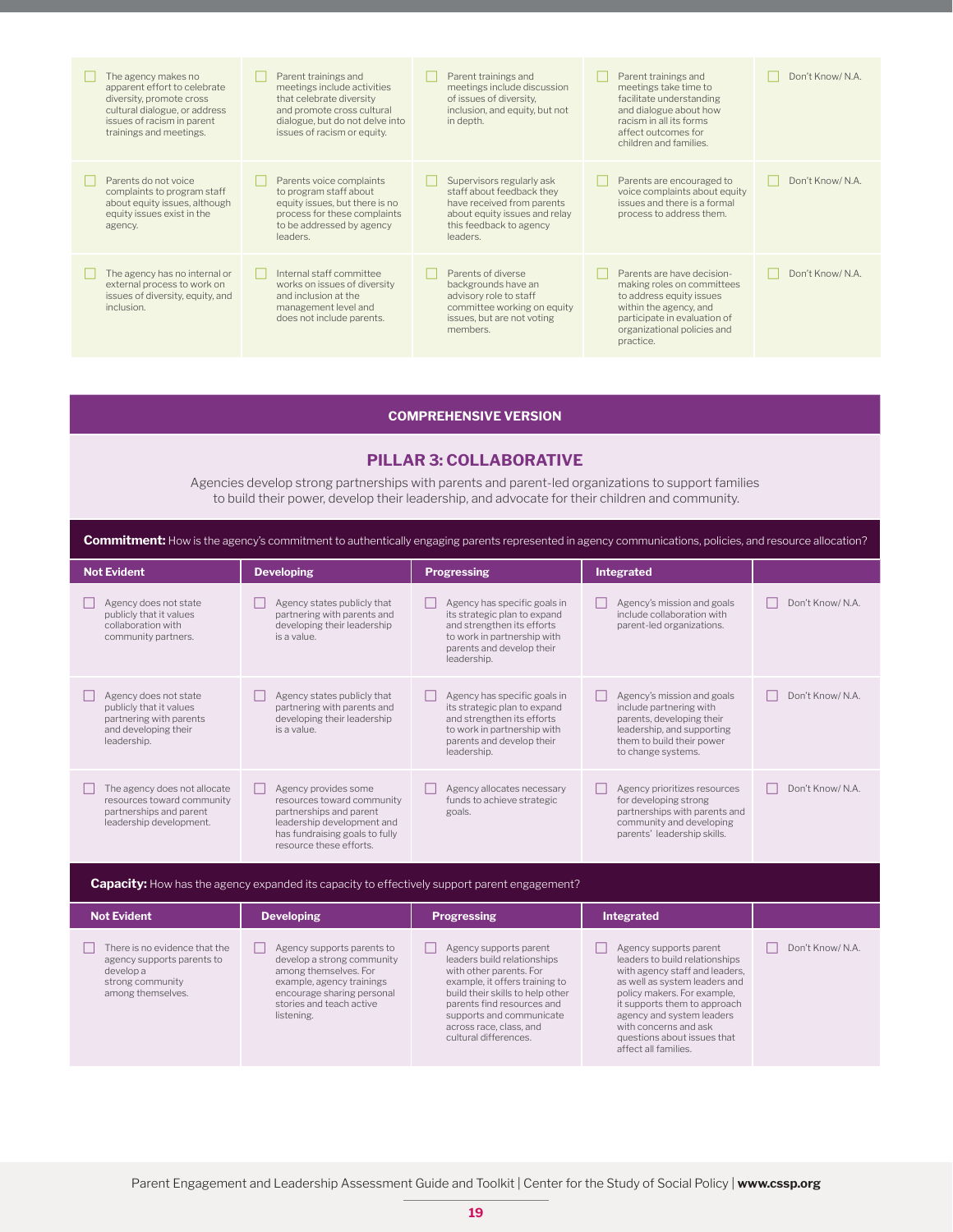| Agency makes no effort to<br>help parent leaders learn to<br>participate in policy change<br>processes.                       | Agency helps parent leaders<br>learn to participate in policy<br>change processes by offering<br>or connecting them to<br>training on civic skills, such as<br>running meetings and public<br>speaking. | Agency helps parent<br>leaders learn to propose<br>policy change by offering<br>or connecting them to<br>trainings on reading budgets,<br>collecting and analyzing data,<br>and identifying key policy<br>makers.                                     | Agency helps parent leaders<br>advocate for policy change by<br>offering or connecting them<br>to opportunities to build skills<br>in planning a rally, delivering<br>testimony at a hearing, and<br>attracting media attention. | Don't Know/ N.A.              |  |  |
|-------------------------------------------------------------------------------------------------------------------------------|---------------------------------------------------------------------------------------------------------------------------------------------------------------------------------------------------------|-------------------------------------------------------------------------------------------------------------------------------------------------------------------------------------------------------------------------------------------------------|----------------------------------------------------------------------------------------------------------------------------------------------------------------------------------------------------------------------------------|-------------------------------|--|--|
| Agency does not coach or<br>connect parents to training<br>on how to navigate processes<br>and access resources.              | Agency helps parents better<br>understand systems by<br>coaching them or connecting<br>them to training on how<br>to navigate processes and<br>access resources.                                        | Agency helps parents<br>advocate for their children<br>by coaching them or<br>connecting them to training<br>on their rights and how to<br>ask questions and address<br>concerns.                                                                     | Agency helps parents<br>advocate for their children by<br>offering coaching, training,<br>and mentoring to advocate<br>for their children and in<br>systems and policy change<br>efforts.                                        | Don't Know/ N.A.              |  |  |
| There is no expectation that<br>agency program leaders build<br>relationships with community<br>and parent-led organizations. | Agency program leaders<br>are expected to build<br>relationships with community<br>and parent-led organizations.                                                                                        | Agency program leaders<br>and staff have explicit<br>job expectations to build<br>relationships with community<br>and parent-led organizations,<br>provide parents with<br>information about them, and<br>facilitate connections when<br>appropriate. | All agency staff and leaders<br>understand the importance<br>of building partnerships<br>with parent and community<br>led organizations and work<br>together to strengthen these<br>relationships to benefit<br>parents.         | Don't Know/N.A.               |  |  |
|                                                                                                                               | <b>Practice:</b> How do the agency's practices and programming and advocacy advance parent engagement and leadership?                                                                                   |                                                                                                                                                                                                                                                       |                                                                                                                                                                                                                                  |                               |  |  |
| <b>Not Evident</b>                                                                                                            | <b>Developing</b>                                                                                                                                                                                       | <b>Progressing</b>                                                                                                                                                                                                                                    | Integrated                                                                                                                                                                                                                       |                               |  |  |
| $\Box$ A conservation of the second                                                                                           | <b>The American stage consistencies</b>                                                                                                                                                                 | $\Box$ A second constant control constant                                                                                                                                                                                                             | <b>The American students and all states</b>                                                                                                                                                                                      | $D = -1 + 1 - - - -1 + 1 - 0$ |  |  |

| Agency staff do not<br>collaborate with parent-led<br>and community organizations.                                                                                                                | Agency staff occasionally<br>collaborate with parent and<br>community organizations, but<br>not around policy issues.                                                                    | Agency staff collaborate<br>with parent and community<br>organizations working to<br>advance common policy<br>goals.                                                                                         | Agency staff work closely<br>with parent and community<br>organizations to advance<br>parent-friendly policies as<br>well as to recruit, support and<br>mentor parents, and develop<br>their leadership. | Don't Know/ N.A. |
|---------------------------------------------------------------------------------------------------------------------------------------------------------------------------------------------------|------------------------------------------------------------------------------------------------------------------------------------------------------------------------------------------|--------------------------------------------------------------------------------------------------------------------------------------------------------------------------------------------------------------|----------------------------------------------------------------------------------------------------------------------------------------------------------------------------------------------------------|------------------|
| Parents do not have<br>opportunities to connect<br>with parent and community<br>organizations.                                                                                                    | Parents sometimes have<br>opportunities to connect<br>with parent and community<br>organizations.                                                                                        | Parents have regular<br>opportunities to connect<br>with parent and community<br>organizations.                                                                                                              | Parent leaders are<br>encouraged to become<br>active in other community<br>organizations, coalitions,<br>committees, and work groups.                                                                    | Don't Know/ N.A. |
| Parents do not have<br>opportunities to contribute to<br>the development of agency<br>activities and programs.                                                                                    | Parents have occasional<br>opportunities to contribute to<br>the development of agency<br>activities and programs,<br>but agency staff drive the<br>process and make final<br>decisions. | Parents have regular<br>opportunities to contribute to<br>the development of agency<br>activities and programs and<br>feel their contributions are<br>meaningful.                                            | Parents work in partnership<br>with agency staff to develop<br>programs and activities and<br>largely drive the process.                                                                                 | Don't Know/ N.A. |
| There are no opportunities<br>for parents to volunteer<br>or become leaders in the<br>agency.                                                                                                     | Parents are invited to<br>volunteer in agency activities<br>and programs.                                                                                                                | Agency develops formal<br>roles for parents to mentor<br>and educate other parents<br>(e.g. Parent Partner, Family<br>Advocate).                                                                             | Parents in formal roles<br>receive stipends and are<br>recruited for open positions.                                                                                                                     | Don't Know/ N.A. |
| Parents are not invited<br>to attend conferences or<br>agency meetings, participate<br>in working groups, or be<br>presenters in settings<br>where they might share<br>perspectives or expertise. | Parent leaders are<br>sometimes invited to<br>attend conferences<br>agency meetings.                                                                                                     | Parent leaders are regularly<br>supported to participate in<br>intra- or inter-agency working<br>groups to provide their<br>perspectives on programs,<br>policies, and practices in<br>agencies and systems. | Parent leaders are<br>supported to present<br>and lead discussions at<br>conferences, meetings and<br>work groups discussing<br>policy, and systems change.                                              | Don't Know/N.A.  |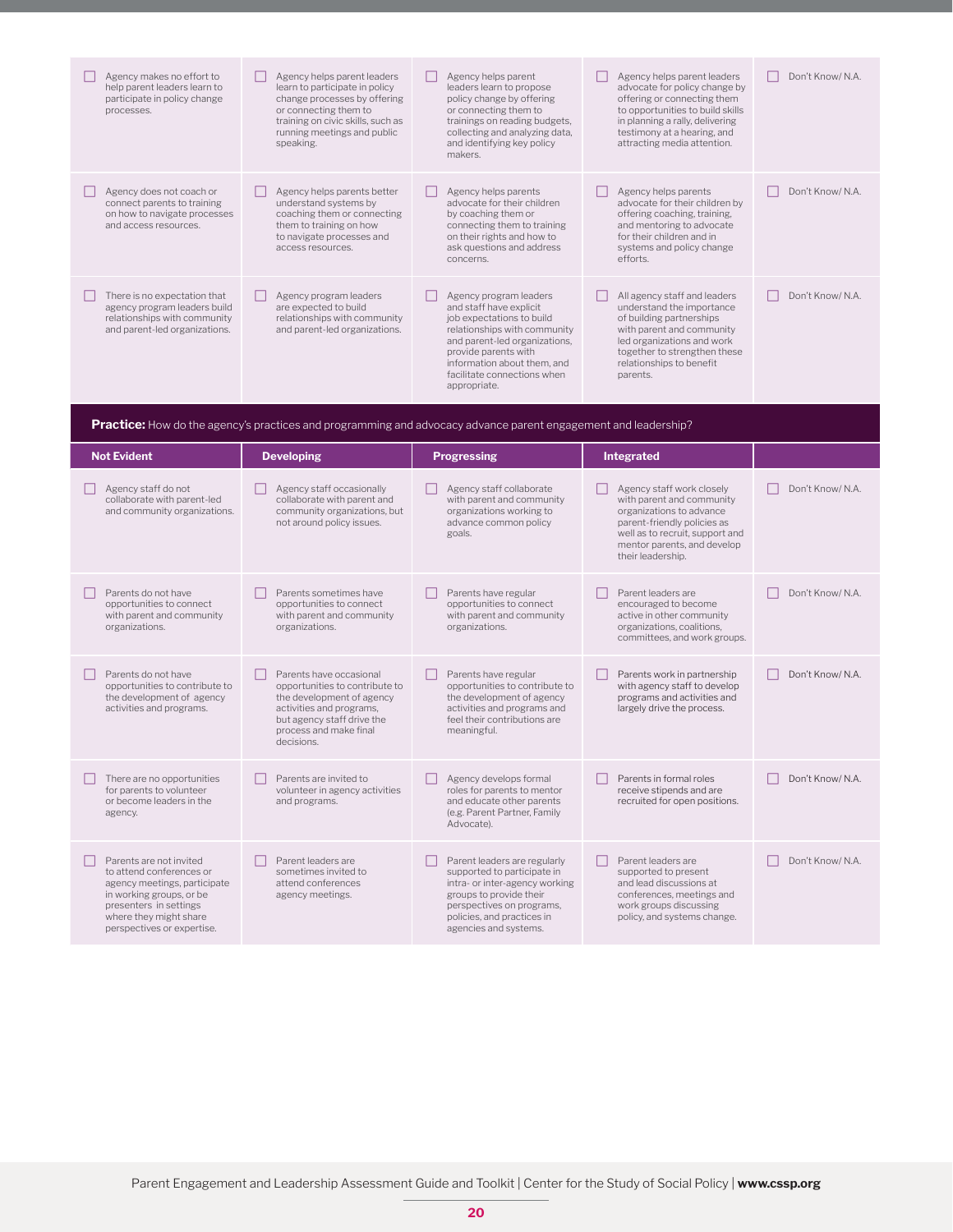| <b>Influence:</b> How much influence do parents have in program, agency, and system-level change and governance? |                                                                                                                                                                                                        |                                                                                                                                                                                                                        |                                                                                                                                                                              |                  |
|------------------------------------------------------------------------------------------------------------------|--------------------------------------------------------------------------------------------------------------------------------------------------------------------------------------------------------|------------------------------------------------------------------------------------------------------------------------------------------------------------------------------------------------------------------------|------------------------------------------------------------------------------------------------------------------------------------------------------------------------------|------------------|
| <b>Not Evident</b>                                                                                               | <b>Developing</b>                                                                                                                                                                                      | <b>Progressing</b>                                                                                                                                                                                                     | Integrated                                                                                                                                                                   |                  |
| Agency has no evident track<br>record of collaborating with<br>parents.                                          | Agency has some track<br>record of collaborating with<br>parents, no formal process or<br>structure to do so.                                                                                          | Agency has a Family Advisory<br>or similar committee, but<br>it has no decision-making<br>power.                                                                                                                       | Parent leaders of diverse<br>backgrounds are well<br>represented and supported<br>in decision-making roles<br>affecting agency policies and<br>practices.                    | Don't Know/ N.A. |
| Agency does not involve<br>parents in advocacy efforts.                                                          | Agency sometimes invites<br>parents to join advocacy<br>efforts to share their<br>experiences with decision-<br>makers, but they do not<br>shape the agenda and are not<br>educated about the process. | Agency regularly invites<br>parents to join advocacy<br>efforts to share their<br>experiences with decision-<br>makers, and parent leaders<br>receive training to educate<br>them on the issues and policy<br>process. | In addition to integrating<br>parents into agency advocacy<br>efforts, agency leaders<br>join and support advocacy<br>efforts led by parents and<br>community organizations. | Don't Know/ N.A. |

#### **COMPREHENSIVE VERSION**

#### **PILLAR 4: TRANSPARENT**

Agencies ensure parents have access to information that allows them to fully participate and influence agency and system-level change processes.

**Commitment:** How is the agency's commitment to authentically engaging parents represented in agency communications, policies, and resource allocation?

| <b>Not Evident</b>                                                                                                                                                                                                            | <b>Developing</b>                                                                                                                                                                                                            | <b>Progressing</b>                                                                                                                                                                                            | <b>Integrated</b>                                                                                                                                                                             |                  |
|-------------------------------------------------------------------------------------------------------------------------------------------------------------------------------------------------------------------------------|------------------------------------------------------------------------------------------------------------------------------------------------------------------------------------------------------------------------------|---------------------------------------------------------------------------------------------------------------------------------------------------------------------------------------------------------------|-----------------------------------------------------------------------------------------------------------------------------------------------------------------------------------------------|------------------|
| There is no evidence that<br>agency leaders value<br>openness to and inclusion of<br>families in decision-making.                                                                                                             | Agency leaders talk about<br>the importance of openness<br>to and inclusion of families,<br>but does not include it in core<br>values.                                                                                       | Agency has a core value<br>expressing the importance of<br>openness to and inclusion of<br>families, but does not apply it<br>consistently in practice.                                                       | Agency identifies supporting<br>openness and inclusion<br>as a core value and that<br>value is expressed by the<br>way the agency works with<br>staff, parents, and external<br>stakeholders. | Don't Know/ N.A. |
| There is no evidence of a<br>policy to promote openness<br>to and inclusion of families.                                                                                                                                      | Agency leaders talk about the<br>importance of openness to<br>and inclusion of families, but<br>does not have a written policy.                                                                                              | Agency has a written policy<br>that outlines the agency's<br>commitment to openness and<br>inclusion, but it was created<br>without parent input.                                                             | Agency has a written<br>policy, co-created with a<br>representative group of<br>parent leaders, that outlines<br>the agency's commitment to<br>openness and inclusion.                        | Don't Know/ N.A. |
| Agency leaders do not<br>talk about the importance<br>of parent participation,<br>openness, and inclusion in<br>decision-making.                                                                                              | When agency leaders talk<br>about parent engagement,<br>there is no mention of the<br>need for transparency and<br>inclusion in decision-making.                                                                             | Agency leaders occasionally<br>use language in public<br>communication that lifts up<br>the importance of parent<br>participation, openness, and<br>inclusion.                                                | Agency leaders frequently<br>use language in public<br>communication that lifts up<br>the importance of parent<br>participation, openness, and<br>inclusion.                                  | Don't Know/ N.A. |
| Agency leaders do not<br>question the practices for<br>openness and inclusion<br>proposed by the coalitions<br>and work groups they<br>participate in, even when<br>these standards exclude full<br>participation of parents. | Agency leaders usually<br>accept the practices for<br>openness and inclusion<br>proposed by the coalitions<br>and work groups they<br>participate in, even when<br>these standards exclude full<br>participation of parents. | Agency makes efforts to shift<br>the practices of coalitions and<br>work groups they participate<br>in toward greater openness<br>and inclusion, but not<br>comprehensively and usually<br>behind the scenes. | Agency leaders publicly<br>advocate for practices<br>supporting openness and<br>inclusion all coalitions and<br>work groups they participate<br>in, so that parents can<br>participate fully. | Don't Know/ N.A. |

Capacity: How has the agency expanded its capacity to effectively support parent engagement? **Not Evident CONSISTENT <b>Developing Progressing Progressing Integrated**  $\Box$  There is no expectation that agency staff adjust meeting formats to emphasize the strengths of parents and the context of the communities they represent.  $\Box$  Agency staff attempt to facilitate professional partners' understanding of families and communities, but don't have much influence to change practices.  $\Box$  When parents are specifically invited, agency staff work to facilitate understanding of the strengths of families and the context of communities they represent, but there is not full buy-in from professional partners.  $\Box$  Agency staff, professional partners, and parents work together to design meetings that are accessible to everyone. Don't Know/ N.A.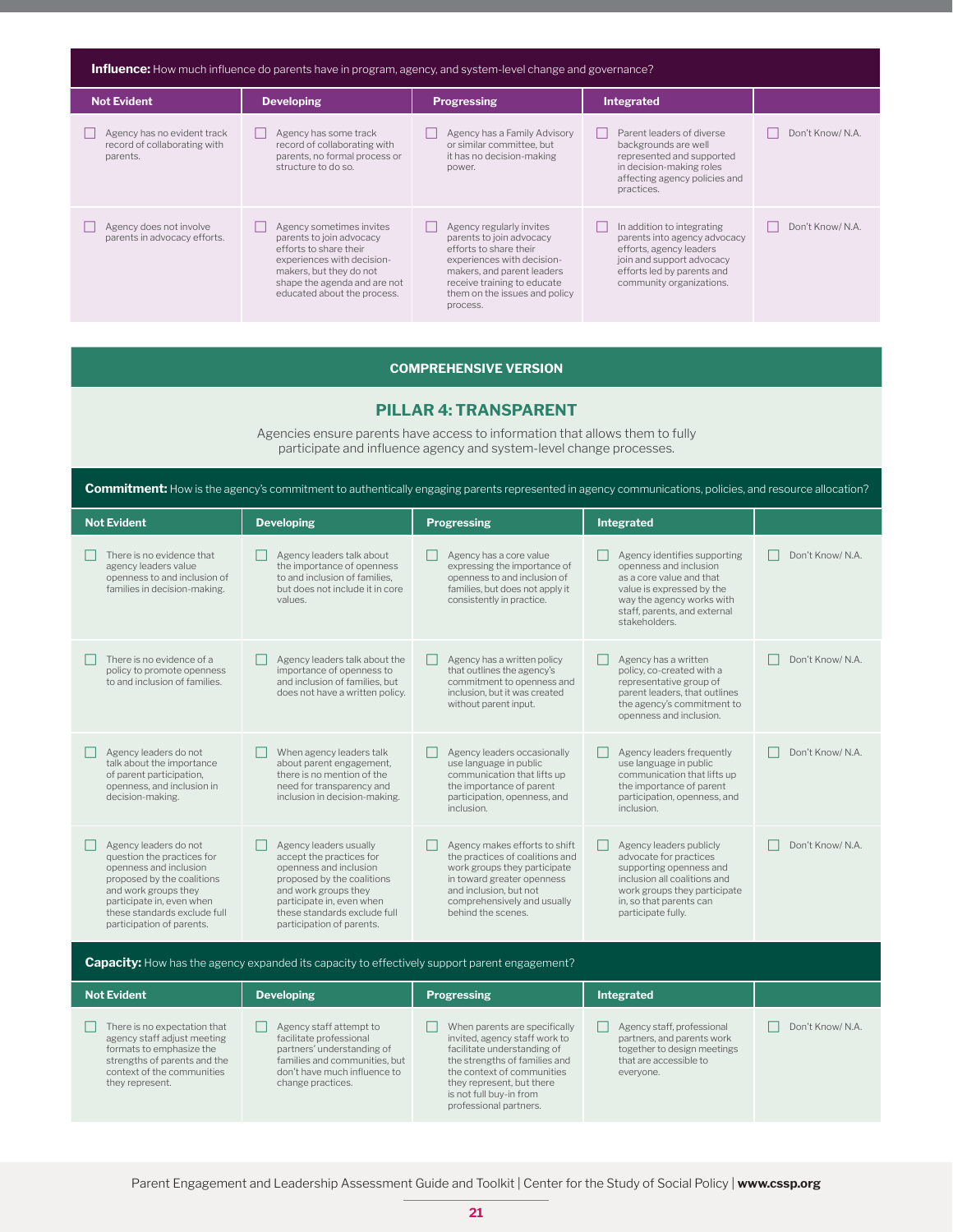| There is no evidence that<br>agency leaders model core<br>practices of openness and<br>inclusion in the way they<br>treat staff. Staff are not given<br>opportunities to influence<br>change strategies. As a result,<br>staff don't feel encouraged to<br>engage parents. | Staff are sometimes<br>included in executive-<br>level conversations about<br>challenges or opportunities<br>facing the agency, but do not<br>have meaningful input on<br>strategies to address them.             | Program directors are<br>included in executive-<br>level conversations about<br>challenges or opportunities<br>facing the agency and<br>have meaningful input on<br>strategies to address them.                        | Agency leaders include staff<br>at all levels in planning and<br>problem-solving, providing<br>them with information they<br>need to participate fully. As<br>a result, staff feel confident<br>in their efforts to engage<br>parents in agency change<br>efforts. | Don't Know/ N.A. |
|----------------------------------------------------------------------------------------------------------------------------------------------------------------------------------------------------------------------------------------------------------------------------|-------------------------------------------------------------------------------------------------------------------------------------------------------------------------------------------------------------------|------------------------------------------------------------------------------------------------------------------------------------------------------------------------------------------------------------------------|--------------------------------------------------------------------------------------------------------------------------------------------------------------------------------------------------------------------------------------------------------------------|------------------|
| Staff are unclear about the<br>agency's stance on openness<br>and inclusion when working<br>with parents and have no<br>training to support best<br>practices in this area.                                                                                                | Agency leaders talk about the<br>importance of openness and<br>inclusion when working with<br>parents, but staff do not have<br>a written protocol or training<br>to guide them.                                  | Agency staff have training<br>$\Box$<br>and written protocol<br>regarding openness<br>and inclusion in parent<br>engagement, but their<br>supervisors are not equipped<br>to mentor them or set clear<br>expectations. | Agency staff are expected<br>to uphold the values of<br>openness and inclusion in<br>their interactions with parents<br>and receive training on<br>behaviors and practices that<br>support these values.                                                           | Don't Know/ N.A. |
|                                                                                                                                                                                                                                                                            | <b>Practice:</b> How do the agency's practices and programming and advocacy advance parent engagement and leadership?                                                                                             |                                                                                                                                                                                                                        |                                                                                                                                                                                                                                                                    |                  |
| <b>Not Evident</b>                                                                                                                                                                                                                                                         | <b>Developing</b>                                                                                                                                                                                                 | <b>Progressing</b>                                                                                                                                                                                                     | <b>Integrated</b>                                                                                                                                                                                                                                                  |                  |
| Committees, boards, and other<br>groups with defined structures<br>do not have any representation<br>of parents.                                                                                                                                                           | Committees, boards, and other<br>groups with defined structures<br>have only one position for<br>representatives of parents.                                                                                      | Committees, boards, and<br>other groups with defined<br>structures have at least two<br>positions for representatives<br>of parents.                                                                                   | There is an ongoing effort<br>to develop the leadership<br>of parents to serve on<br>committees and boards,<br>and parents from diverse<br>backgrounds are well-<br>represented.                                                                                   | Don't Know/N.A.  |
| There is no effort to make<br>materials, presentations, and<br>meeting minutes accessible<br>to parents-they use<br>acronyms and professional<br>terms, and materials are not<br>translated.                                                                               | Staff decide which<br>П<br>documents are "relevant"<br>to parent representatives<br>and make those documents<br>accessible, but other<br>documents related to the<br>issue or process are not made<br>accessible. | When parents are invited to<br>participate, most documents<br>are made accessible to<br>parents-acronyms are<br>spelled out, presenters use<br>plain language, and materials<br>are translated.                        | Agency regularly includes<br>parent leaders in the planning<br>of events and meetings. As<br>a result, all aspects of the<br>meeting, including materials,<br>promote transparency,<br>accountability and<br>inclusiveness.                                        | Don't Know/N.A.  |
| When parents participate in<br>planning or other processes,<br>agency staff and leaders do<br>not explain how decisions will<br>be made.                                                                                                                                   | When parents participate in<br>planning or other processes,<br>agency staff and leaders<br>sometimes explain how<br>decisions will be made, but<br>this is not a universal practice.                              | When parents participate in<br>planning or other processes,<br>agency staff and leaders<br>clearly explain how decisions<br>will be made.                                                                              | Parent leaders participate in<br>the design of the decision-<br>making process.                                                                                                                                                                                    | Don't Know/N.A.  |
|                                                                                                                                                                                                                                                                            | <b>Influence:</b> How much influence do parents have in program, agency, and system-level change and governance?                                                                                                  |                                                                                                                                                                                                                        |                                                                                                                                                                                                                                                                    |                  |
| <b>Not Evident</b>                                                                                                                                                                                                                                                         | <b>Developing</b>                                                                                                                                                                                                 | <b>Progressing</b>                                                                                                                                                                                                     | <b>Integrated</b>                                                                                                                                                                                                                                                  |                  |

| <b>NOT EVIGENT</b>                                                                                                                                         | <b>Developing</b>                                                                                                                                                                          | <b>Progressing</b>                                                                                                                                                                                                                                                  | <b>Integrated</b>                                                                                                                                                                                                                                                                     |                  |
|------------------------------------------------------------------------------------------------------------------------------------------------------------|--------------------------------------------------------------------------------------------------------------------------------------------------------------------------------------------|---------------------------------------------------------------------------------------------------------------------------------------------------------------------------------------------------------------------------------------------------------------------|---------------------------------------------------------------------------------------------------------------------------------------------------------------------------------------------------------------------------------------------------------------------------------------|------------------|
| When parents are asked<br>about their needs or<br>feedback, agency staff do<br>not inform them how the<br>information influenced the<br>program or agency. | When parents are asked<br>about their needs or<br>feedback, agency staff<br>sometimes inform a core<br>group of parent leaders how<br>the information influenced<br>the program or agency. | Agency leaders regularly<br>report back to parent leaders<br>how their feedback and ideas<br>influenced decisions.                                                                                                                                                  | There is a defined process<br>for including parents in a<br>"feedback loop:" parent<br>leaders are involved in the<br>effort to get parent input<br>from the beginning and<br>included in the agency's<br>report back to parents<br>about how their feedback<br>influenced decisions. | Don't Know/ N.A. |
| Parents are not involved in<br>agency decision-making.                                                                                                     | Parents are asked for input<br>ш<br>on program quality from time<br>to time.                                                                                                               | Parent leaders are involved<br>in agency decision-making<br>about programs in a<br>meaningful way, but do not<br>have all of the information<br>they need. For example, they<br>do not have access to the<br>budget or internal policies<br>affecting the decision. | Parent leaders are involved<br>in decision-making roles<br>affecting programs, policies,<br>practices, and budgets and<br>have access to all of the<br>information they need to<br>participate fully.                                                                                 | Don't Know/ N.A. |
| Parent leaders are not<br>involved in agency decision-<br>making about programs,<br>policies, practices, and<br>budgets.                                   | Parent leaders are asked for<br>ш<br>their feedback on agency<br>plans and strategies to<br>address issues.                                                                                | Parent leaders help identify<br>issues with agency staff<br>and leaders, but not usually<br>involved in shaping or<br>implementing solutions.                                                                                                                       | Parent leaders are informed<br>and asked for their input<br>when agency is defining a<br>problem, coming up with a<br>solution, putting the solution<br>into action, and learning what<br>worked and didn't work.                                                                     | Don't Know/ N.A. |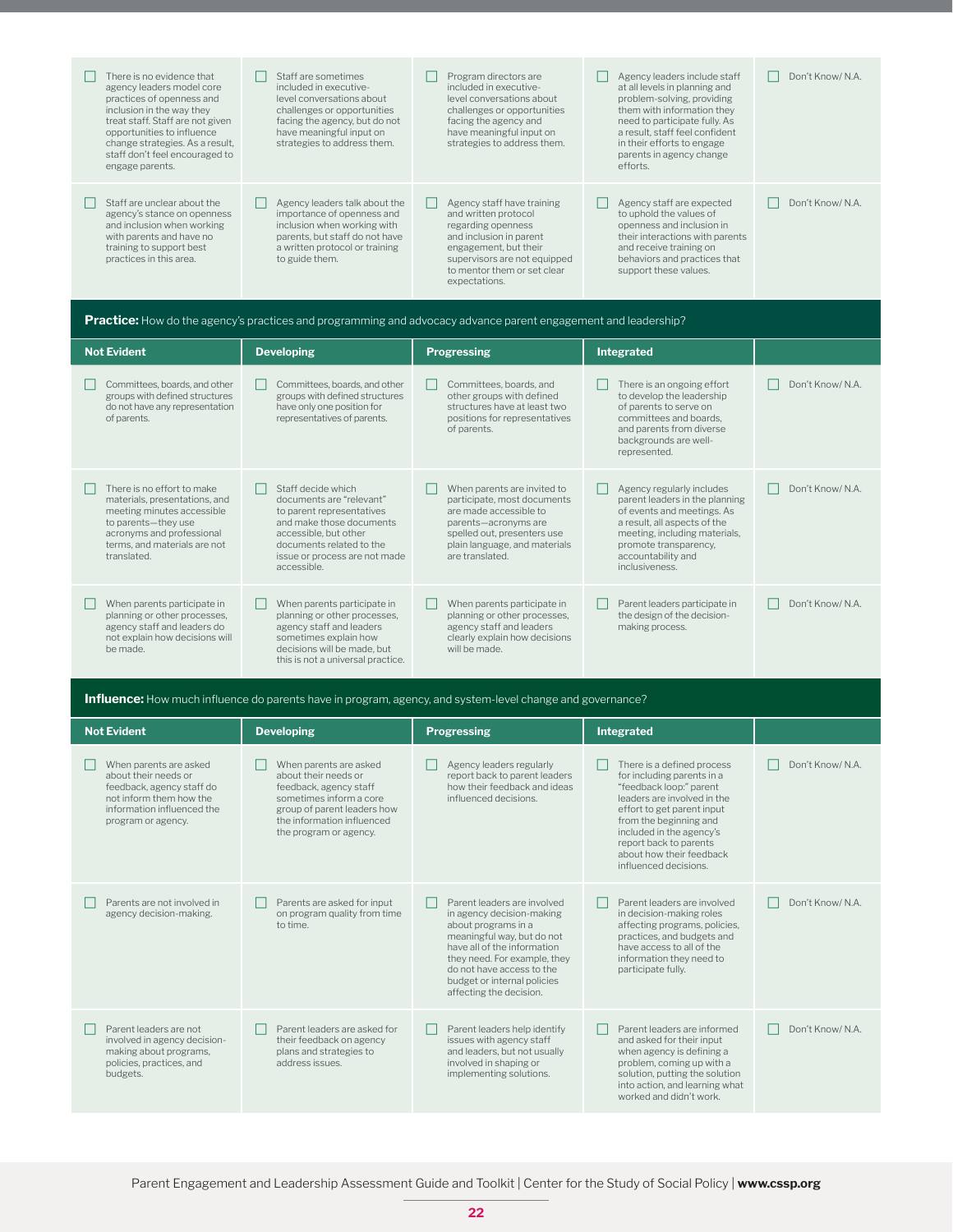### Questions for Grantmakers, Policy Advocates & Capacity-builders

| <b>QUESTIONS FOR GRANTMAKERS, POLICY ADVOCATES, AND CAPACITY-BUILDERS</b>                                                                                                                                                                                                                           |                                                                                                                                                                                                                                                                                                                                                              |                                                                                                                                                                                                                                                                                                                                                                     |                                                                                                                                                                                                                                                                                                                                             |  |
|-----------------------------------------------------------------------------------------------------------------------------------------------------------------------------------------------------------------------------------------------------------------------------------------------------|--------------------------------------------------------------------------------------------------------------------------------------------------------------------------------------------------------------------------------------------------------------------------------------------------------------------------------------------------------------|---------------------------------------------------------------------------------------------------------------------------------------------------------------------------------------------------------------------------------------------------------------------------------------------------------------------------------------------------------------------|---------------------------------------------------------------------------------------------------------------------------------------------------------------------------------------------------------------------------------------------------------------------------------------------------------------------------------------------|--|
| <b>PILLAR 1: FAMILY-CENTERED</b><br>Agencies prioritize and champion engaging parents as partners and leaders as a central<br>strategy to achieving positive, equitable outcomes for children and their families.                                                                                   |                                                                                                                                                                                                                                                                                                                                                              |                                                                                                                                                                                                                                                                                                                                                                     |                                                                                                                                                                                                                                                                                                                                             |  |
| <b>Commitment</b>                                                                                                                                                                                                                                                                                   | <b>Capacity</b>                                                                                                                                                                                                                                                                                                                                              | <b>Practice</b>                                                                                                                                                                                                                                                                                                                                                     | <b>Influence</b>                                                                                                                                                                                                                                                                                                                            |  |
| How does the agency promote<br>family-centered approaches in its<br>areas of influence?<br>How does the agency's strategic<br>plan advance family-centered,<br>strengths-based approaches?<br>Does the agency's budget allocate<br>sufficient resources to implement<br>family-centered approaches? | How does the agency build<br>capacity for family-centered<br>approaches in its areas of<br>influence?<br>What are the resources offered<br>to those organizations, initiatives,<br>and systems in the agency's area<br>of influence?<br>How does the agency know that<br>the capacity-building resources<br>and strategies are having the<br>desired impact? | How does the agency advance<br>the practice of family-centered<br>approaches in its areas of<br>influence?<br>What are the strategies for<br>advancing these practices?<br>For example, does grantmaking<br>strategy provide guidelines or<br>require grantees to engage<br>parents in authentic ways?<br>How does the agency model the<br>practices it encourages? | How does the agency itself<br>engage parents?<br>What opportunities exist for<br>parents to provide feedback,<br>contribute to planning, and<br>otherwise influence the agency's<br>priorities, programs, and budget?<br>How does the agency develop or<br>contribute to the development<br>opportunities for parents to<br>become leaders? |  |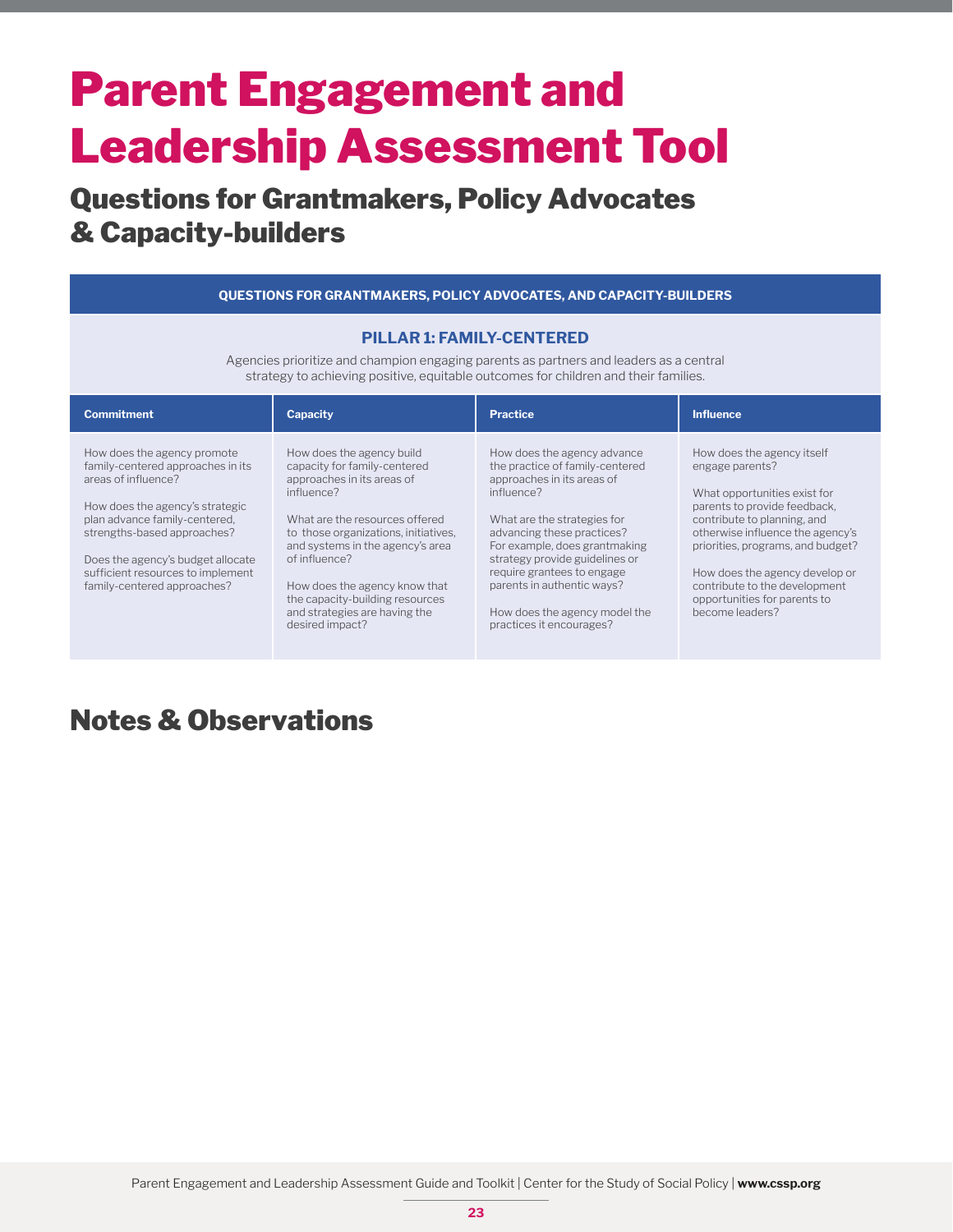### Questions for Grantmakers, Policy Advocates & Capacity-builders

| <b>QUESTIONS FOR GRANTMAKERS, POLICY ADVOCATES, AND CAPACITY-BUILDERS</b>                                                                                                                                                                                                                                              |                                                                                                                                                                                                                                                                                                                                                            |                                                                                                                                                                                                                                                                                                                                                                  |                                                                                                                                                                                                                                                                                                                                                                                                      |  |
|------------------------------------------------------------------------------------------------------------------------------------------------------------------------------------------------------------------------------------------------------------------------------------------------------------------------|------------------------------------------------------------------------------------------------------------------------------------------------------------------------------------------------------------------------------------------------------------------------------------------------------------------------------------------------------------|------------------------------------------------------------------------------------------------------------------------------------------------------------------------------------------------------------------------------------------------------------------------------------------------------------------------------------------------------------------|------------------------------------------------------------------------------------------------------------------------------------------------------------------------------------------------------------------------------------------------------------------------------------------------------------------------------------------------------------------------------------------------------|--|
| <b>PILLAR 2: EQUITY-DRIVEN</b><br>Agencies make it a priority to understand families' experiences and break down<br>barriers created by systemic, institutional, and individual racism.                                                                                                                                |                                                                                                                                                                                                                                                                                                                                                            |                                                                                                                                                                                                                                                                                                                                                                  |                                                                                                                                                                                                                                                                                                                                                                                                      |  |
| <b>Commitment</b>                                                                                                                                                                                                                                                                                                      | <b>Capacity</b>                                                                                                                                                                                                                                                                                                                                            | <b>Practice</b>                                                                                                                                                                                                                                                                                                                                                  | <b>Influence</b>                                                                                                                                                                                                                                                                                                                                                                                     |  |
| How does the agency promote<br>equity-driven approaches in its<br>areas of influence?<br>How does the agency's strategic<br>plan advance equity, diversity,<br>and inclusion both internally and<br>externally?<br>Does the agency's budget allocate<br>sufficient resources to implement<br>equity-driven approaches? | How does the agency build<br>capacity for equity-driven<br>approaches in its areas of<br>influence?<br>What are the resources offered<br>to those organizations, initiatives,<br>and systems in the agency's area<br>of influence?<br>How does the agency know that<br>the capacity-building resources<br>and strategies are having the<br>desired impact? | How does the agency advance<br>the practice of equity-driven<br>approaches in its areas of<br>influence?<br>What are the strategies for<br>advancing these practices? For<br>example, does grantmaking<br>strategy provide guidelines or<br>require grantees to have an equity-<br>driven approach?<br>How does the agency model the<br>practices it encourages? | How does the agency itself<br>engage parents around equity<br>issues?<br>What opportunities exist for<br>parents to provide feedback,<br>contribute to planning, and<br>otherwise influence the agency's<br>approach to equity issues?<br>How does the agency develop or<br>contribute to the development<br>opportunities for parents to<br>become leaders for equity,<br>diversity, and inclusion? |  |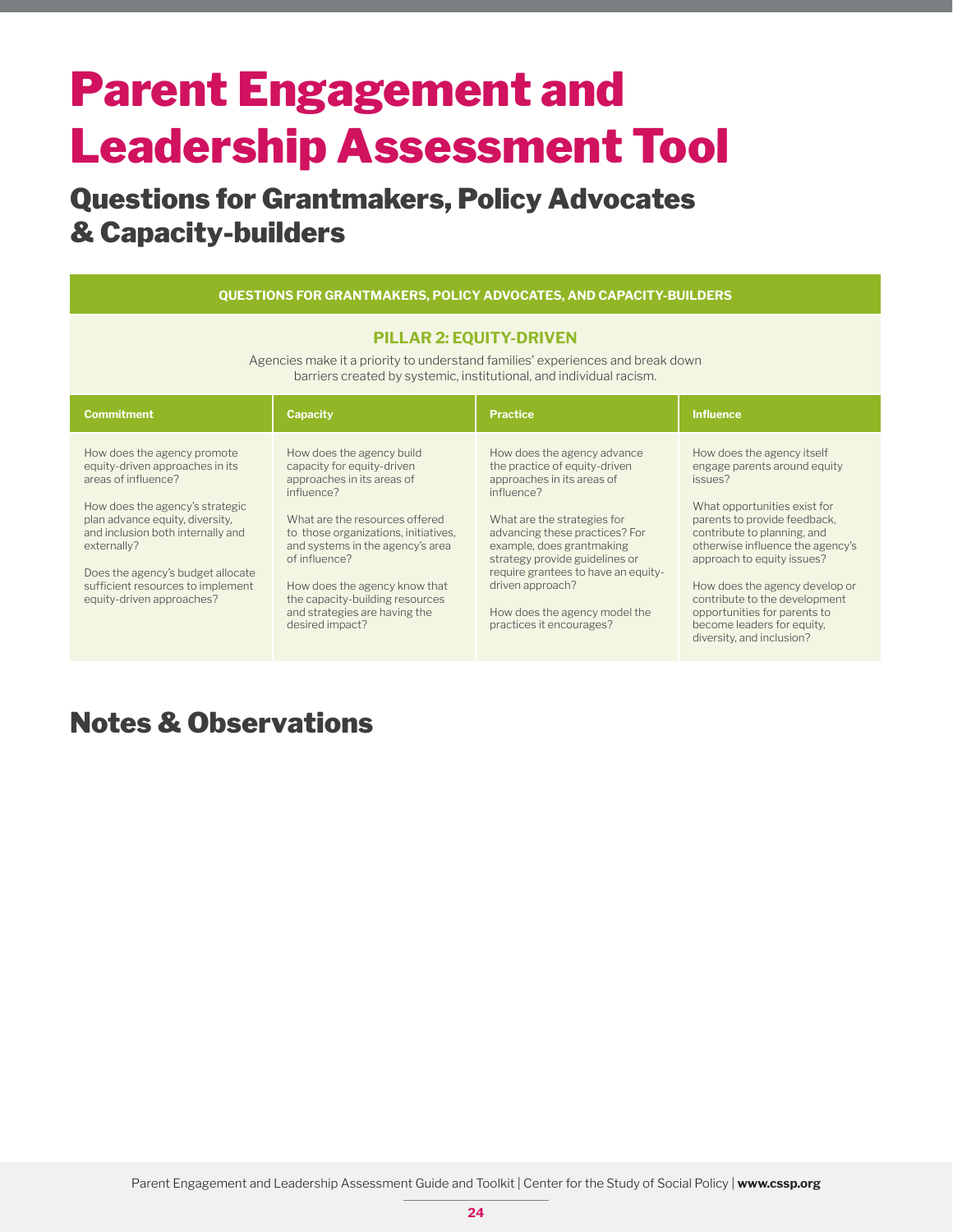### Questions for Grantmakers, Policy Advocates & Capacity-builders

**QUESTIONS FOR GRANTMAKERS, POLICY ADVOCATES, AND CAPACITY-BUILDERS**

#### **PILLAR 3: COLLABORATIVE**

Agencies develop strong partnerships with parents and parent-led organizations to support families to build their power, develop their leadership, and advocate for their children and community.

| <b>Commitment</b>                                                                                                                                                                                                                                                                                                                                                                                | <b>Capacity</b>                                                                                                                                                                                                                                                                                                                                            | Practice                                                                                                                                                                                                                                                                                                                                                                                  | <b>Influence</b>                                                                                                                                                                                                                                                                                                                                                                                                                           |
|--------------------------------------------------------------------------------------------------------------------------------------------------------------------------------------------------------------------------------------------------------------------------------------------------------------------------------------------------------------------------------------------------|------------------------------------------------------------------------------------------------------------------------------------------------------------------------------------------------------------------------------------------------------------------------------------------------------------------------------------------------------------|-------------------------------------------------------------------------------------------------------------------------------------------------------------------------------------------------------------------------------------------------------------------------------------------------------------------------------------------------------------------------------------------|--------------------------------------------------------------------------------------------------------------------------------------------------------------------------------------------------------------------------------------------------------------------------------------------------------------------------------------------------------------------------------------------------------------------------------------------|
| How does the agency promote<br>collaboration with parent leaders<br>and parent-led organizations in its<br>areas of influence?<br>How does the agency's strategic<br>plan advance collaboration with<br>parent leaders and parent-led<br>organizations both internally and<br>externally?<br>Does the agency's budget allocate<br>sufficient resources to implement<br>collaborative approaches? | How does the agency build<br>capacity for collaborative<br>approaches in its areas of<br>influence?<br>What are the resources offered<br>to those organizations, initiatives,<br>and systems in the agency's area<br>of influence?<br>How does the agency know that<br>the capacity-building resources<br>and strategies are having the<br>desired impact? | How does the agency advance<br>the practice of collaborative<br>approaches in its areas of<br>influence?<br>What are the strategies for<br>advancing these practices?<br>For example, does grantmaking<br>strategy provide guidelines or<br>require grantees to collaborate<br>with parents and parent-led<br>organizations?<br>How does the agency model<br>the practices it encourages? | How does the agency itself<br>engage parents and parent-led<br>organizations?<br>What opportunities exist for<br>parents to provide feedback.<br>contribute to planning and<br>otherwise influence the agency's<br>approach to collaboration?<br>How does the agency develop or<br>contribute to the development<br>opportunities for parents to<br>become leaders for internally or in<br>parent-led or community-based<br>organizations? |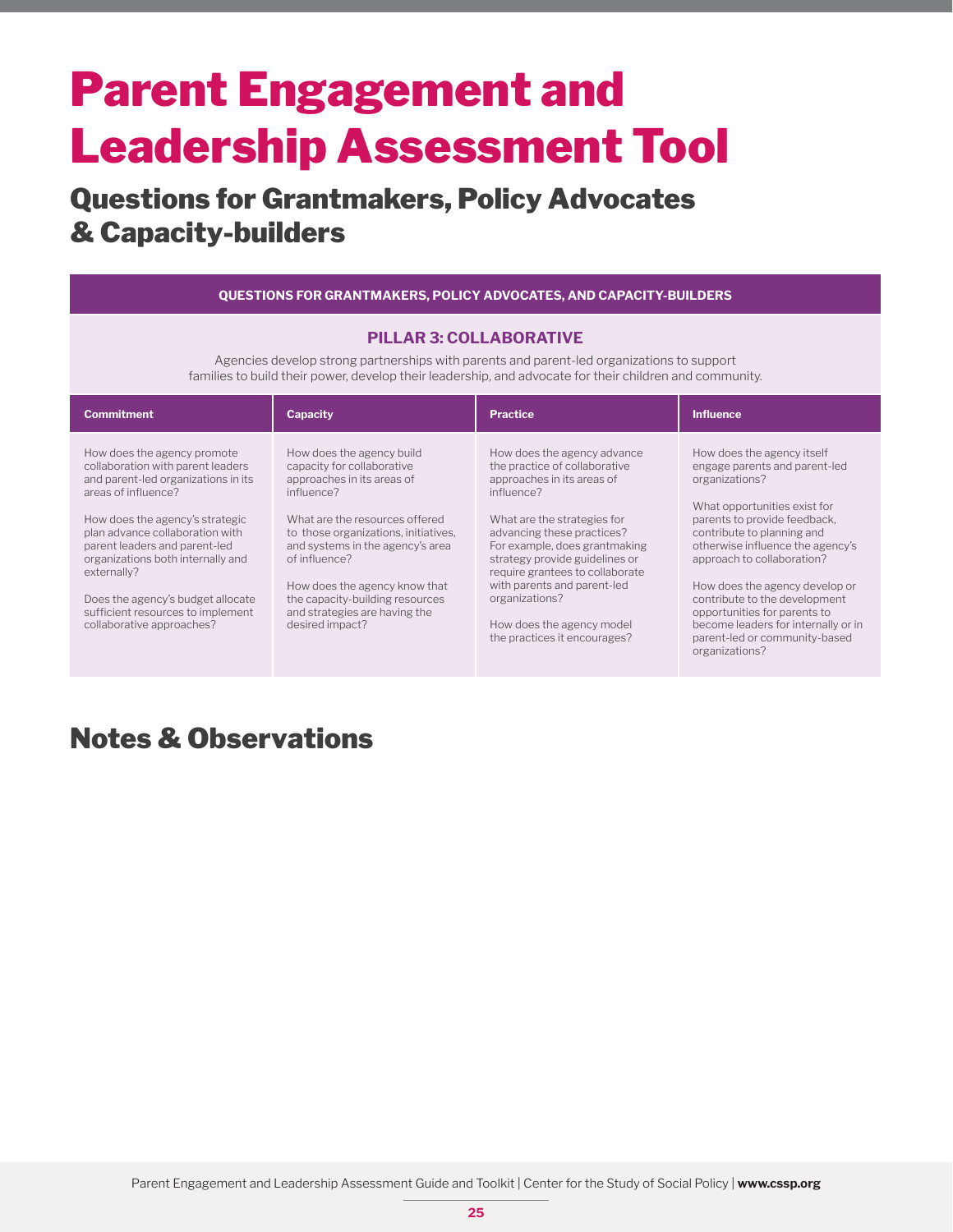### Questions for Grantmakers, Policy Advocates & Capacity-builders

| QUESTIONS FOR GRANTMAKERS, POLICY ADVOCATES, AND CAPACITY-BUILDERS                                                                                                                                                                                                                                                                                                                         |                                                                                                                                                                                                                                                                                                                                                                      |                                                                                                                                                                                                                                                                                                                                                                                                                                                                 |                                                                                                                                                                                                                                                                                                                                                                                                                                                                   |  |
|--------------------------------------------------------------------------------------------------------------------------------------------------------------------------------------------------------------------------------------------------------------------------------------------------------------------------------------------------------------------------------------------|----------------------------------------------------------------------------------------------------------------------------------------------------------------------------------------------------------------------------------------------------------------------------------------------------------------------------------------------------------------------|-----------------------------------------------------------------------------------------------------------------------------------------------------------------------------------------------------------------------------------------------------------------------------------------------------------------------------------------------------------------------------------------------------------------------------------------------------------------|-------------------------------------------------------------------------------------------------------------------------------------------------------------------------------------------------------------------------------------------------------------------------------------------------------------------------------------------------------------------------------------------------------------------------------------------------------------------|--|
| <b>PILLAR 4: TRANSPARENT</b><br>Agencies ensure parents have access to information that allows them to fully<br>participate and influence agency and system-level change processes.                                                                                                                                                                                                        |                                                                                                                                                                                                                                                                                                                                                                      |                                                                                                                                                                                                                                                                                                                                                                                                                                                                 |                                                                                                                                                                                                                                                                                                                                                                                                                                                                   |  |
| <b>Commitment</b>                                                                                                                                                                                                                                                                                                                                                                          | <b>Capacity</b>                                                                                                                                                                                                                                                                                                                                                      | <b>Practice</b>                                                                                                                                                                                                                                                                                                                                                                                                                                                 | <b>Influence</b>                                                                                                                                                                                                                                                                                                                                                                                                                                                  |  |
| What structures and policies<br>exist to engage parent leaders<br>decision-makers and influencers in<br>the agency?<br>What structures and policies exist<br>to influence partners in the field to<br>engage parent leaders decision-<br>makers and influencers?<br>Does the agency's budget allocate<br>sufficient resources to engage<br>parents as leaders and partners in<br>its work? | How does the agency build its own<br>capacity to make its governance<br>and decision making process<br>accessible to parents?<br>What are the resources offered to<br>parents to build their capacity as<br>decision-makers and influencers?<br>How does the agency know that<br>the capacity-building resources<br>and strategies are having the<br>desired impact? | What specifically does the agency<br>do to make its governance<br>and decision making process<br>accessible to parents?<br>For example, when the agency<br>asks parents for input, is the<br>process clearly explained in<br>languages parents are most<br>comfortable speaking? How does<br>the agency inform those who<br>gave input of the ultimate decision<br>made?<br>How does the agency influence<br>others practice transparency and<br>accessibility? | What does the agency do to<br>involve parent leaders in the<br>design of decision-making<br>processes?<br>Do parent leaders have access to<br>information about the agency's<br>budget and internal policies, or<br>is parent influence limited to<br>programs?<br>How does the agency ensure that<br>the projects, programs, agencies,<br>and initiatives it supports engage<br>parent leaders in meaningful<br>decisions and provide accessible<br>information? |  |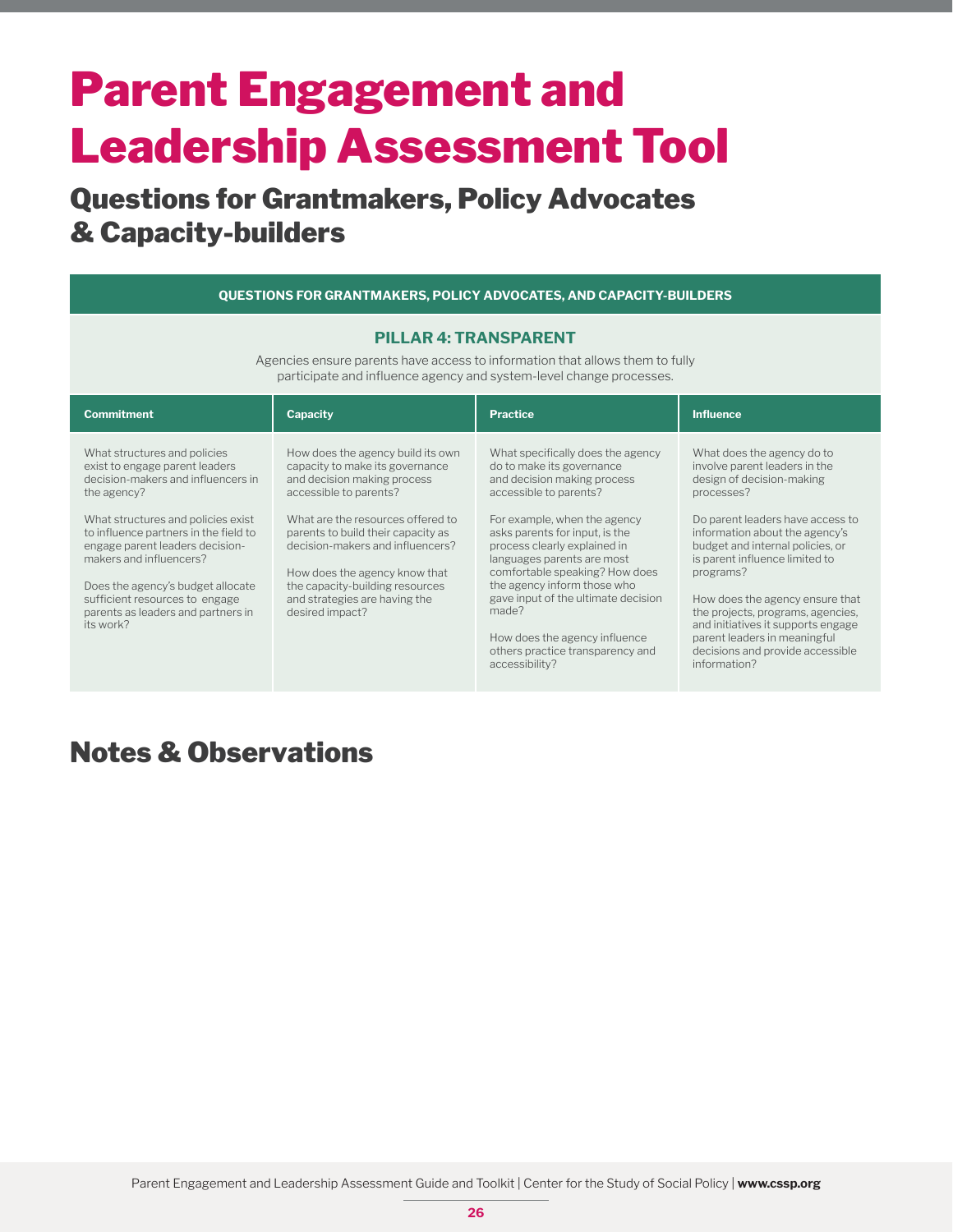## Appendix A Discussion Guide for Analyzing Results

Once stakeholders have completed the assessment, it is time to analyze and discuss results. Invite a representative group of stakeholders (at least two from each category) to a meeting or series of meetings to discuss results.

#### **1. Identify areas of agreement**

- Agency strengths: group items in which 75% or more of stakeholders rated *Progressing* or *Integrated*.
- What does the agency need to do to spread, sustain and maintain these strengths?
- What are future opportunities or threats?
- Which areas will be the most difficult to maintain?
- If the agency had to make choices, which should be prioritized?
- Where can the agency build on their strengths and be innovative to achieve greater results?

**Areas for development:** Group items in which 75% or more of stakeholders rated *Not Evident* or *Developing*.

- What would need to change to improve these areas? What would be different in our agency if we made those changes?
- What are the top three areas to prioritize over the next period?
- What future opportunities could accelerate progress on target areas for development?
- What are the main roadblocks to progress?
- For opportunities and obstacles, discuss whether they are internal, relating to the agency's structure, policies or culture, or external, relating to funding sources or policy change.

#### **2. Identify areas of disagreement**

Pay special attention to items in which stakeholders are clearly split. This could reveal an "easy fix." For example, if one group of stakeholders gave the area low scores and another gave it high

scores, deeper discussion could identify something that is happening but not visible, or something that is happening inconsistently across the agency. Or, disagreement could indicate a deeper problem, for example, a conflict of values and beliefs between two groups.

- What are some likely causes for the disagreement? Lack of information, visibility or transparency? A disconnect between what one group believes is happening and what another is actually experiencing?
- Which stakeholders hold the most polarized views? For example, is the gap in agreement between agency leaders and service providers? Agency program managers and external partners? Parent leaders and program directors?
- Where is the "low hanging fruit"? What relatively simple changes could close the gap in agreement?
- Which areas are most challenging to address? Of those, which are the highest priority?

#### **3. Compare to Data on Parents' Experience**

Whether data from parent surveys or focus groups agrees with or contradicts stakeholder results is the ultimate indicator of where the agency is in its progress toward engaging parents as partners and leaders.

- Which stakeholder groups have most alignment with parent responses and which have the least alignment? For example:
	- A lack of alignment between parent and provider views could pinpoint a need for staff development.
	- Alignment between parent leaders and community partners may point to a beneficial future partnership.
- Are there specific racial or ethnic groups of parents who indicate a greater level of satisfaction, knowledge or opportunity?
- Are there specific pillars that parents rated consistently low or high? Use this information to underscore or realign your priority areas of development.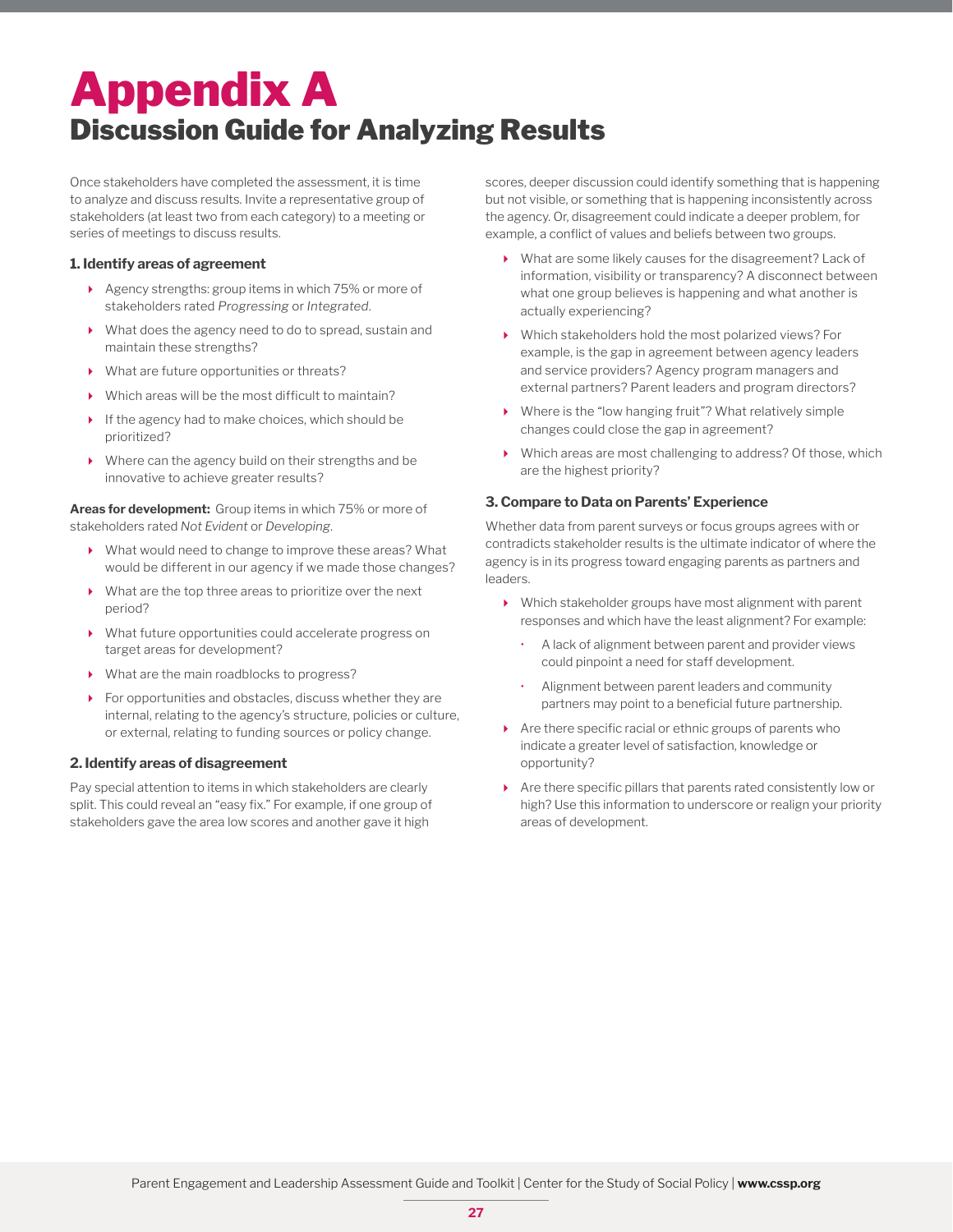## Appendix B Gathering Data on Parents' Experience

The purpose of this data is to compare the results of the selfassessment team with the perceptions of parents who interact with the agency as consumers of services, or are impacted by the policies, resources, or strategies the agency creates or spearheads.

If your agency does not regularly collect data from parents about their experience, you can survey a sample (representative group) of parents who are served by the agency. Data collected from parents should ideally be disaggregated by race to identify gaps.

If your agency funds community programs, you could work with grantees to gather this data. If your agency does not directly serve parents, we suggest you conduct one or more focus groups or listening sessions to better understand how parents perceive your agency or are affected by its programs and policies. For example, if your agency produces educational materials, you could conduct a focus group with the intended audience for those materials. If your agency advocates for specific policies, you could gather a group of parents who are affected by these policies.

#### **Sample Survey Tool**

**Parent Knowledge & Confidence:** Percent of parents who feel knowledgeable and confident in their ability to identify resources and navigate systems to support their child's healthy development.

- $\blacktriangleright$  I know what to expect as my child grows and develops.
- I know the community resources to help my child and my family.
- $\blacktriangleright$  I feel connected to other parents in my community.
- I know who to talk with regarding my concerns or questions about my child's development and my family's needs.
- $\blacktriangleright$  I feel confident in my ability to support my child's healthy development at home.
- I feel confident in my ability to make sure my child and my family's needs are met.

**Welcoming and Culturally Responsive Climate:** Percent of parents who believe the agency provides supportive services in a welcoming and culturally responsive environment.

- $\blacktriangleright$  lam greeted warmly when I call or visit the agency.
- Providers work closely with me to meet my child's and parent's needs.
- ▶ The agency encourages feedback from parents and the community and is responsive to their feedback.
- My home culture and home language are valued by agency staff.
- At this agency, it is difficult to overcome the cultural barriers between staff and parents. (reverse coded)

**Parent Leadership Opportunities and Influence: Percent of parents** who have leadership opportunities and influence on decision-making in the agency, community and systems.

- $\blacktriangleright$  I have all the information I need to be confident making choices about my child's care.
- $\blacktriangleright$  I am involved in making the important decisions in my child's care and development.
- I have opportunities to influence what happens at the [program or agency].
- The agency involves me in meaningful ways in improving the programs for families.
- $\blacktriangleright$  The agency helps me develop my leadership and advocacy skills.